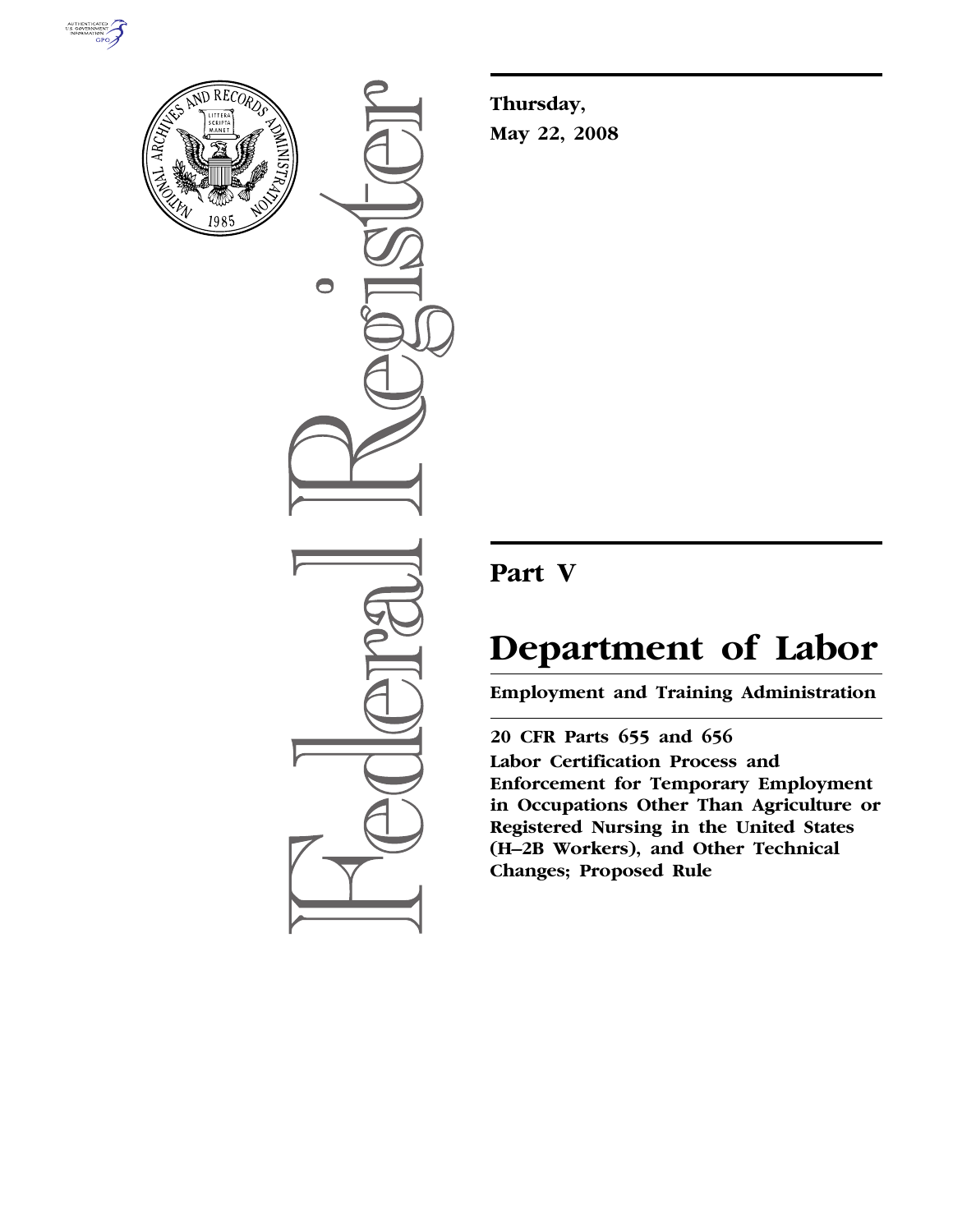## **DEPARTMENT OF LABOR**

**Employment and Training Administration** 

#### **20 CFR Parts 655 and 656**

**RIN 1205–AB54** 

## **Labor Certification Process and Enforcement for Temporary Employment in Occupations Other Than Agriculture or Registered Nursing in the United States (H–2B Workers), and Other Technical Changes**

**AGENCY:** Employment and Training Administration, Labor, in concurrence with the Wage and Hour Division, Employment Standards Administration, Labor.

**ACTION:** Proposed rule; request for comments.

**SUMMARY:** The Employment and Training Administration (ETA) of the Department of Labor (DOL or the Department) are proposing changes to modernize procedures for the issuance of labor certifications issued in connection with H–2B nonimmigrants admitted to perform temporary nonagricultural labor or services, and procedures to enforce compliance with attestations made by sponsoring employers. Specifically, the proposed rule re-engineers the application filing and review process by centralizing processing and by enabling employers to conduct pre-filing United States (U.S.) worker recruitment activities. In addition, the proposed rule makes changes that will enhance the integrity of the program through the introduction of post-adjudication audits and procedures for penalizing employers who fail to meet the requirements of the H–2B Program. In addition, through this proposed rule technical changes are being made to both the H–1B and the permanent labor certification regulations to reflect operational changes stemming from this regulation. Finally, although Congress has vested the Department of Homeland Security (DHS) with the statutory authority to enforce the H–2B Program requirements and the Department possesses no independent authority for such enforcement, this proposed rule describes potential H–2B enforcement procedures the Department could institute in the event that DHS and the Department work out a mutually agreeable delegation of enforcement authority from DHS to the Department. **DATES:** Interested persons are invited to submit written comments on the proposed rule. Such comments must be

received on or before July 7, 2008. Interested persons are invited to submit comments on the proposed forms mentioned herein; such comments must be received on or before July 21, 2008.

**ADDRESSES:** You may submit comments, identified by Regulatory Information Number (RIN) 1205–AB54, by only one of the following methods only:

• *Federal e-Rulemaking Portal www.regulations.gov*. Follow the Web site instructions for submitting comments.

• *Mail/Hand Delivery/Courier:* Please address all written comments (including disk and CD–ROM submissions) to Thomas Dowd, Administrator, Office of Policy Development and Research, U.S. Department of Labor, 200 Constitution Avenue, NW., Room N–5641, Washington, DC 20210.

Please submit your comments by only one method. The Department will post all comments received on *http:// www.regulations.gov* without making any change to the comments, including any personal information provided. The *http://www.regulations.gov* Web site is the Federal e-rulemaking portal and all comments posted there will be available and accessible to the public. The Department cautions commenters not to include their personal information such as Social Security Numbers, personal addresses, telephone numbers, and e-mail addresses in their comments as such submitted information will become viewable by the public via the *http:// www.regulations.gov* Web site. It is the responsibility of the commenter to safeguard his or her information. Comments submitted through *http:// www.regulations.gov* will not include the commenter's e-mail address unless the commenter chooses to include that information as part of his or her comment.

Postal delivery in Washington, DC, may be delayed due to security concerns. Therefore, the Department encourages the public to submit comments via the Web site indicated above.

*Docket:* For access to the docket to read background documents or comments received, go the Federal eRulemaking portal at *http:// www.regulations.gov*. The Department will also make all the comments it receives available for public inspection during normal business hours at the Office of Policy Development and Research at the above address. If you need assistance to review the comments, the Department will provide you with appropriate aids such as readers or print magnifiers. The Department will make copies of the rule available, upon

request, in large print and as electronic file on computer disk. The Department will consider providing the proposed rule in other formats upon request. To schedule an appointment to review the comments and/or obtain the rule in an alternate format, contact the Office of Policy Development and Research at (202) 693–3700 (VOICE) (this is not a toll-free number) or 1–877–889–5627 (TTY/TDD).

**FOR FURTHER INFORMATION CONTACT:** For information on the H–2B labor certification process proposed in 20 CFR 655.1 to 655.35 contact Sherril Hurd, Acting Team Leader, Regulations Unit, Employment and Training, Administration (ETA), U.S. Department of Labor, 200 Constitution Avenue, NW., Room N–5641, Washington, DC 20210; Telephone (202) 693–3700 (this is not a toll-free number).

For information on the H–2B enforcement process proposed in 20 CFR 655.50 to 655.80 contact Michael Ginley, Office of Enforcement Policy, Wage and Hour Division, Employment Standards Administration, U.S. Department of Labor, 200 Constitution Avenue, NW., Room S–3502, Washington, DC 20210. Telephone (202) 693–0745 (this is not a toll-free number).

Individuals with hearing or speech impairments may access the telephone number above via TTY by calling the toll-free Federal Information Relay Service at 1–800–877–8339.

## **SUPPLEMENTARY INFORMATION:**

#### **I. Background**

*A. Statutory Standard and Current Department of Labor Regulations* 

Section  $101(a)(15)(H)(ii)(b)$  of the Immigration and Nationality Act (INA or the Act) defines an H–2B worker as a nonimmigrant admitted to the U.S. on a temporary basis to perform temporary nonagricultural labor or services. 8 U.S.C. 1101(a)(15)(H)(ii)(b). The Department's role in the H–2B visa program stems from its obligation, outlined in the statute and the regulations of DHS, to certify—upon application and sufficient demonstration by a U.S. employer intending to petition DHS to allow it to hire H–2B workers—that there are not enough able and qualified U.S. workers available for the position sought to be filled and that the employment of the foreign worker(s) will not adversely affect the wages and working conditions of similarly employed U.S. workers. 8 U.S.C. 1101(a)(15)(H)(ii)(b); 8 U.S.C. 1184(c)(1); see also 8 CFR 214.2(h)(6).

Section 214(c)(1) of the INA requires DHS to consult with appropriate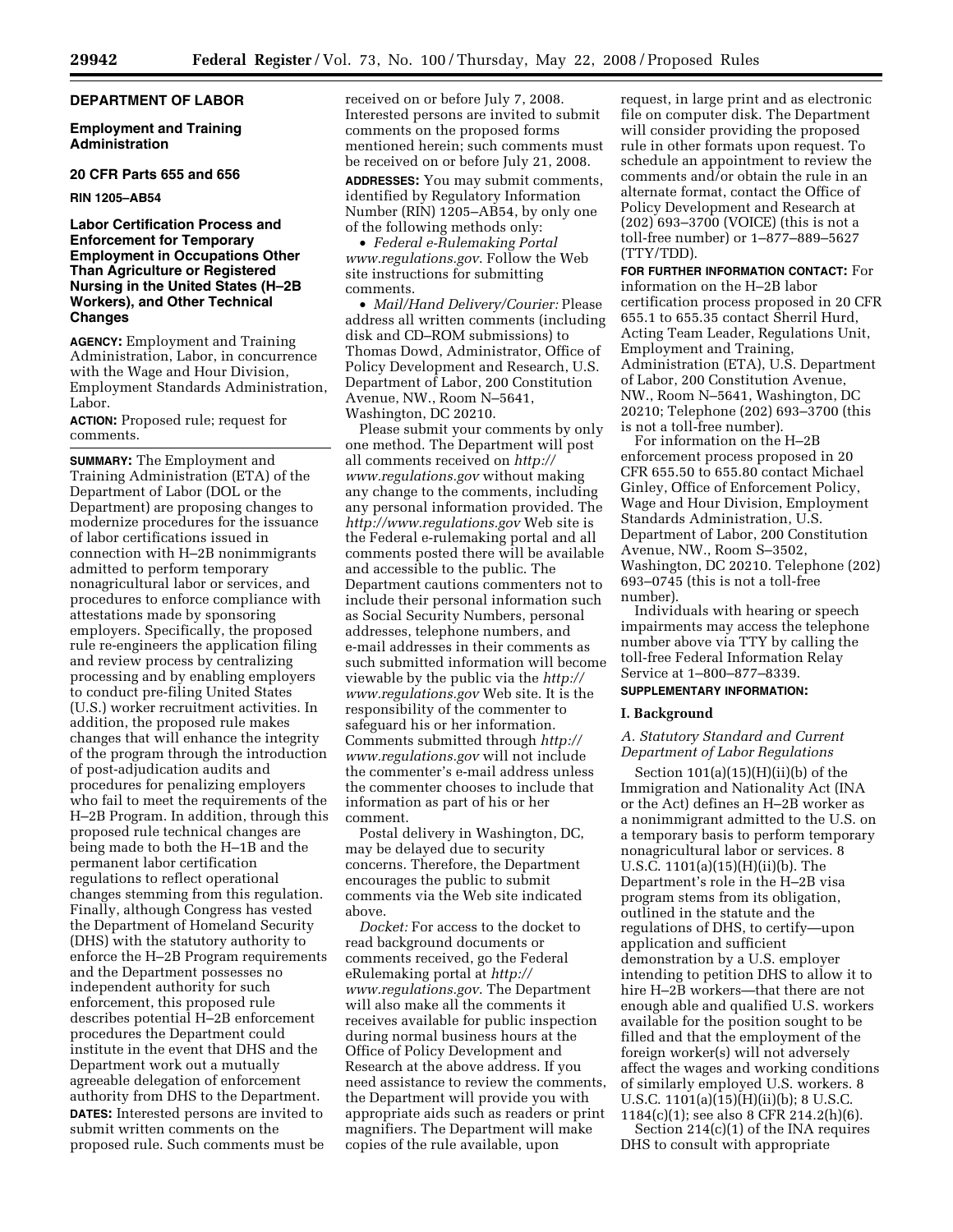agencies of the Government before granting any H–2B visa petition submitted by an employer. 8 U.S.C. 1184(c)(1). The DHS regulations for the U.S. Citizenship and Immigration Services (USCIS), the agency in DHS charged with the adjudication of immigration benefits such as H–2B petitions, currently require, at 8 CFR 214.2(h)(6), that the intending employer (other than in the Territory of Guam) first apply for a temporary labor certification from the Secretary of Labor (the Secretary) advising USCIS whether U.S. workers capable of performing the services or labor are available, and whether the employment of the foreign worker(s) will adversely affect the wages and working conditions of similarly employed U.S. workers.

The Department's role in the H–2B process is currently advisory to DHS. 8 CFR 214.2(h)(6)(iii)(A). The INA and DHS regulations govern the H–2B petition process and set the broad parameters for labor certification pursuant to which the Department issues its own H–2B regulations and guidance. DHS H–2B regulations provide that an employer may not file a petition with DHS for an H–2B temporary worker unless it has received a labor certification from the Department (or the Governor of Guam, as appropriate), or received a notice from either that a certification cannot be issued. 8 CFR 214.2(h)(6)(iii)(C), (iv)(A),  $(vi)(A).$ 

Currently, DOL regulations at 20 CFR Part 655, Subpart A, "Labor Certification Process for Temporary Employment in Occupations other than Agriculture, Logging or Registered Nursing in the United States (H–2B Workers),'' govern the H–2B labor certification. Applications received by the Office of Foreign Labor Certification (OFLC) in the Department's ETA, the office to which the Secretary has delegated her advisory responsibilities described in the DHS H–2B regulations, are processed first through the State Workforce Agency (SWA) having jurisdiction over the area of intended employment.1 The SWAs review the application and job offer, compare the wage offer against the prevailing wage for the position, supervise U.S. worker recruitment, and forward the completed applications to OFLC for further review and final determination.

To obtain a temporary labor certification, the employer must demonstrate their need for the temporary services or labor meets one of the regulatory standards of (1) a onetime occurrence, (2) a seasonal need, (3) a peakload need, or (4) an intermittent need. 8 CFR 214.2(h)(6)(ii)(B). The employer or its authorized representative must submit to the SWA a detailed statement of temporary need and supporting documentation with the application for H–2B labor certification. Such documentation provides a description of the employer's business activities and schedule of operations throughout the year, explains why the job opportunity and the number of workers requested reflects its temporary need, and demonstrates how the employer's need meets one of these four regulatory ''need'' standards. The petitioning employer must also establish that the temporary position is full-time, and the period of need is less than three years (although a labor market test and certification must be obtained each year).

Additionally, the requesting employer must adequately test the U.S. labor market to determine if a qualified U.S. worker is available for the position. In order to ensure an adequate test of the labor market, the employer must offer and subsequently pay for the entire period of employment a wage that is equal to or higher than the prevailing wage for the occupation at the skill level and in the area of intended employment, and provide terms and conditions of employment that are not less favorable than those offered to the foreign worker(s) or otherwise inhibit the effective recruitment and consideration of U.S. workers for the job.

Historically, the Department's review and adjudication took place through ETA's Regional Offices. However, in December 2004, the Department opened two new National Processing Centers (NPCs), one each located in Atlanta, Georgia, and Chicago, Illinois, to centralize processing of permanent and temporary foreign labor certification cases at the Federal level. The Department published a notice in the **Federal Register** at 70 FR 41430 (Jul. 19, 2005), clarifying that employers seeking H–2B certifications must file two originals of Form ETA 750, Part A, directly with the SWA serving the area of intended employment. Once the application is reviewed by the SWA and after the employer conducts its required recruitment, the SWA sends the complete application to the appropriate

NPC. The NPC Certifying Officer (CO), on behalf of the Secretary, either issues a labor certification for temporary employment under the H–2B Program, denies the certification, or issues a notice that such certification cannot be made.

Currently, the Department has no enforcement authority or process to ensure H–2B workers are employed in compliance with the H–2B certification requirements. Congress vested DHS with that enforcement authority in 2005. 8 U.S.C. 1184, Public Law 109–13, 119 Stat. 231, 318. As described more fully below, the Department in this NPRM proposes an H–2B regulatory enforcement regime in the event that the Department and DHS are able, pursuant to 8 U.S.C. 1184(c)(14)(B), to work out a mutually agreeable delegation of enforcement authority from DHS to the Department.

## *B. Earlier Efforts To Reform the H–2B Regulatory Process*

On January 27, 2005, DHS and the Department issued companion NPRMs to significantly alter H–2B procedures. 70 FR 3984, Jan. 27, 2005, 70 FR 3993, Jan. 27, 2005. As proposed, combined changes to both sets of regulations would have eliminated in whole the Department's adjudicatory role, ending the current labor certification process for most H–2B occupations and permitting employers to submit laborrelated attestations directly to USCIS as part of a revised Supplement accompanying the H–2B petition. The Department's proposed rule would have authorized the Department to conduct random or selected audits of labor attestations approved by USCIS and to recommend debarment of employers from participation in the H–2B Program upon findings of misrepresentation or violations of those attestations. The Department would have established a new audit and debarment process at the Department, and USCIS would have established its own procedures to debar employers based on independent information. DHS regulations, as proposed in 2005, also would have required filing directly by employers, disallowing the filing of H–2B petitions by agents. *Id*.

The two agencies received numerous comments on the joint NPRMs. Most commenters opposed the proposals to move the program to a USCIS-based attestation system and to eliminate the Department's role in reviewing the need of employers and the recruitment of U.S. workers except in the context of a post-adjudication audit. These concerns focused in part on the loss of the Department's experience in adjudicating

<sup>&</sup>lt;sup>1</sup>The SWAs comprise agencies of State Government that receive Federal Workforce Investment Act (WIA), Wagner-Peyser Act, and other funds to administer our nation's one-stop career system and, through those grants, perform certain activities on behalf of the Federal Government, such as administration of the job clearance system. With respect to this NPRM, they currently accept applications by employers for processing prior to their transmittal to the Department.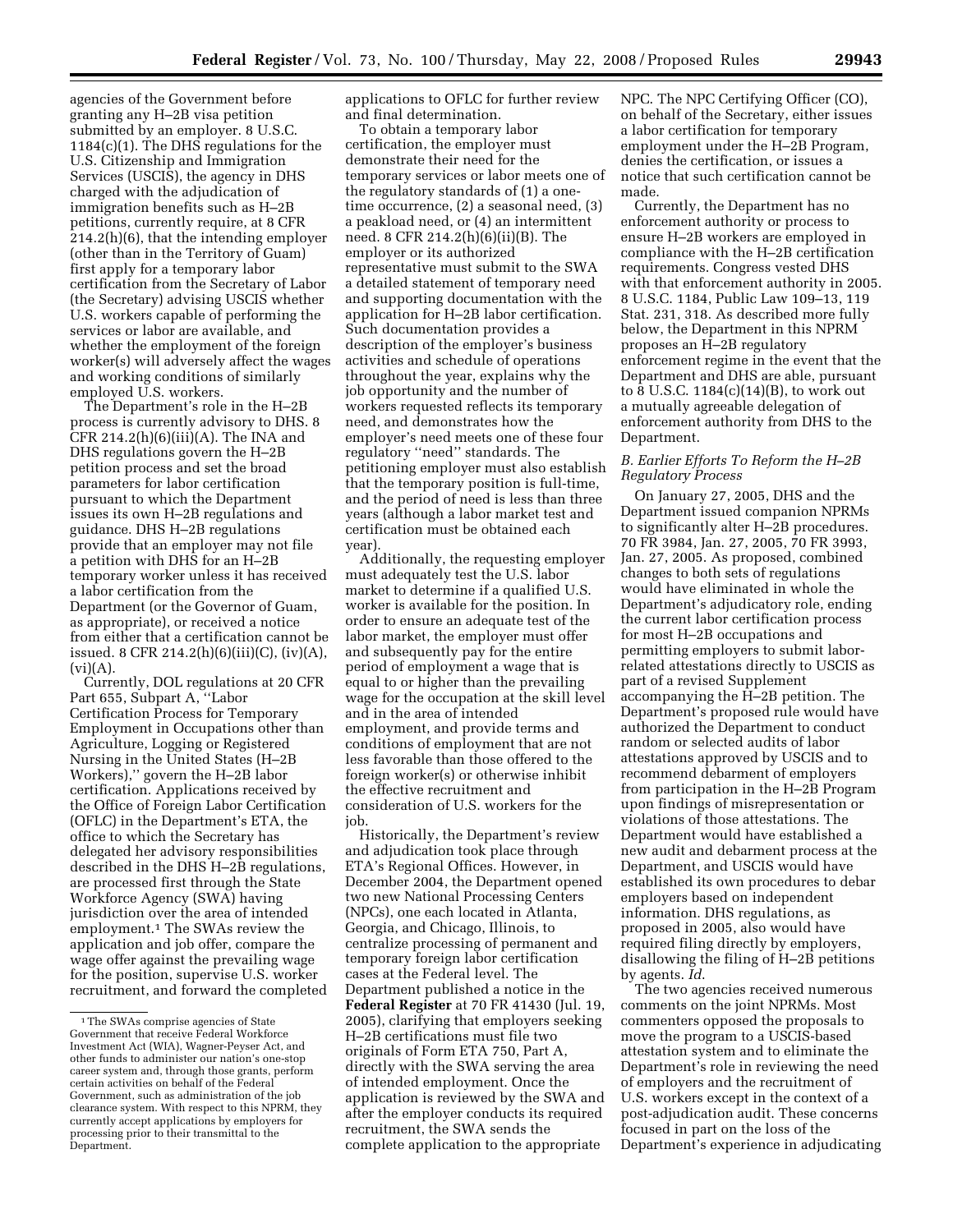issues of temporary need and the potential adverse impact on U.S. workers. Based on the significant concerns posed in these comments, and after further deliberation within each agency, the Department and DHS have not pursued their original proposal to streamline the program in the manner suggested by the two companion NPRMs. Consequently, that NPRM published by the Department on January 27, 2005 (RIN 1205–AB36) was withdrawn in the Department of Labor Fall 2007 Regulatory Agenda. See *http://www.reginfo.gov/public/do/ eAgendaViewRule?ruleID=221117*.

The Department has, however, continued to closely review its H–2B Program procedures in order to determine appropriate revisions to the H–2B labor certification process. This ongoing and systematic review has been accelerated in light of considerable workload increases for both the Department and the SWAs (an approximate 30 percent increase in applications in Fiscal Year (FY) 2007 over those received in FY 2006, and a comparable number during the first half of  $\overline{YY}$  2008) and limited appropriations. On April 4, 2007, ETA issued Training and Employment Guidance Letter (TEGL) No. 21–06, published in the **Federal Register**, Apr. 20, 2007, 72 FR 19961, to replace its previous guidance for the processing of H–2B applications (General Administration Letter No. 1– 95, 60 FR 7216, Feb. 7, 1995) and updated procedures for SWAs and NPCs to use in the processing of temporary labor certification applications. The Department then held national briefing sessions in Chicago and Atlanta on May 1 and May 4, 2007, respectively, to inform employers and other stakeholders of the updated processing guidance contained in TEGL 21–06. Attendees at those briefing sessions raised important questions and concerns with regard to the effective implementation of TEGL 21–06 by the SWAs and NPCs. In response to the substantive concerns raised, the Department further refined the process of reviewing applications in TEGL 27– 06 (June 12, 2007) providing special procedures for dealing with forestry related occupations, and TEGL No. 21– 06, Change 1 (June 25, 2007) updating procedures by allowing the NPC CO to request additional information from employers to facilitate the processing of applications. 72 FR 36501, Jul. 3, 2007; 72 FR 38621, Jul. 13, 2007. Issues that were not addressed by these refinements, including those requiring regulatory changes, namely issues of increasing workload and processing

delays, remain of concern to the Department.

## *C. Current Process Involving Temporary Labor Certifications and the Need for a Redesigned System*

The process for obtaining a temporary labor certification has been described to the Department as complicated, timeconsuming, inefficient, and dependent upon the expenditure of considerable resources by employers. In the H–2B Program, and particularly in recent years, the sequential process for filing a temporary labor certification first at the SWA, which reviews the application, compares the wage offer to the prevailing wage for the occupation, oversees the recruitment of U.S. workers, and then transfers the application to the applicable ETA NPC, has been criticized for its length, overlap of effort, and resulting delays. Application processing delays, regardless of origin, can lead to adverse results with serious repercussions for a business, especially given the cap on visas under this program, where any delay may prevent an employer from obtaining H–2B workers that year. This occurs because employer demand for the limited number of visas greatly exceeds their supply and all visas are typically allocated in the early weeks of availability. See 8 U.S.C. 1184(g)(1)(B) (setting H–2B annual visa cap at 66,000).

In addition, the Department's increasing workload poses a growing challenge to efficient and timely processing of applications. The H–2B foreign labor certification program continues to increase in popularity among employers. While the annual number of visas available is limited by statute, the number of certifications is not. The number of H–2B labor certification applications has increased 129 percent since FY 2000. In FY 2007, the Department experienced a nearly 30 percent increase in H–2B temporary labor certification application filings over the previous fiscal year. The INA does not authorize the Department to charge a fee to employers for processing H–2B applications 2. At the same time, appropriated funds have not kept pace with the increased workload at the State or Federal level. This has resulted in disparities in processing rates—some significant—among SWAs receiving the initial H–2B employer applications. Some observers have noted these disparities among States unfairly

advantage one set of employers (those in which the SWAs are able to timely process applications) over others (those in which SWAs experience delays because of backlogs, inadequate staffing or funding, or for other reasons).3

In light of these recurring experiences, the Department is proposing several significant measures to re-engineer our administration of the program. These changes do not alter, in any substantive way, the current obligations and requirements of employers who file an application for H–2B. Rather, these proposals are designed to improve the process by which employers obtain labor certification in areas where our program experience has demonstrated that such efficiencies will not impair the integrity of the process or the Department's role in protecting the job opportunities and wages of U.S. workers. These proposals will also provide greater accountability for employers through penalties, up to and including debarment, to further protect against program abuse.

The redesigned process will require employers to complete recruitment steps similar to those now required, but will enable them to do so prior to filing the application for labor certification. Once the recruitment is complete, the paper application will be submitted directly to ETA instead of being filed with a SWA. To appropriately test the labor market, employers will be required to first obtain a prevailing wage rate from the appropriate NPC that will be used as the wage to be offered in the recruitment of U.S. and foreign workers. The employer will then follow recruitment steps similar to those required under the current program. The employer will be required to attest to and enumerate its recruitment efforts, but need not submit the documentation supporting those efforts with its application. To ensure the integrity of the process, the employer will be expected to retain evidence of its recruitment, as well as other documentation specified in the regulations, for 5 years from the date of certification, and will be required to provide it in response to a request by the CO for additional information made

<sup>2</sup>The Department will be transmitting draft legislation to Congress that would amend the INA to provide the Department with authority to charge and retain a fee to recoup the costs of administering the H–2B program.

<sup>3</sup>The growth in the number of applications is explained in part by the increasing desire of employers for a legal temporary workforce and by legislation that permitted greater numbers of H–2B workers into the U.S. by exempting from the 66,000 annual cap any H–2B worker who had been counted against the numerical cap in previous years. See, e.g., Save Our Small and Seasonal Businesses Act of 2005 (SOSSBA), Public Law 109– 13, Div. B, Title IV, 119 Stat. 318 (May 11, 2005); see also Public Law 108–287 § 14006, 118 Stat 951, 1014 (August 6, 2004) (exempting some fish roe occupations from the cap).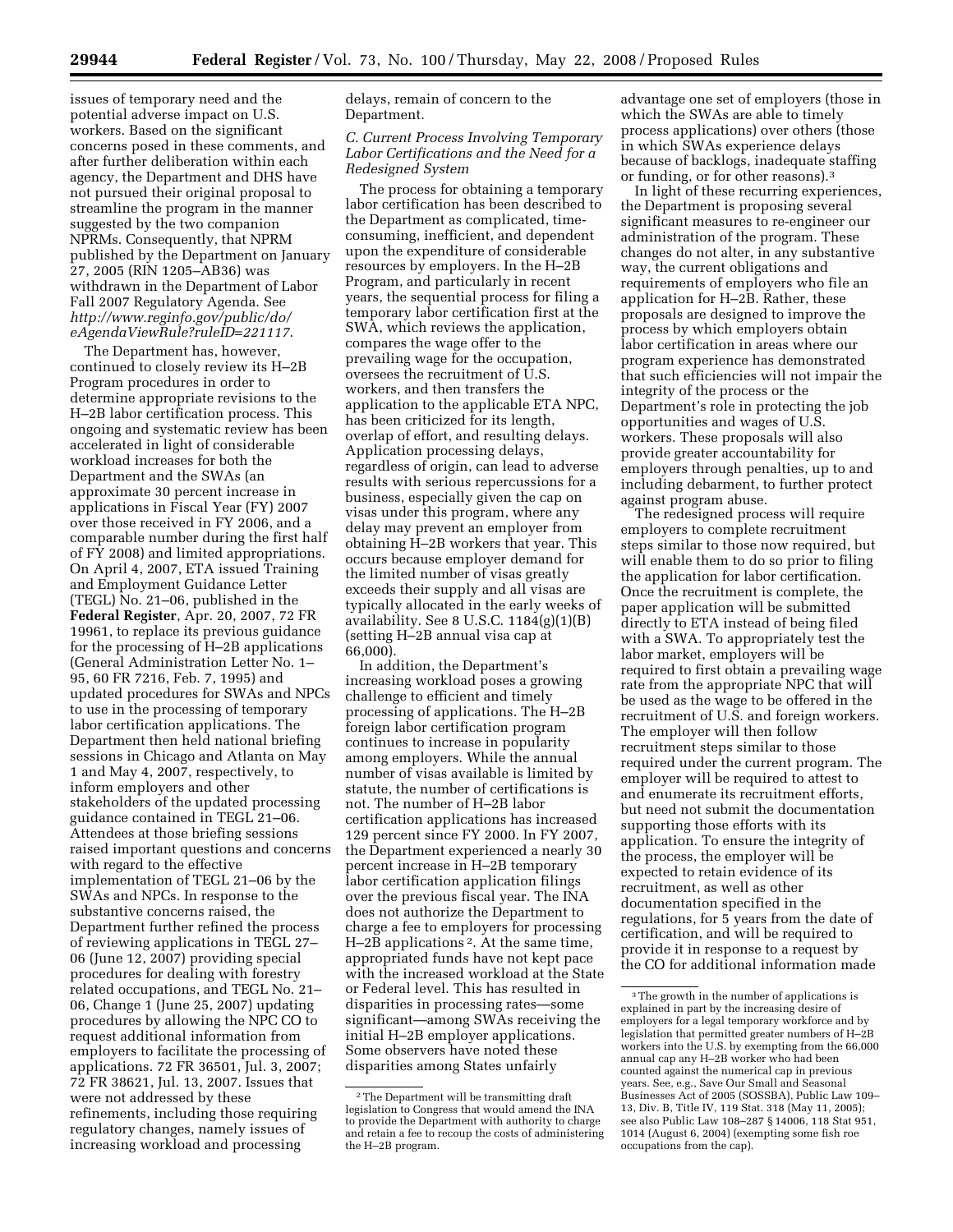either prior to certification or, in the event the application is selected for audit or for investigation by the Wage and Hour Division (WHD), after a determination on the application has been issued.

Employers or their authorized representatives (attorneys or agents) will be required to submit applications by U.S. Mail using a new form designed to evidence the employer's compliance with the obligations of the H–2B Program. The application form will collect, in the form of attestations, information similar to that required by—and that in given cases may be exchanged with SWA or NPC staff as part of—the current H–2B labor certification process. As we modernize the process, these additional attestations will be required from the employer to ensure adherence to program requirements and firmly establish accountability. As with recruitment, employers will be required to keep records reflecting their compliance with all program requirements. Assuming an application is complete and therefore accepted by the NPC for processing, it will undergo substantive Federal review by the Department.

In order to further protect the integrity of the program in light of the elimination of SWA oversight of recruitment, specific verification steps, such as verifying the employer's Federal Employer Identification Number (FEIN) to ensure the employer is a bona fide business entity, will be collected during processing to ensure the accuracy of the information supplied by the employer and the employer's compliance with program requirements. If an application does not appear to be approvable on its face but requires additional information in order to be adjudicated, the NPC will issue a Request for Further Information (RFI), a process the program already employs. After full Departmental review, an application will be certified or denied.

The introduction of new postadjudication audits will serve as both a quality control measure and as a means of ensuring program compliance, along with WHD investigations. Audits will be conducted on adjudicated applications that meet certain criteria, as well as on randomly-selected applications. In the event of an audit (or WHD investigation), employers will be required to provide information supporting the attestations made in the application. Failure to meet the required standards or to provide information in response to an audit (or investigation) may result in an adverse finding for the application in question, and that could lead either to Departmental supervised

recruitment in future applications or WHD investigations or debarment from the program.4

The combination of modernized processing of applications, and replacement of the SWAs' current role in the recruitment and referral of U.S. workers with pre-filing recruitment by the employer and audits by the Department, should yield a considerable reduction in the overall average time needed to process H–2B labor certification applications. This process will reduce past processing times which have exceeded our historical 60-day combined State and Federal processing window timeframe.

## *D. Compliance Investigations and Remedies for Violations*

Finally, this NPRM outlines a process to impose remedies for violations in the event that the Department and DHS are able to work out a mutually agreeable delegation of enforcement authority. The INA and its implementing regulations provide the Department no direct authority to enforce any conditions concerning the employment of H–2B workers, including the prevailing wage attestation. Consequently, current DOL H–2B regulations provide no substantive protections to ensure that employers fulfill their obligations concerning the terms and conditions of employment once the H–2B workers are employed.

Section 404 of Save Our Small and Seasonal Businesses Act of 2005, Public

''(i) The Secretary of Homeland Security may, in addition to any other remedy authorized by law, impose such administrative remedies (including civil monetary penalties in an amount not to exceed \$10,000 per violation) as the Secretary of Homeland Security determines to be appropriate; and

''(ii) the Secretary of Homeland Security may deny petitions filed with respect to that employer under section 204 or paragraph (1) of this subsection during a period of at least 1 year but not more than 5 years for aliens to be employed by the employer.

''(B) The Secretary of Homeland Security may delegate to the Secretary of Labor, with the agreement of the Secretary of Labor, any of the authority given to the Secretary of Homeland Security under subparagraph (A)(i).

''(C) In determining the level of penalties to be assessed under subparagraph (A), the highest penalties shall be reserved for willful failures to meet any of the conditions of the petition that involve harm to United States workers.

''(D) In this paragraph, the term 'substantial failure' means the willful failure to comply with the requirements of this section that constitutes a significant deviation from the terms and conditions of a petition.''

Law 109–13, 119 Stat. 231, 318, amended the INA to provide the Secretary of DHS with authority to impose certain sanctions when a sponsoring employer has been found, after notice and an opportunity for a hearing, to have committed ''a substantial failure to meet any of the conditions of the petition to admit or otherwise provide status to a nonimmigrant [H–2B] worker \* \* \* or a willful misrepresentation of a material fact in such petition''. 8 U.S.C. 1184(c)(14)(A). When such violations are found, the Secretary of Homeland Security ''may, in addition to any other remedy authorized by law, impose such administrative remedies (including civil monetary penalties in an amount not to exceed \$10,000 per violation) as the Secretary of DHS determines to be appropriate.'' *Id.* at 1184(c)(14)(A)(i). The statute provides that the ''highest penalties shall be reserved for willful failures to meet any of the conditions of the petition (which includes the labor certification) that involve harm to United States workers.'' *Id.* at 1184(c)(14)(C). In addition, the Secretary of DHS is authorized to ''deny petitions filed with respect to that employer under section 1154 of this title or paragraph (1) of this subsection during a period of at least 1 year but not more than 5 years for aliens to be employed by the employer.'' *Id.* at  $1184(c)(14)(A)(ii)$ . These enforcement provisions became effective October 1, 2005.

The authority given to the Secretary of DHS under 8 U.S.C. 1184(c)(14)(A)(i) may be delegated to the Secretary of the Department, with the agreement of the Secretary of the Department. *Id.* at  $1184(c)(14)(B)$ . In addition, the INA contains other authority for the Secretary of DHS to delegate these functions. Under 8 U.S.C. 1103(a)(1) and (a)(3) the Secretary of DHS is ''charged with the administration and enforcement of [INA] and all laws relating to the immigration and naturalization of aliens'' and is authorized to ''establish such regulations; prescribe such forms of bond, reports, entries, and other papers; issue such instructions; and perform such other acts as he deems necessary for carrying out his authority under the provisions of [INA].'' The Secretary of DHS ''is authorized to confer or impose upon any employee of the United States, with the consent of the head of the Department \* \* \* under whose jurisdiction the employee is serving, any powers, privileges, or duties conferred or imposed by [the INA] or regulations issued thereunder upon officers or

<sup>4</sup>Further sanctions may be imposed by DHS under 8 U.S.C. 1184(c)(14):

<sup>&#</sup>x27;'(14)(A) If the Secretary of Homeland Security finds, after notice and an opportunity for a hearing, a substantial failure to meet any of the conditions of the petition to admit or otherwise provide status to a nonimmigrant worker under section  $101(a)(15)(H)$ (ii)(b) or a willful misrepresentation of a material fact in such petition—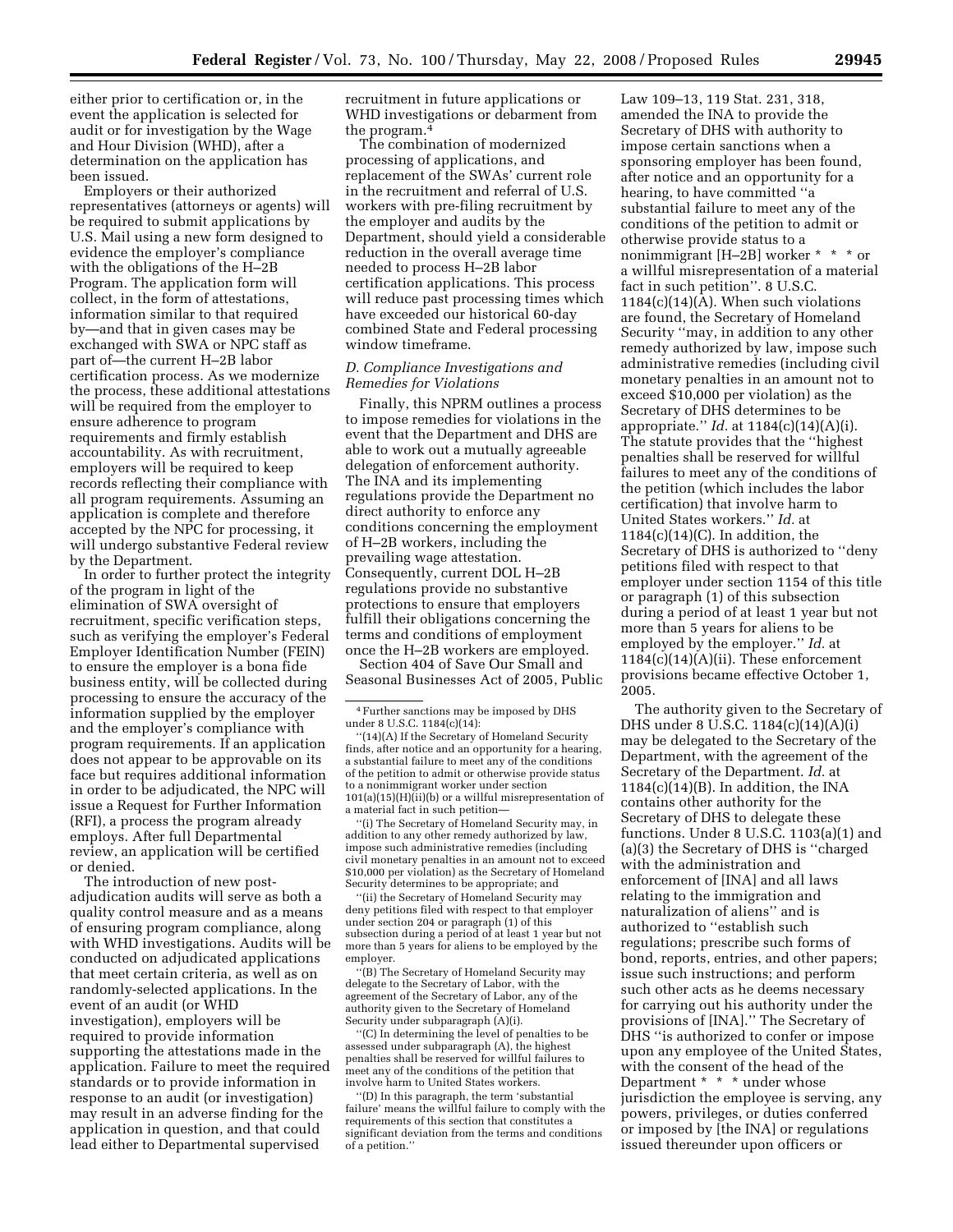employees of the Service.'' *Id.* at 1103(a)(6).

Pursuant to authority in 8 U.S.C. 1103(a)(6) and 1184(c)(14)(B), the Department of Labor is currently in discussions with the Department of DHS regarding whether the two Departments can work out a mutually agreeable delegation of authority that would enable the Department to enforce the terms of an H–2B certification and petition. In the event such a delegation of authority can be worked out, the Department would like to be prepared to begin enforcement of the H–2B Program and accordingly this NPRM contains the Department's proposed regulations implementing the enforcement of employer's H–2B attestations, as well as the authority to impose appropriate sanctions. This NPRM proposes an enforcement process by which the Department will investigate employer compliance with H–2B attestations and impose remedies for violations that are found, if that delegation occurs.

As noted above, section  $214(c)(14)(A)$ of the INA uses broad language in providing authority to impose ''such administrative remedies (including civil money penalties in an amount not to exceed \$10,000 per violation) as the Secretary of Homeland Security determines to be appropriate \* \* \*." The Department is considering the scope of remedies that may be assessed under this H–2B provision of the INA in the event a delegation is issued. For instance, although the assessment of back wage liability for the failure to pay the appropriate wage is a common remedy in Federal statutes that protect the rights of workers, *see, e.g.,* 29 U.S.C. 216 (Fair Labor Standards Act); 29 U.S.C. 1854(c) (Migrant and Seasonal Agricultural Worker Protection Act); 29 U.S.C. 2617 (Family and Medical Leave Act), the H–2B statutory provisions do not provide explicit authority to require the payment of back wages. It may be argued that an explicit statutory delegation of authority to award back pay is unnecessary where back pay is required to enforce the statute as Congress intended. *See Albemarle Paper Co.* v. *Moody,* 422 U.S. 405, 417–418 (1975) (back pay award consistent with purposes of, and a necessary component of remedy for violations of Title VII of the Civil Rights Act of 1964); *United States* v. *Duquesne Light Co.,* 423 F. Supp. 507, 509 (W.D. Pa. 1976) (back pay appropriate remedy under Executive Order 11,246). On the other hand, the H–1B provisions of the INA contain language that is nearly identical

to the language found in H-2B,<sup>5</sup> and unlike the H–2B provisions, H–1B also contains explicit authorization for the assessment of back pay, *Id.* at  $1182(n)(2)(D)$ . It may be that where Congress intended the assessment of back wages under the INA, it said so explicitly and the lack of such explicit authority under the H–2B statute might preclude such an assessment. *See Beverly Enterprises* v. *Herman,* 119 F. Supp. 2d1 (D.D.C. 2000) (regulation requiring payment of prevailing wage in the absence of a statutory requirement found invalid). The Department solicits comments on the appropriateness of assessing back wages and other remedies under the H–2B provisions.

## **II. Proposed Redesign To Achieve a Modern Attestation-Based Program**

## *A. Prevailing Wage Obtained Prior To Commencing Recruitment*

In order for the Secretary to be able to certify that U.S. workers would not be adversely affected by the employment of H–2B workers, an adequate test of the labor market must be conducted. Such a test must include the employer offering and paying a wage that is equal to or higher than the available position's prevailing wage, where the terms, duties and conditions of employment are normal and promote the effective recruitment and consideration of U.S. workers.

For many years, the Department has required H–2B employers to submit their applications for certification to the SWAs. The SWA then filled in the applicable prevailing wage for the job opportunity. Department regulations at 20 CFR 656.40, which the Department applies to prevailing wage determinations (PWD) for occupations under its permanent and temporary non-agricultural foreign labor certification programs, instructs SWAs to apply wage rates from the Bureau of Labor Statistics (BLS), Occupational Employment Statistics (OES) Survey to determine the prevailing wage rate, unless superseded by a wage set by a collective bargaining agreement or other statute. The BLS OES Survey results of prevailing wages have for several years been available to the SWAs and the public on the Department's Web site at *http://www.foreignlaborcert.doleta.gov/.*  Under current regulations and the Department's prevailing wage guidance, SWAs may also accept employer-

provided alternatives from legitimate sources. See 20 CFR 656.40; see also *Employment and Training Administration, Prevailing Wage Determination Policy Guidance, Nonagricultural Immigration Programs*  (May 9, 2005), at *http:// www.foreignlaborcert.doleta.gov/pdf/ Policy*\_*Nonag*\_*Progs.pdf.* 

As part of the proposed reengineered process, employers will obtain the prevailing wage for the job opportunity directly from OFLC. The Department is proposing to allow employers to file prevailing wage requests no more than 90 days in advance of the recruitment process and to clarify the validity period for the wage determination. The OES database is updated annually for use in the foreign labor programs. Depending on the time of year that the PWD is obtained from the Department, relative to the date of the most recent update, the wage determination provided could be valid from several months up to 1 year.

Our program experience indicates that by federalizing the prevailing wage application component we can institute a high level of efficiency and consistency in the determination and provision of prevailing wages which has been a past problem. This increased efficiency and consistency will help ensure more accurate wage determinations, which result in improved protections for U.S. workers. The Department is especially interested in comments from employers who have utilized the program in the past on the efficacy of this proposed action.

The new system would federalize the issuance of prevailing wages, and delegate the authority for determining prevailing wage rates to the ETA NPCs. It is the Department's goal to eventually allow this activity to be performed electronically between the NPC and the employer. However, initially it will be a manual paper process.

Shifting wage determination activities to NPC staff would reduce the risk of job misclassification because of centralized staff experience and consistency, thereby not only strengthening program integrity, but also ensuring consistency in classification across States, resulting in improved protections for U.S. workers. Until the new process can be implemented, the SWAs would continue to be responsible for providing prevailing wage determinations (PWDs).

The Department has received numerous reports that in cases where job descriptions are complex and contain more than one different and definable job opportunity, some SWAs have made inconsistent classifications, thereby resulting in inconsistent PWDs.

<sup>5</sup> 8 U.S.C. 1182(n)(2)(C)(i)(I)(H–1B) (''the Secretary \* \* \* may \* \* \* impose such other administrative remedies (including civil monetary penalties in an amount not to exceed \$1,000 per violation) as the Secretary determines to be appropriate \* \* \*)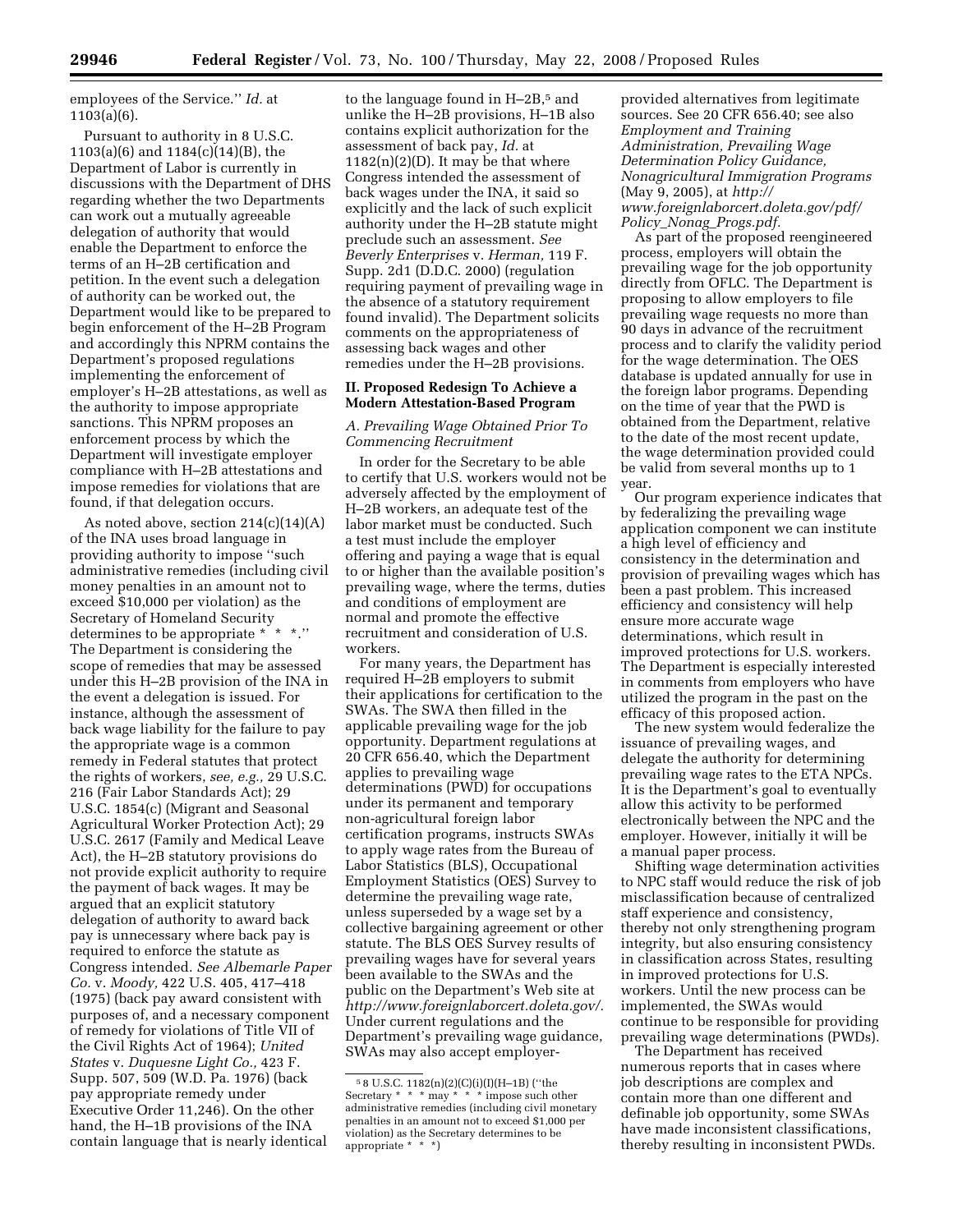Furthermore, where H–2B workers need to work in several different geographic areas which may be in the jurisdiction of several different SWAs (examples include the New York, New Jersey, Connecticut ''Tri-state Region'' or the Washington, DC-Maryland-Virginia metropolitan area), questions have arisen about where to file a prevailing wage request and how that wage should be determined. Utilizing the federalized system discussed above would alleviate such confusion.

For consistency and greater efficiency across non-agricultural programs, the Department is proposing extending this new wage request processing model to the permanent labor certification program, as well as to the attestations required under the H–1B, H–1B1 and E– 3 specialty occupation nonimmigrant programs. The new process will in no way alter the substantive requirements of foreign labor certification programs, and we anticipate that, at least in the foreseeable future, the methodology for determining an appropriate nonagricultural wage rate will remain much the same as it stands today; our intent is simply to modernize, centralize, and make more consistent the mechanics and analysis behind wage determination. Much as the SWAs do now, the NPCs will evaluate the particulars of the employer's job offer, such as the job duties and requirements for the position and the geographic area in which the job is located, to arrive at the correct PWD. In the near term, the Department will update and formalize its guidance for making prevailing wage determinations to confirm existing procedures. As our program experience administering the PWD process grows, the Department may revise its guidance to reflect improved processes or methodology.

To implement and standardize the new process, ETA has developed a new Prevailing Wage Determination Request (PWDR) form employers can use to make their respective requests regardless of program or job classification. The Department is considering means by which eventually—resources permitting—such a request could be submitted, and a prevailing wage provided, electronically.

For purposes of the permanent labor certification (PERM) program, the regulations at 20 CFR part 656 will be amended to reflect the transfer of prevailing wage determination functions from the SWAs to the NPCs. Currently, Department regulations governing permanent labor certification require an employer to obtain a PWD from the SWA before filing a labor certification

application with the Department or an I–140 immigrant worker petition with DHS under Schedule A or for sheepherders. In addition to technical changes required in part 656—for example, we propose to change the definitions of ''prevailing wage determination'' and ''State Workforce Agency'' under § 656.3—Subpart D, ''Determination of Prevailing Wage'', to require that employers now seek a PWD directly from the NPC with jurisdiction over the area of intended employment and with which they will be filing their permanent labor certification application.

For purposes of the H–1B Program, the regulations at 20 CFR part 655 will be amended to reflect the transfer of PWD functions from the SWAs to the NPCs. Department regulations covering the H–1B Program (and by extension and reference both H–1B1 and E–3, which both utilize the filing and approval of a Labor Condition Application, or LCA) permit an employer to obtain a PWD from the SWA before filing an LCA with the Department in order to obtain a ''safe harbor'' from a determination of the validity of the prevailing wage. This proposal requires technical changes to § 655.731(a)(2) to permit employers to utilize a prevailing wage obtained from the NPC rather than the SWA. These changes would enable employers to seek a PWD directly from the NPC with jurisdiction over the area of intended employment and with which they will be filing their Labor Condition Application.

Under the new process, for purposes of H–2B job classifications, NPC staff will follow the requirements outlined under proposed §§ 655.10 and 655.11 when reviewing each position and determining the appropriate wage rate. These new regulatory sections are consistent with existing regulations at 20 CFR 656.40 and the Department's May 2005 *Prevailing Wage Determination Policy Guidance, Nonagricultural Immigration Programs,*  but would supersede current regulations and guidance for the H–2B Program to the extent there are any perceived inconsistencies.

In those cases where a job opportunity involves multiple worksites in an area of intended employment and crosses multiple counties or States and different prevailing wage rates exist because the worksites are located in different Metropolitan Statistical Areas (MSA), the NPC will analyze the different prevailing wage rates and determine the appropriate wage as the highest wage rate among all applicable MSAs. In these cases, the employer will not pay

different wage rates depending on the location of the work. The U.S. worker and the foreign worker are both entitled to know and rely on the wage to be paid for the entire period of temporary employment, and that wage will be the highest among the application wages for the various locations of work.

The NPRM continues the Department's policy of permitting employers to provide an independent wage survey under certain guidelines delineated in the proposed rule. It also continues to provide for an appeal process in the event of a dispute over the applicable prevailing wage (but makes that process easier to use).

The Department welcomes comments, especially from potential users of the system, on the proposals being presented. We are particularly interested in comments regarding the required use of an online prevailing wage system and form for interaction with the NPC.

## *B. Direct Filing With the NPC*

Under the NPRM, the Department will continue to administer the application process for H–2B temporary foreign labor certification. However, the Department proposes to eliminate the role of the SWAs in accepting and reviewing H–2B applications, overseeing recruitment, and forwarding completed applications to the appropriate NPC. Instead, as with the permanent labor certification process, the employer will file applications directly with the Chicago NPC, as the Department will be specializing its two centers effective June 1, 2008. However, each employer will still be required to place a job order with the appropriate SWA as part of the pre-filing recruitment, and we expect SWAs will continue to place H–2B associated job orders in their respective Employment Service systems.

This re-engineered filing process should reduce the time it takes to process each application to conclusion. Under the current H–2B process, employers initially file with the appropriate SWA, which subsequently reviews the application, determines the prevailing wage, and authorizes the employer to undertake recruitment of U.S. workers. The SWA also places a job order in its Employment Service system and makes referrals of interested U.S. workers to the employer. The SWA receives the recruitment report and reviews it, forwarding the completed application on to the NPC with an adjudication recommendation. This last process of review is then duplicated at the Federal level.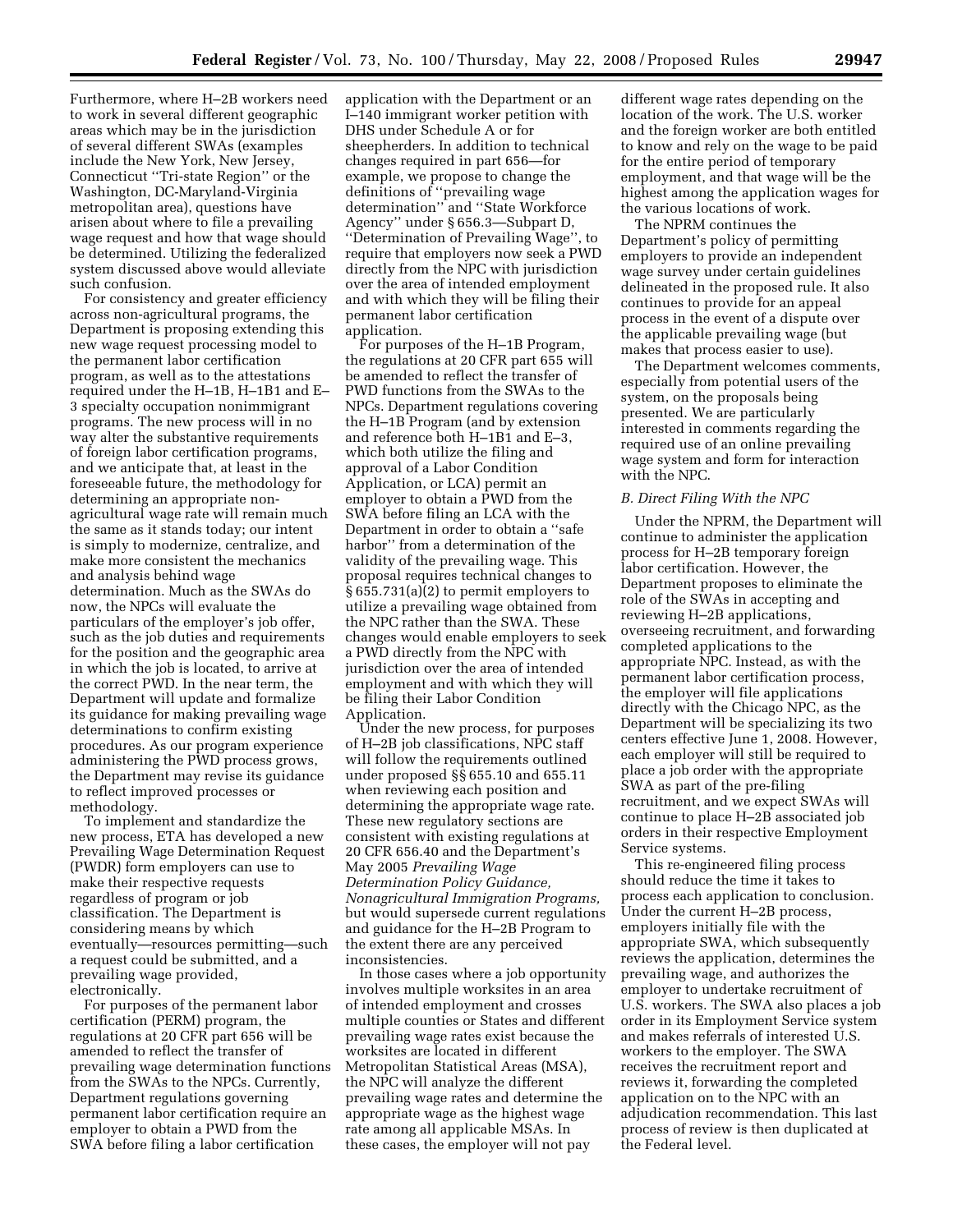Given these current multiple levels of Government review, any delays early in the process can have a ripple effect resulting in delays at the NPCs. For example, due to differing and increasing workload levels, local filing cycles, and declining resources, SWAs vary considerably in the amount of time required, to review applications, tell employers to initiate recruitment, review recruitment results and, finally, forward the application to the NPC. Consequently, the State (or even SWA jurisdiction) in which an application is filed can significantly impact the application's processing time. Employers can be disadvantaged through no fault of their own simply based on their location, depending upon a SWA's workload and available resources.

The disparity between demand for program services and processing resources has increased in recent years, sometimes significantly, the amount of time required to process even the most basic of applications. In FY 2007, the average processing time for the SWA portion of an H–2B labor certification application was 64 days, as compared to an average of 31 days at the NPC level. As our recent program experience shows, these delays have serious repercussions at the Federal level. The NPCs must attempt to compensate for State delays by borrowing staff from other non-H–2B processing activities. Shifting these finite resources has created new backlogs in one or more of the other labor certification programs. This is exacerbated by statutorilymandated processing times in some of the other programs.

By focusing the SWAs' role in the initial stages of processing H–2B labor certification applications to the placement of job orders and handling referrals, the Department anticipates being able to sustain the processing of all applications on a first-in, first-out basis and more effectively and efficiently oversee the adjudication of applications. As a result of this proposed modernized and more efficient application procedure, processing times will be significantly more uniform across work locations.

We expect that the time savings gained from a process that removes duplicative functions and ensures adjudication by the NPC will improve the total time an employer must wait to obtain a labor certification from the Federal Government. Moreover, the Department's centralization of application review in its NPCs will permit greater consistency of adjudication with respect to substantive issues. All major determinations made

as part of the certification process will be consolidated from 53 agencies in the States and territories (except Guam) to one federally-run NPC, thereby gaining efficiency of scale and greater uniformity and accountability in training adjudicators and for consistently applying relevant law and policy.

## *C. Employer Conducted Pre-Filing Recruitment*

This NPRM proposes, under new § 655.15, that employers be required to conduct recruitment for U.S. workers prior to filing the new form currently in development, to be styled on the *Application for Temporary Employment Certification.* The purpose of the recruitment process is to fulfill the Department's obligation to ensure an adequate test of the availability of qualified U.S. workers to perform the work and to ensure foreign workers are not employed under conditions that adversely affect the wages and working conditions of similarly employed U.S. workers. Employers will continue to be required to test the labor market for qualified U.S. workers, at prevailing wages and working conditions, no more than 120 days before the date the work must begin (''date of need''), thus ensuring these jobs are made available, with notice, to the U.S. workers who are most likely to qualify.

The Department further proposes that prevailing wages be obtained from the NPC in advance of recruitment. The NPCs will issue prevailing wages valid for the duration of the described need up to 1 year. The employer will be obligated to ensure that the prevailing wage is valid upon commencement of recruitment or on the date it files the application with the Chicago NPC and that the appropriate wage is listed in all recruitment documents. Obtaining the prevailing wage in advance of initiating recruitment will help enable employers to begin their recruitment obligations in a timely manner and will ensure that the job is advertised and offered to U.S. workers at the appropriate wage.

U.S. worker recruitment will continue to consist of prescribed steps designed to reflect what the Department has determined, based on program experience, are most appropriate to the occupations that are the usual subjects of H–2B applications. These steps, which are discussed in more detail below, will include the placement of a job order with the SWA serving the area of intended employment; the placement of three advertisements, one of which must be on a Sunday, in the newspaper most appropriate for the occupation and most likely to reach the U.S. workers

who would apply and qualify for the job opportunity; and preparation of a recruitment report outlining the results of the recruitment to be submitted with the application. If the employer determines in good faith that use of a professional, trade or ethnic publication is more appropriate to the occupation, that qualified workers likely to apply for the job opportunity would be more likely to read that publication than a newspaper of general circulation, and that it is the most likely source to bring responses from qualified and available U.S. workers, the employer may use such a publication in place of two of the daily (but not Sunday) advertisements. This option would offer employers greater flexibility in meeting recruitment requirements for those jobs that are traditionally advertised in professional or trade journals (particularly for those unionized jobs for which publications are most likely to exist). In addition, in circumstances where it is appropriate for the occupation and customary to the industry, the use of union organizations as a recruitment source will continue to be required. Employers will have to attest under penalty of perjury that (1) they did, in fact, attempt to recruit U.S. workers in the manner described above, and (2) any potentially qualified U.S. workers that applied were rejected because in fact they were not qualified or for other lawful, job-related reasons.

These steps are very similar to those currently required under the current H– 2B Program. The rule maintains the requirement that employers must conduct recruitment and consider potential U.S. workers. By having employers engage in these steps under their own direction rather than the SWA's, and by having the employer forward their recruitment report to the Department for review, we expect to improve application processing and consistency while ensuring protections for U.S. workers. Maintaining the Department's current requirement that recruitment take place no more than 120 days before the date of need continues to ensure jobs are advertised to U.S. workers with adequate notice given the temporary nature of the employment.

Employer recruitment efforts must be documented and preserved for production to the Department or other Federal agencies—for example, in the event of either a post-adjudication audit or a pre-adjudication RFI or an investigation by the WHD or another body. For purposes of this regulation, the recruitment documentation requirements will be satisfied by copies of the pages containing the advertisement from the newspapers in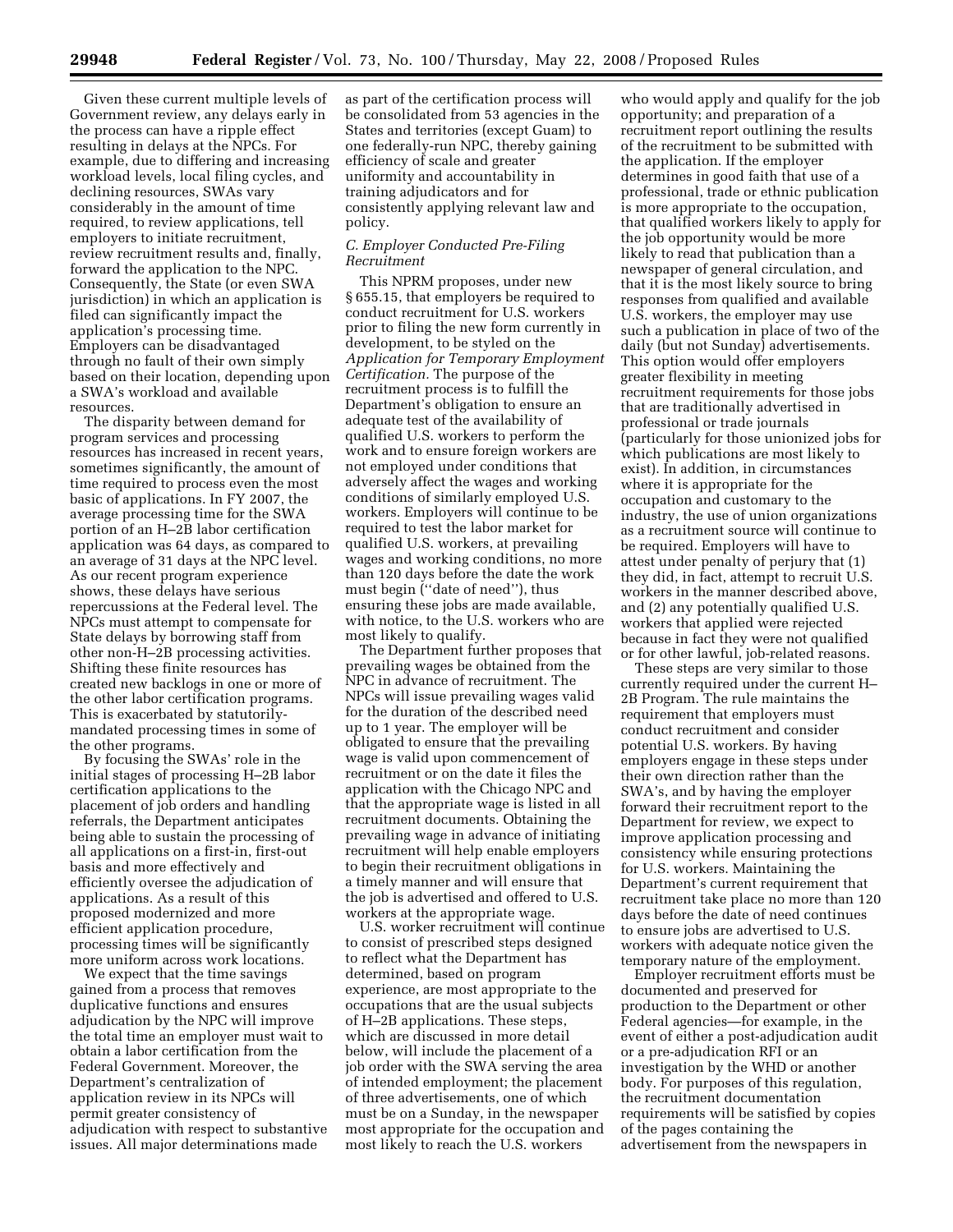which the job opportunity appeared and, if appropriate, correspondence signed by the employer demonstrating that labor or trade organizations were contacted and were either unable to refer qualified U.S. workers or nonresponsive to the employer's request. Documentation of a SWA job order will be satisfied by copies of the job order downloaded from the Internet on the first and last day of the posting, or a copy of the job order provided by the SWA with the dates of posting listed.

Newspapers remain a potential recruitment source for U.S. workers likely to be affected by the introduction of H–2B labor. Permitting employers to place their own newspaper advertisements pursuant to the requirements outlined in the proposed regulation acknowledges industry practice and needs, while maintaining accountability and worker protection. One of the newspaper advertisements will be required to appear on a Sunday, unless the job opportunity is in an area in which the newspaper most likely to reach the most appropriate potential pool of U.S. workers does not have a Sunday edition. Employers will be required to list the specifics of the newspaper advertisement on the application but will not be required to submit tear sheets or other documentary evidence of that recruitment when the application is submitted. However, the employer will be required to maintain documentation of the actual advertisement(s) published and the results of the recruitment effort in the event of an audit or other review. Our recent program experience under the reengineered PERM program has demonstrated the viability of this approach. See 20 CFR part 656.

At the same time, our program experience has shown that while most employers seek to comply with recruitment requirements, not all may do so. For example, the Department's experience has long demonstrated that there are employers who, if not provided with specific instructions, will seek to demonstrate apparent compliance with advertising requirements by placing the required newspaper advertisements in newspapers having low circulations and which are the least likely publications to be read by potentially available U.S. workers. In order for the employer's job opening to receive appropriate exposure to the widest pool of potentially available U.S. workers, the proposed regulation at new § 655.15(f) requires that the mandatory advertisements (now including a Sunday edition) appear in the newspaper of general circulation that the employer believes in good faith

is most appropriate to the occupation in the area of intended employment and the most likely to be read by workers who will apply for the job opportunity in the area of intended employment.

Under proposed § 655.17, the advertisements must: (1) Identify the employer with sufficient clarity to identify the employer to the potential pool of U.S. workers (by legal and trade name, for example); (2) provide a specific job location or geographic area of employment with enough specificity to apprise applicants of travel or commuting requirements, if any, and where applicants will likely have to reside to perform the services or labor; (3) provide a description of the job with sufficient particularity to apprise U.S. workers of the duties or services to be performed and whether any overtime will be available; (4) list minimum education and experience requirements for the position, if any, or state that no experience is required; (5) list the benefits, if any, and the wage for the position, which must equal or exceed the applicable prevailing wage as provided by the NPC; (6) contain the word ''temporary'' to clearly identify the temporary nature of the position; (7) list the total number of job openings that are available, which must be no less than the number of openings the employer lists on the ETA application; and (8) provide clear contact information to enable U.S. workers to apply for the job opportunity. The advertisement cannot contain a job description or duties which are in addition to or exceed the duties listed on the PWDR or on the application, and must not contain terms and conditions of employment which are less favorable than those that would be offered to an H–2B worker.

If the job opportunity is in an industry, region and occupation in which union recruitment is customary, the appropriate union organization must be contacted. 72 FR 38621, 38624, Jul. 13, 2007. This is a continuation of the current practice under TEGL 21–06, Ch. 1. 72 FR 382621, 38624, Jul. 13, 2007. Employer diligence will be required to determine whether the job opportunity is one which has traditionally been the subject of collective bargaining and whether it is therefore appropriate and customary to contact the union. Some positions, such as welders and drillers, have had a long history of collective bargaining interaction. Others, such as landscapers, are not traditionally unionized and there simply may be no collective bargaining unit to contact. Those jobs in which union contact has been customary will continue to be so; those in which there is no applicable union to contact would fall outside of

the job opportunities for which union contact is ''appropriate to the occupation and customary to the industry.'' The nature of the employment, not the employer, will be the primary guide. Employers with uncertainties are invited to request guidance from the Chicago NPC regarding the applicability of union contact to their occupation during the recruitment period.

The SWA will continue to play an active role in the recruitment process by posting an employer's job order. The employer will need to contact the SWA to place the job order in its job posting system, rather than rely on the SWA to place it in the course of adjudicating the application, as is the case now. The job order will provide the same information as the newspaper advertisements contemplated by this NPRM. Under proposed § 655.15(e), employers whose applications involve worksites in multiple SWAs will place the job order with the SWA having jurisdiction over the place where the work is contemplated to begin. That SWA will post the job order and ensure the job order is circulated to other SWAs covering other worksites as required.

The Department proposes to maintain the length of time the SWA keeps the job order open to its current 10 consecutive calendar days. We consider this amount of time the minimum necessary to provide sufficient local involvement in placement and referrals.

To strengthen the integrity of the Secretary's determination of the availability of U.S. workers, and to help bolster employers' confidence in their local SWAs and the larger H–2B Program, the proposed rule states that SWAs are required to verify the employment eligibility of prospective U.S. workers before referring them under an H–2B job order. That such a process is appropriate under the INA is evident from the contemplation in section 274A(a)(5) (8 U.S.C. 1324a(a)(5)) of the ability of an employer to rely upon the employment eligibility verification conducted by a state employment agency (e.g., the SWA), if that agency conducts the verification and provides to the employer a certification that the agency has complied with the procedures required for verification.

The INA clearly contemplates that workers who are competing for jobs with H–2B foreign workers must be eligible to be employed in such positions. The INA provisions governing admission of foreign workers under the H–2B Program make employment eligibility of U.S. workers a core element of their availability for such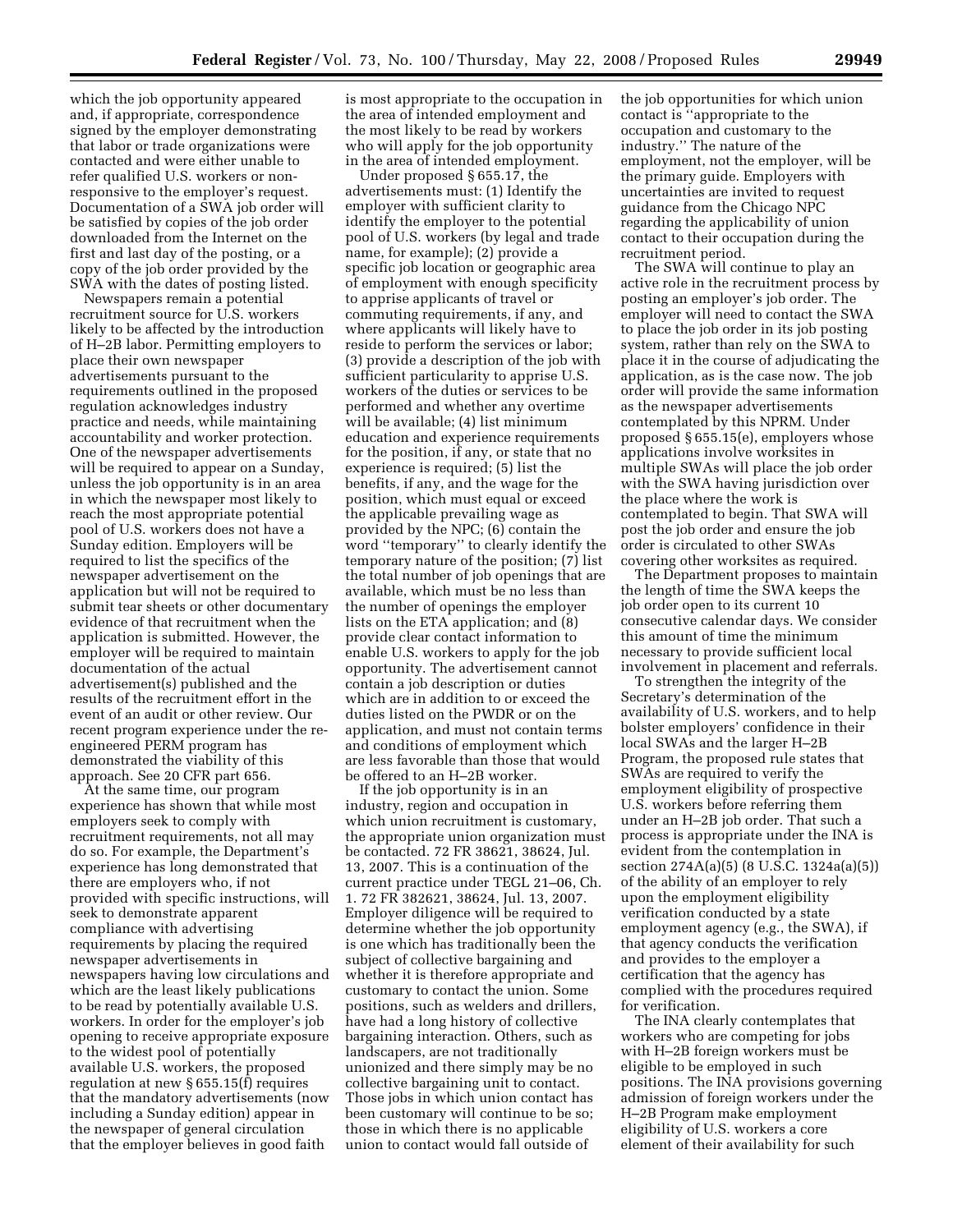jobs. By statute, the Secretary is consulted as to the availability of persons in the U.S. ''capable of performing such service or labor''. 8 U.S.C. 1101(a)(15)(H)(ii)(b). USCIS regulations require, at 8 CFR 214.2(h)(6), that the intending employer must first apply for a temporary labor certification from the Secretary demonstrating that U.S. workers capable of performing the services or labor are unavailable, and that the employment of the foreign worker(s) will not adversely affect the wages and working conditions of similarly employed U.S. workers. Employers are therefore not penalized for turning away U.S.-based applicants who are not authorized to work, and referred workers who are refused employment on the basis of not having work authorization are not counted as available for purposes of H–2B labor certification.

The Department notes that DHS regulations at 8 CFR 274a.6 provide the verification procedures for SWAs pursuant to INA section 274A(a)(5). The CIS regulations set out the procedures by which a SWA may verify and certify to the employer the employment eligibility of any referred worker. To confirm its continued eligibility to receive Alien Labor Certification grant funding, each State agency will be asked to submit proof of these procedures to the Department prior to the beginning of the 2009 fiscal year. The SWA's responsibility to perform threshold, prereferral verification exists separate from each employer's independent obligation under the INA to verify the employment eligibility of every worker to whom it has extended a job offer. The INA provides that employers who accept referrals from SWAs that verify employment eligibility in compliance with the DHS process and provide referred employees with appropriate documentation certifying that employment eligibility verification has taken place are entitled to ''safe harbor'' in the event it is later discovered a referred worker was not authorized to work in the U.S. INA section 274A(a)(5); 8 U.S.C. 1324a(a)(5). To simplify the recruiting process and avoid unnecessary duplication of functions, SWAs are directed to provide all employers with adequate documentation that employment verification of a referred employee has taken place.

The Department is not insensitive to the resource and time constraints facing SWAs in their administration of H–2B activities and the difficulties inherent in making informed referrals on a population of workers that may be itinerant and difficult to contact.

However, we do not believe that this requirement has resulted or will result in a significant workload increase or administrative burden. Further, the mechanisms available for verification including the E–Verify Web-based system operated by DHS—allow SWA staff to perform this function relatively quickly after training. Further, the performance of this duty is an allowable activity under Wagner-Peyser funding each SWA receives from ETA.

E–Verify is a program administered by USCIS. E–Verify electronically verifies a person's employment eligibility after the Employment Eligibility Verification Form (Form I–9) has been completed. SWAs that choose to use E–Verify refer a job seeker to an H–2B-related job only after job seekers complete a Form I–9 and SWAs submit information via E– Verify. The SWA will be required to follow the terms and conditions in the Memorandum of Understanding (MOU) that must be signed by the SWA and USCIS in order to gain access to E– Verify. The SWA may not refuse to make a referral and the employer may not refuse to accept a referral because of an E–Verify tentative nonconfirmation (TNC) of the employee's employment eligibility, unless the job seeker decides not to contest the TNC. SWAs and employers may not take any adverse action, such as delaying a referral or start date, against a job seeker or referred worker based on the fact that E– Verify may not have generated a final confirmation of employment eligibility. The SWA will be required to advise the employer when E-verify generates a final confirmation or nonconfirmation.

The requirement that SWAs verify employment eligibility prior to referral is designed to strengthen the integrity of the temporary labor certification process, afford employers a legal pool of applicants, protect U.S. workers, and improve confidence in and use of the H–2B Program. The policy is fully consistent with the Secretary's statutory authority to administer H–2B labor certification and the SWA's statutory responsibility to refer only eligible individuals.

The NPRM also clarifies the amount of time that U.S. workers should be considered after the closing of the job order and the end of recruitment before an employer is permitted to file an application. Under the current program, SWAs differ considerably in their instructions to employers (based on local practices) as to when recruitment, particularly recruitment under the job order, may end. The NPRM will make consistent such periods by requiring an employer to wait at least 2 calendar days after the job order is closed and at

least 5 calendar days after the last newspaper or journal advertisement to complete the recruitment process, and prepare a written recruitment report, listing the recruitment conducted, the applicants who came forward seeking the job opportunity, and the reasons for rejection, to be submitted with the application. By instituting a uniform time period for the consideration of referrals, the Department intends to permit employers an equitable time to complete their review of all referred U.S. workers and prepare the required recruitment report.

#### *D. Form Submission*

The Department proposes initially to require employers to submit applications on paper, through an information collection (form) to be modified significantly from the current form to reflect an attestation-based filing process. The use of a redesigned form would provide the necessary assurances for the Department to verify program compliance. The Department is considering, should resources become available, an eventual electronic submission system similar to that employed in other programs administered by the OFLC, such as the electronic-submission system in PERM.

The Department is proposing to eventually require electronic submission in explicit recognition of the fact that such a process will significantly modernize the application filing and review process. An electronic submission process will also improve the collection of key program data and better allow the Department to anticipate trends, investigate areas of concern, and focus on areas of needed program improvement. Improved data collection will also enable the Department to capture information regarding noncompliance and potential fraud that may lead to future administrative, civil, or criminal enforcement actions against unscrupulous or non-performing employers.

The Department recognizes that some H–2B employers may be concerned about their ability to comply with the requirements through use of an Internetbased submission process once it is implemented. The Department is committed to providing, based upon its previous experience and at the appropriate time, user-friendly electronic registration and filing processes that enable use by any employer with computer and Internet access. The Department invites comments, in particular from H–2B employers, on the concept of an electronic filing process.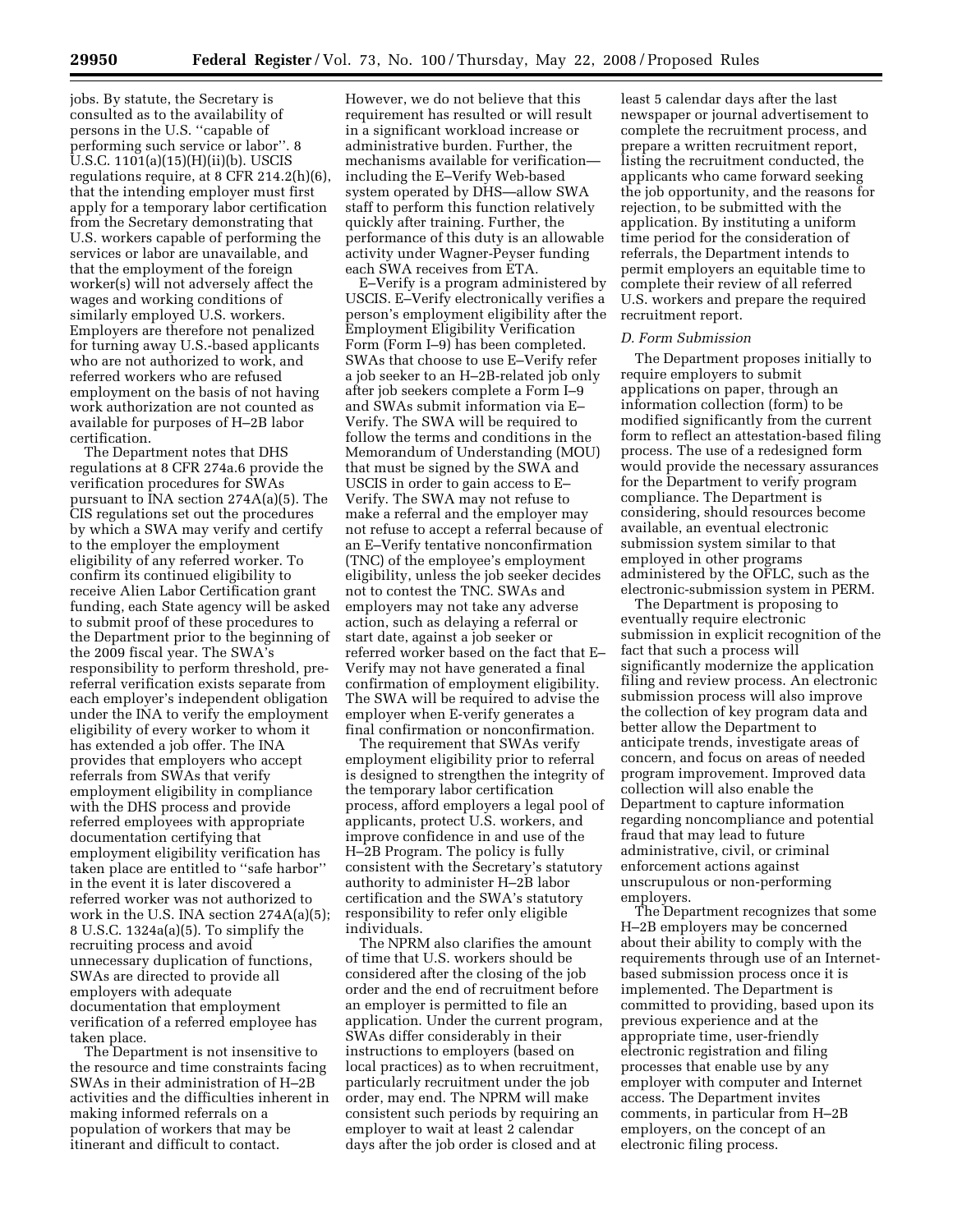#### *E. Attestation-Based Process*

The Department is proposing to require employers to submit the new application directly to the Department by U.S. Mail or private mail courier to the Chicago NPC. The application will contain certain attestations to confirm employers' adherence to their obligations under the H–2B Program. The employer will be required to retain documentation confirming the contents of the attestations for the Department's review in audits or investigations. An employer will be required to attest, under penalty of perjury, that it has conducted the required recruitment, it has not found sufficient qualified U.S. workers, and it meets all of the requirements and obligations of the program, including temporary need and payment of the prevailing wages.

1. Benefits From an Attestation-Based Process

The Department anticipates the shift to an attestation-based process will reduce processing times while maintaining program integrity. Employers will be expected to comply with all requirements and obligations of the program and maintain appropriate documentation evidencing their compliance. The Department retains for itself the right to request such documentation made either in the course of application consideration, after the adjudication of an application, or through other permitted investigative means such as an investigation by the WHD.6 These attestations and other information required by the application form will elicit information similar to that required by the current H–2B labor certification process showing the employer has performed the necessary activities to establish eligibility for labor certification.

The proposed application form will require specific attestations from the employer consistent with new § 655.22 and similar to the attestations made on the Form ETA–750 currently in use. For example, the employer will have to attest that it is offering and will provide wages and working conditions normal to workers similarly employed in the area of intended employment; that it will offer and pay wages equal to or in excess of the higher of the prevailing and applicable minimum wages for the entire period of employment under the labor certification; there is no strike, lockout, displacement, or work stoppage in the course of a labor dispute in the

occupational classification in the place of employment; and, during the period of certified employment, the employer will comply with all Federal, State and local laws applicable to the employment opportunity.

An employer seeking to employ H–2B workers will attest that the wage is not based on commission, bonuses or other incentives, unless the employer guarantees a wage paid on a weekly, biweekly, or monthly basis that equals or exceeds the prevailing wage for the duration of the certified employment.

Several attestations will be added to those found on the current form. As a companion to enabling employers to conduct recruitment prior to filing the application, an employer will have to attest that it conducted the required recruitment before filing the application and was unsuccessful in locating sufficient numbers of qualified U.S. applicants and, moreover, it has rejected any U.S. workers only for lawful, jobrelated reasons. In the event of an RFI or audit, a CO may review the employer's documentation regarding U.S. applicants and determine whether these applicants were rejected only for lawful, job-related reasons.

As an additional condition of program participation, an employer will be required to attest that, upon the separation from employment of H–2B worker(s) employed under the certification, if such separation is prior to the end date of the employment as listed on the proposed *Application for Temporary Employment Certification*, the employer will notify the Department and DHS in writing of the separation from employment not later than 48 hours after the separation occurs. The notification is also required if an H–2B worker absconds from the employment prior to the end date of the employment on the application. The rationale for such notice is to ensure that when the basis for the foreign worker's status terminates, both the Department and DHS can take appropriate action.

Employers will, moreover, be required to inform foreign workers that they too have responsibilities under the H–2B Program. While most of the responsibilities attached to a foreign worker's status in the U.S. fall within the purview of DHS, it is within the Department's authority to establish employer requirements related to information to be provided new workers. To that end, with respect to foreign workers being employed under the H–2B Program, we find it warranted that employees be informed that a separation from employment triggers the requirement of departure, absent possession by the employee of

continued valid status consistent with DHS regulations. DHS will establish a new land-border exit system for H–2B and other foreign workers to help ensure that departure follows the end of work authorization, regardless of whether it flows from a premature end or from the end of the authorized labor certification.

In addition, under new §§ 655.21 and 655.22(j), an employer seeking to employ H–2B workers will be required to attest that the job opportunity is for a full-time, temporary position. The H– 2B Program has always required that the positions being offered be temporary and full-time in nature. The Department recognizes that some industries, occupations and States have differing definitions of what constitutes full-time employment. For example, certain landscaping positions are often classified as full-time for a 35-hour work week. The Department under new § 655.4 has provided a basic definition of full-time employment, but will continue to use its considerable experience in determining whether work is full-time for foreign labor certification purposes, based upon the customary practice in the industry in any investigation of this attestation.

Under new § 655.22(k), an employer seeking to employ H–2B workers will attest that it is not displacing any similarly employed permanent U.S. worker(s) in the occupation in the area of intended employment within the period beginning 120 days before the date of need and throughout the entire employment of the H–2B worker(s). Again, this is a new attestation, but the Department has historically considered an employer's layoffs of permanent U.S. workers in determining the availability of workers in a given job opportunity. Considering the effect of a layoff in the area of intended employment, particularly in positions which require little or no experience and which are temporary (and thus could be filled on a transitional basis by a laid-off worker seeking new opportunities), is a longstanding practice in evaluating applications in the H–2B Program. The integrity of the program depends on legitimate employer need. An employer cannot lay off a permanent U.S. worker in an occupation and then attest with any truthfulness that it has a need for a foreign temporary worker for a position which the laid-off U.S. worker could possibly fill. If there has been a layoff by the employer in the area of intended employment within 120 days of the date of need (evidenced by the requested date for certification on the application), the employer must document, in writing, it has notified and considered each of its own laid-off U.S. workers in

<sup>6</sup>The ability for the WHD, rather the Department of Homeland Security, to investigate is contingent upon the Department and DHS agreeing on a delegation of enforcement authority.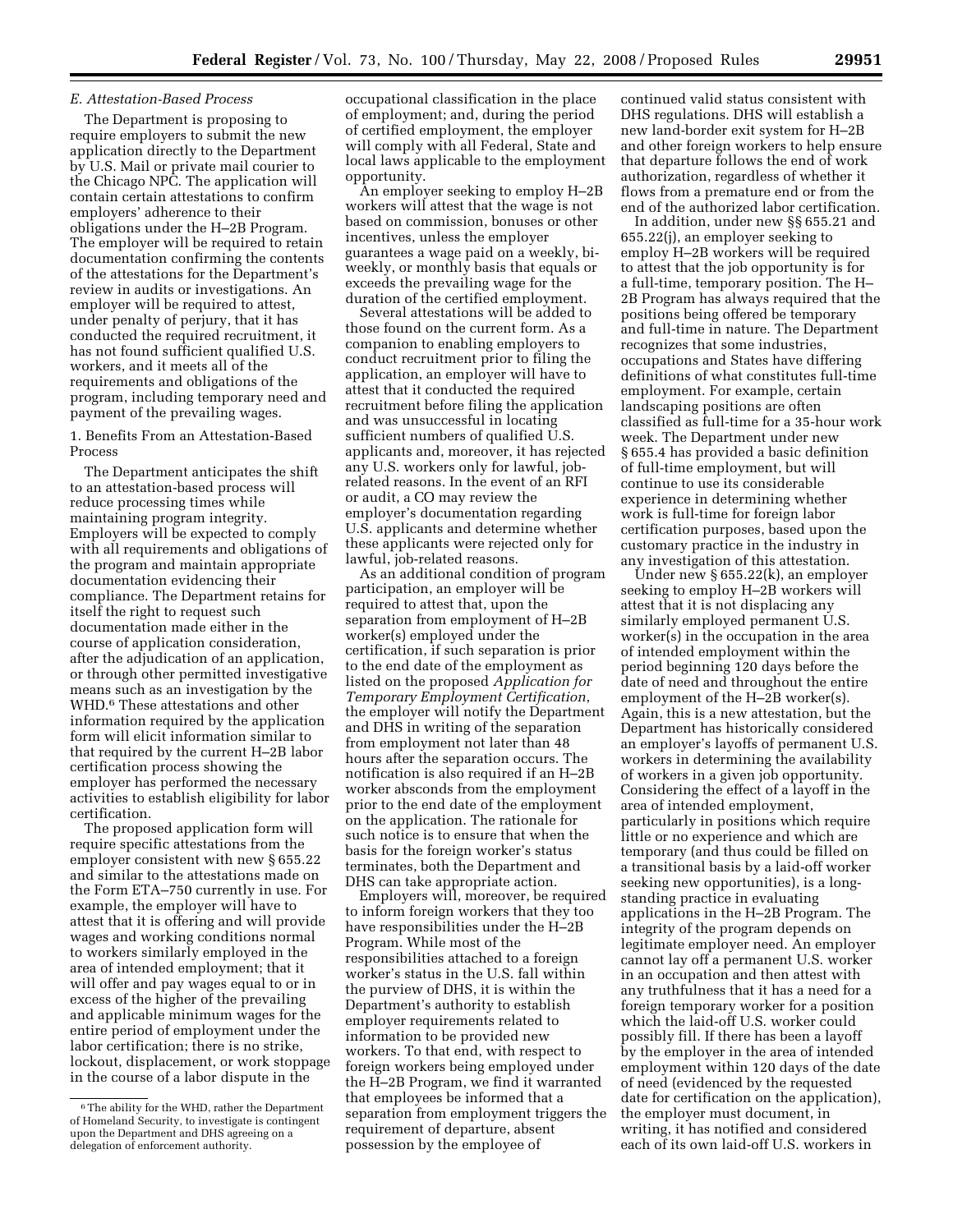the occupation and area of intended employment and the results of the notification and consideration. By requiring an employer to consider laidoff former employees in the area of intended employment and in the very occupation which the employer now seeks to fill, the Department considers this attestation requirement a necessary obligation for any employer seeking to hire workers under the H–2B Program. An employer may reject a U.S. worker, including potential workers from the pool of laid-off workers, but only for lawful, job-related reasons.

Under new § 655.22(m), an employer must attest that if it will place its employees at the job sites of other employers, it has made a bona fide inquiry into whether the other employer has displaced or intends to displace a similarly employed U.S. worker within the area of intended employment within the period beginning 120 days before and throughout the entire placement of the H–2B worker. In order to be able to honestly attest to this condition, the Department believes that the employer should inquire in writing to and receive a response in writing from the employer where the H–2B worker(s) will be placed. This can be done by exchange of correspondence or attested to by the secondary employer in the contract for labor services with the employer petitioning to bring in H–2B workers. This attestation at § 655.22(m) also requires the employer to attest that all worksites where the H–2B employee will work are listed on the *Application for Temporary Employment Certification.* 

Under new § 655.22(l), an employer must attest that it has not and will not shift the costs of preparing or filing the application to the temporary worker, including the costs of domestic recruitment or attorneys' fees. The Department will continue to permit employers, consistent with the Fair Labor Standards Act (FLSA), to make reasonable housing and transportation deductions from a worker's pay for the reasonable cost of furnishing housing and transportation. The domestic recruitment, legal, and other costs associated with obtaining the labor certification are, however, business expenses necessary for or, in the case of legal fees, desired by, the employer to complete the labor certification application and labor market test. The employer's responsibility to pay these costs exists separate and apart from any benefit that may accrue to the foreign worker. Prohibiting the employer from passing these costs on to foreign workers allows the Department to protect the integrity of the process,

protect the wage of the foreign worker from deterioration by deduction and protect the wages of U.S. workers from depression.

An employer seeking to employ H–2B workers will be required to attest that it will not place any H–2B workers employed pursuant to a certification outside the area of intended employment as listed on the proposed ETA *Application for Temporary Employment Certification.* The required testing of the availability of U.S. workers and the effect on their wages and working conditions would be rendered meaningless if an employer could move an H–2B worker to a new worksite outside the area of intended employment certified on the application. Employers may file H–2B applications based upon more than one worksite; in fact, applications listing multiple worksites are a common occurrence. However, moving an H–2B worker to a worksite outside the area of intended employment specified on the application negates the test of the labor market undertaken with respect to that job opportunity, leaving the U.S. workers in the area of employment without the benefit of the opportunity to apply for that position. Further, to the extent that such relocation is not provided for or is inconsistent with the terms of entry authorized by DHS and the Department of State (DOS)—terms built on the original labor certification such activity calls into question the continued admissibility of the foreign worker.

As part of its role in H–2B labor certification determinations, the Department will continue to determine whether the employer has demonstrated that it has a need for foreign labor, and that the need is temporary. The employer will be required to attest and provide a short narrative demonstrating its temporary need. Congress has mandated the H–2B Program be used to fill only the temporary needs of employers where no unemployed U.S. workers capable of performing the work can be found. 8 U.S.C.  $1101(a)(15)(H)(ii)(b)$ . Therefore, job opportunities that are permanent in nature do not qualify for the H–2B Program. In this NPRM, the Department is proposing to consider a position to be temporary as long as the employer's need for the duties to be performed is temporary or finite, regardless of whether the underlying job is temporary or permanent in nature, as long as the temporary need is less than 3 years. The controlling factor is the employer's temporary need and not the nature of the job duties. *Matter of Artee Corp.,* 18 I&N Dec. 366 (Comm. 1982); Cf. *Global* 

*Horizons, Inc.* v. *DOL*, 2007–TLC–1 (November 30, 2006)(upheld the Department's position that a failure to prove a specific temporary need precludes acceptance of temporary H– 2A application); see also 11 U.S. Op. Off. Legal Counsel 39 (1987).

Determining ''temporariness'' within the context of labor certification is fundamental to the Department's statutory function. DHS regulations make the temporary nature of the services or labor to be performed a threshold requirement for eligibility in the H–2B Program, and a core element in the definition each foreign worker must meet to be admissible under the visa. By definition, an H–2B worker must: (1) Be entering the U.S. temporarily to perform temporary services or labor; (2) not displace U.S. workers capable of performing such services or labor, and (3) not, by virtue of the employment, adversely affect the wages and working conditions of U.S. workers.

The definition of H–2B temporary need, as defined by DHS regulations, sets the general situational criteria and conditions under which an employer is permitted to seek a foreign worker. The employer may have only one of four types of temporary need: (1) A *one-time occurrence,* in which an employer demonstrates it has not had a need in the past for the labor or service and will not need it in the future, but needs it at the present time; (2) *seasonal need,* in which the employer establishes that the services or labor is recurring and is traditionally tied to a season of the year; (3) *peakload,* in which the employer needs to supplement its permanent staff on a temporary basis due to a short-term demand; or (4) an *intermittent need,* in which the employer demonstrates it occasionally or intermittently needs temporary workers to perform services or labor for short periods.

The proposed regulation leaves to the employer the ability to choose the documentation that best demonstrates its chosen standard of temporary need, to be retained by the employer and submitted in the event of an RFI, a postadjudication audit or a WHD investigation. For most employers participating in the H–2B Program, demonstrating a seasonal or peakload temporary need can best be evidenced by summarized monthly payroll reports for a minimum of one previous calendar year that identify, for each month and separately for full-time permanent and temporary employment in the requested occupation, the total number of workers employed, the total hours worked, and total earnings received. Such reports, however, are not the only means by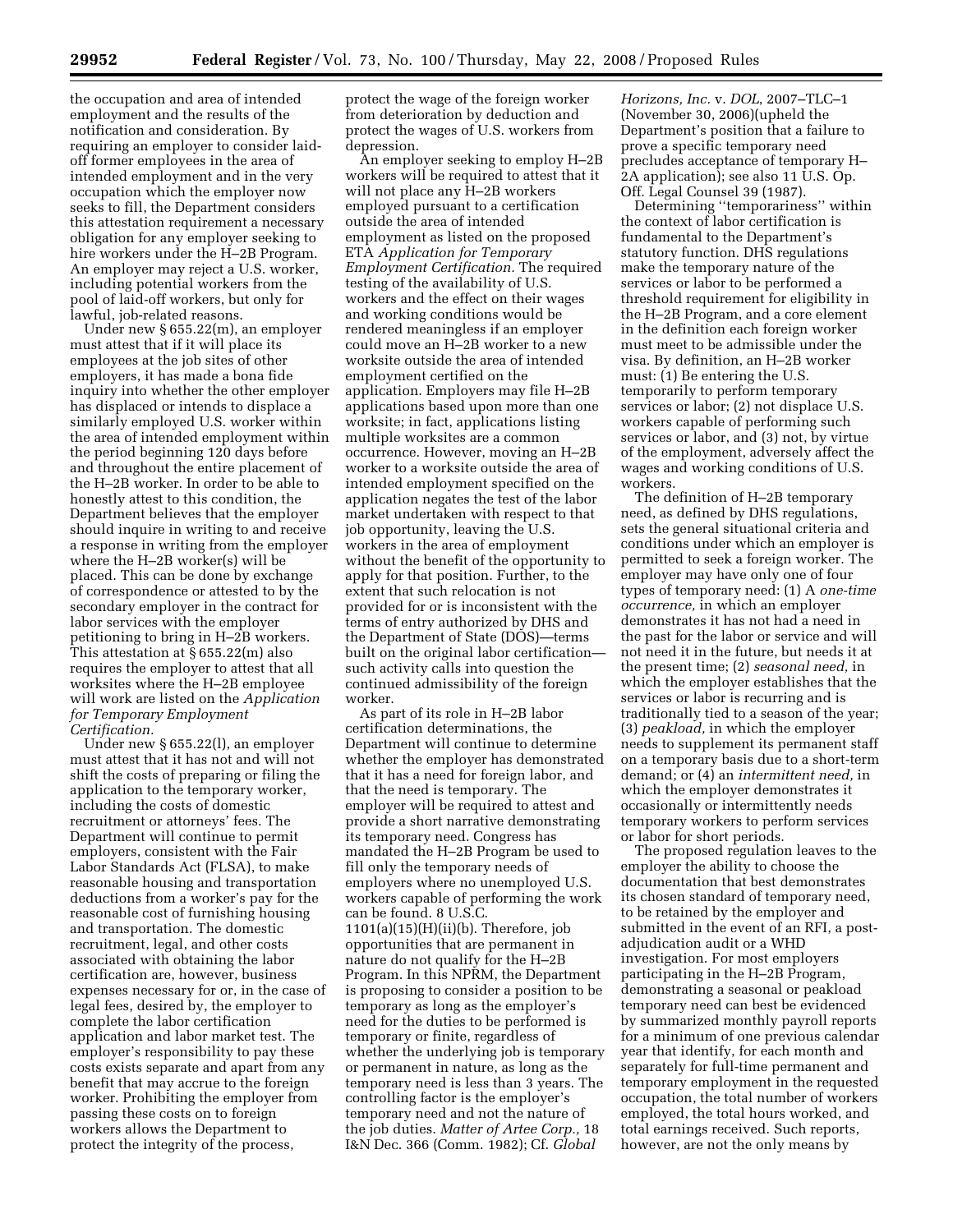which employers can choose to document their temporary need. The proposed regulation accordingly leaves it to the employer to retain other types of documentation, including but not limited to work contracts, invoices, client letters of intent, and other evidence that demonstrates that the job opportunity that is the subject of the application is temporary. Contracts and other documents used to demonstrate temporary need would be required to plainly show the finite nature of that need by clearly indicating an end date to the activity requested.

The proposed Department application form will be designed to require both a short narrative of the nature of the temporary need and responses to questions to determine the time of need and the basis for the need. The narrative will enable the employer to demonstrate in its own words the scope and basis of the need in a way that will enable the Department to confirm the need meets the regulatory standard, with additional questions on the form providing context and clarification. If further clarification is still required, the RFI process will be employed. The form will also contain an attestation that will be signed under penalty of perjury to confirm the employer's temporary H–2B need.

Employers should be wary, however, of using documents demonstrating a ''season'' in general terms (hotel occupancy rates, weather charts, newspaper accounts); in the Department's experience, such generalized statements fail to link a season to a specific position sought to be filled by the employer, which is required under the program. The Department also recognizes that conventional evidence such as payroll information may not be sufficient to demonstrate a one-time or intermittent need, or seasonal or peakload need in cases in which the employer's need has changed significantly from the previous year. In such cases, the employer should retain other kinds of documentation with the application that demonstrates the temporary need.

The Department has explored means to ensure the continuing validity of the labor market test in those situations in which an employer's need is temporary but may be longer than one year. We readily recognize the importance of protecting U.S. worker access to such jobs. We have examined a number of approaches to operationalize the retesting of labor markets and the impact not only on the Department's administration of the program but the effect across Government agencies. We propose in this NPRM to require those employers having multiple-year

temporary needs (up to three years) to retest the labor market annually. We believe this is the best method by which to ensure U.S. worker access to these job opportunities while recognizing an employer's need, in some cases for workers to fill positions on a multi-year basis. However, we invite comment on whether an alternative approach that would not require annual retesting of the labor market in situations where an employer has a multi-year temporary need for labor, would be appropriate.

## 2. Retention of Supporting Documentation

Employers will be required to retain the documentation outlined in the proposed regulations for 5 years from the date of adjudication to demonstrate compliance with the requirements of the program and to provide it in the event of an RFI, post-adjudication audit, WHD investigation or other similar activity. The Department proposes a 5 year document retention requirement in the event a post-adjudication audit is necessary, or another agency (such as DHS) requires the documentation. The documents to be retained include proof of advertising and posting, PWD, resumes/applications received, contact made with applicants, and a copy of the written recruitment report submitted with the application with recruitment results and reasons for not hiring U.S. workers. The employer will also need to retain records to prove temporary need such as monthly payroll records, invoices, multi-year contracts, and other documents which can justify each month of the temporary need. It is to the benefit of the employer to retain the documents for a sufficient period to enable the employer to demonstrate full compliance in the program, but no less than 5 years.

The Department proposes to counteract potential fraud or abuse in the attestation-based process through a combination of approaches, including post-adjudication audit, supervised recruitment and/or debarment from future participation in the H–2B Program. All of these proposals are discussed below, as well as various other mechanisms for fraud detection and prevention, some of which are envisioned to be automated and some of which rely on human review. In addition, employers are reminded that any submission of materially false, fictitious, or fraudulent statements to any Federal Government agency constitutes a criminal violation under 18 U.S.C. 1001, subjecting anyone convicted of a violation to fines and/or imprisonment for up to 5 years.

## *F. The RFI Process*

The Department shall continue to employ the use of RFIs with some adjustments. If an application is deficient or unclear or does not appear to comply with Departmental policy, the CO will issue an RFI. The RFI could be for something as simple as correction of typographical errors or as complex as substantiation of temporary need or recruitment results.

The RFI process is explained in TEGL 21–06, change 1. The Department recognizes an RFI requires additional effort and may cause a delay in the issuance of a certification, and therefore intends, to the extent feasible, to make any such requests within 14 days of receiving a fully completed application. After full review of the documentation received in response to the RFI, an application will be certified and returned to the employer, or denied for failure to overcome the identified deficiencies.

Given the nature of the program, the limited time frame in which employers must advertise in relation to their dates of need, and the limited number of H– 2B visas available under the INA, employers are cautioned to review carefully the application before filing with the Department. The Department expects that the RFI process and other tools available to ETA will educate employers on the requirements of the H–2B temporary labor certification program, and deter fraud and abuse. The Department will strive to conduct such reviews in a timely manner, recognizing that time is of the essence in the H–2B application process. When necessary the CO may issue an additional RFI before issuing a Final Determination.

#### *G. Appeals*

In a separate H–2B rulemaking, USCIS may propose to no longer consider any H–2B petition filed without an approved labor certification application from the Department. Accordingly, the Department is amending its regulations to eliminate references to so-called ''non-determinations,'' or a finding from the Department that no finding of unavailability and adverse impact can be made with respect to a particular *Application for Temporary Labor Certification.* In addition, the Department is creating an appeal process whereby employers receiving application denials can file a request for review with the Department's Board of Alien Labor Certification Appeals (BALCA). The BALCA's determination will be based exclusively on the record available to the CO. No further evidence will be considered. In order to ensure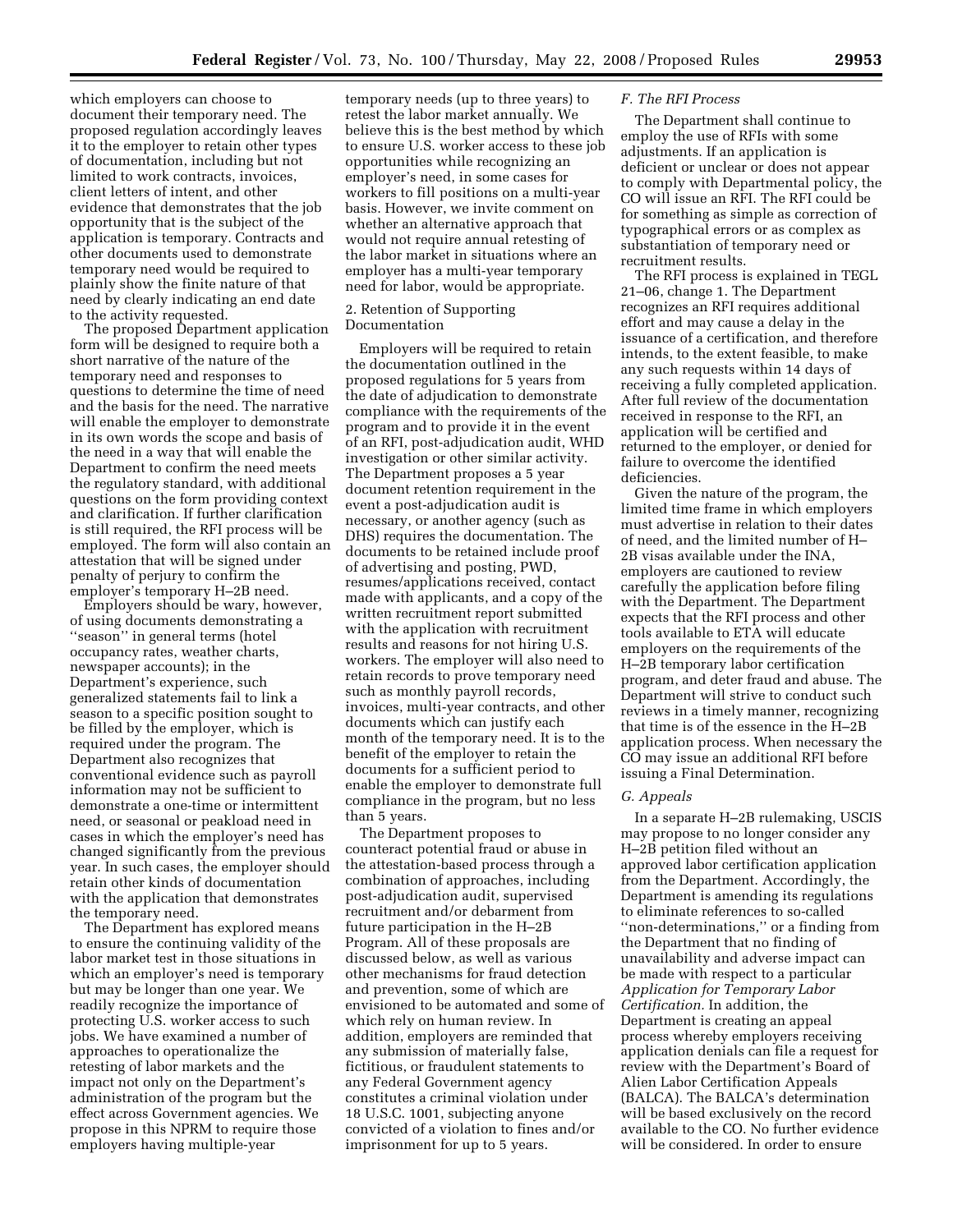expeditious adjudication of appeals, the proposed regulation provides relatively short time frames for the various parts of the appeal process.

## *H. Amendments*

The Department recognizes a need to be flexible with regard to minor amendments of submitted and even certified applications. Such flexibility, however, must be measured against an increasing tendency by some employers to apparently artificially realign their true date of need with visa availability. The Department has noted with some consternation the apparent movement of ''need'' dates in recent years to correspond more closely with Congressionally-imposed visa availability dates. This apparent shift, however well-intentioned on the part of the employer, does a substantial disservice to U.S. workers who might otherwise take positions but may not be available for what actually may be incorrect employment start dates. The Department's mandate in the H–2B process, which is to ensure the selection and admission of the H–2B worker does not adversely affect U.S. workers, cannot permit an artificial movement of an employer's actual date of need for workers in order to suit visa availability.

The Department therefore proposes in this NPRM to accommodate an employer's requests for amendments to labor certification applications, including minor adjustments to a date of need. Any such requests for an amendment must be approved by the Department. In other words, unilateral amendments by other Federal agencies to the representations on the labor certification form will no longer be permitted.

In order to maintain the integrity of the labor market test and the Secretary's mandate under the INA, substantial adjustments in the date of need specified on an Application will not be granted after the certification of the Application. To do so would invalidate the validity of the test of the availability of U.S. workers central to the Application, compromising the offer of the job opportunity to U.S. workers and calling into question the recruitment process. The Department invites comment on the appropriate window of time between ''minor'' and ''substantial'' adjustments to an employer's date of need that would allow changes for legitimate unforeseen circumstances while preventing the potential gaming of visa limits by proposing artificially early dates of need that are later changed to reflect actual dates of need.

## **III. Maintaining and Enhancing Program Integrity**

#### *A. The Use of Post-Adjudication Audits*

The Department will, based upon various selection criteria, identify applications for audit review after the application has been adjudicated. The use of post-adjudication audits will permit the Department to ensure an employer's compliance with the terms and conditions of the H–2B Program and to fulfill the Department's statutory mandate to certify applications only where unemployed U.S. workers capable of performing such services cannot be found. INA section 101(15)(H)(ii)(b), 8 U.S.C. 1101(15)(H)(ii)(b). The attestations made by the employer and the information supplied on the form supporting the attestations will be the primary criteria used in the auditing program. Additionally, applications will also be randomly selected for audit without regard to any triggering criteria. The proposed rule will enable the Department to perform directed and random audits on any application after it has been adjudicated, regardless of whether the Department issued a certification or denial of the application. This model is based upon our successful program experience in administering the PERM Program, which was reengineered in 2005.

If an application is selected for audit, the employer will be notified in writing and required to submit, within 30 days, the documentation specified in the audit request to verify the information stated in or attested to on the application. Upon timely receipt of an employer's audit documentation, the audit information will be reviewed by the CO who will then determine whether the employer has complied with its obligations. Employers will be notified in writing of all outcomes.

If a completed audit reveals evidence of non-compliance with required attestations and/or other program requirements, the proposed rule provides the CO the authority to order supervised recruitment, initiate debarment proceedings, or refer the application to the Wage and Hour Division for investigation. In addition, other Government agencies may be notified, as appropriate, of the audit findings.

#### *B. Supervised Recruitment*

Supervised recruitment may be ordered for a specified period for future applications submitted by that employer or on its behalf as a sanction for prior violations of the H–2B Program. This could include cases previously selected

for audit where a deficient response was provided, as well as cases where an employer's test of the labor market for the availability of U.S. workers is found to be deficient. Supervised recruitment will be applied in such cases to ensure that such employers accurately and adequately test the labor market to demonstrate a lack of U.S. workers capable of performing such services. INA section 101(15)(H)(ii)(b), 8 U.S.C. 1101(15)(H)(ii)(b). As proposed, advertising requirements under supervised recruitment will be similar to those for non-supervised recruitment. Under supervised recruitment, however, the advertisements will instruct applicants to send resumes or applications to the CO for referral to the employer, and will include an identification number and an address designated by the CO. The employer will notify the CO of the date when the advertisement will be published in accordance with the time frame established by the CO.

At the completion of the supervised recruitment efforts, the employer will be required to provide to the CO a written and signed report of the employer's supervised recruitment. The recruitment report must detail each recruitment source by name, the number of workers who responded to the employer's recruitment, each applicant's contact information, and an explanation, with specificity, of the lawful, job-related reasons for not hiring each U.S. worker who applied. Failure to provide the CO with the required recruitment report will result in denial of the application and possible subsequent supervised recruitment and/or program debarment.

## *C. Debarment*

The Department is proposing a mechanism allowing it to debar an employer/attorney/agent from the H–2B Program for a period of up to 3 calendar years. Debarment from the program is a necessary and reasonable mechanism to enforce H–2B labor certification requirements and ensure compliance with the Secretary's statutory objectives. The proposed rule would permit the Department to debar an employer, attorney, and/or agent for a period of up to 3 calendar years for misrepresenting a material fact or to making a fraudulent statement on an H–2B application, for a material or substantial failure to comply with the terms of the attestations, for failure to cooperate with the audit process or ordered supervised recruitment, or if the employer/ attorney/agent has been found by a court of law, WHD, DHS, or the DOS to have committed fraud or willful misrepresentation involving any OFLC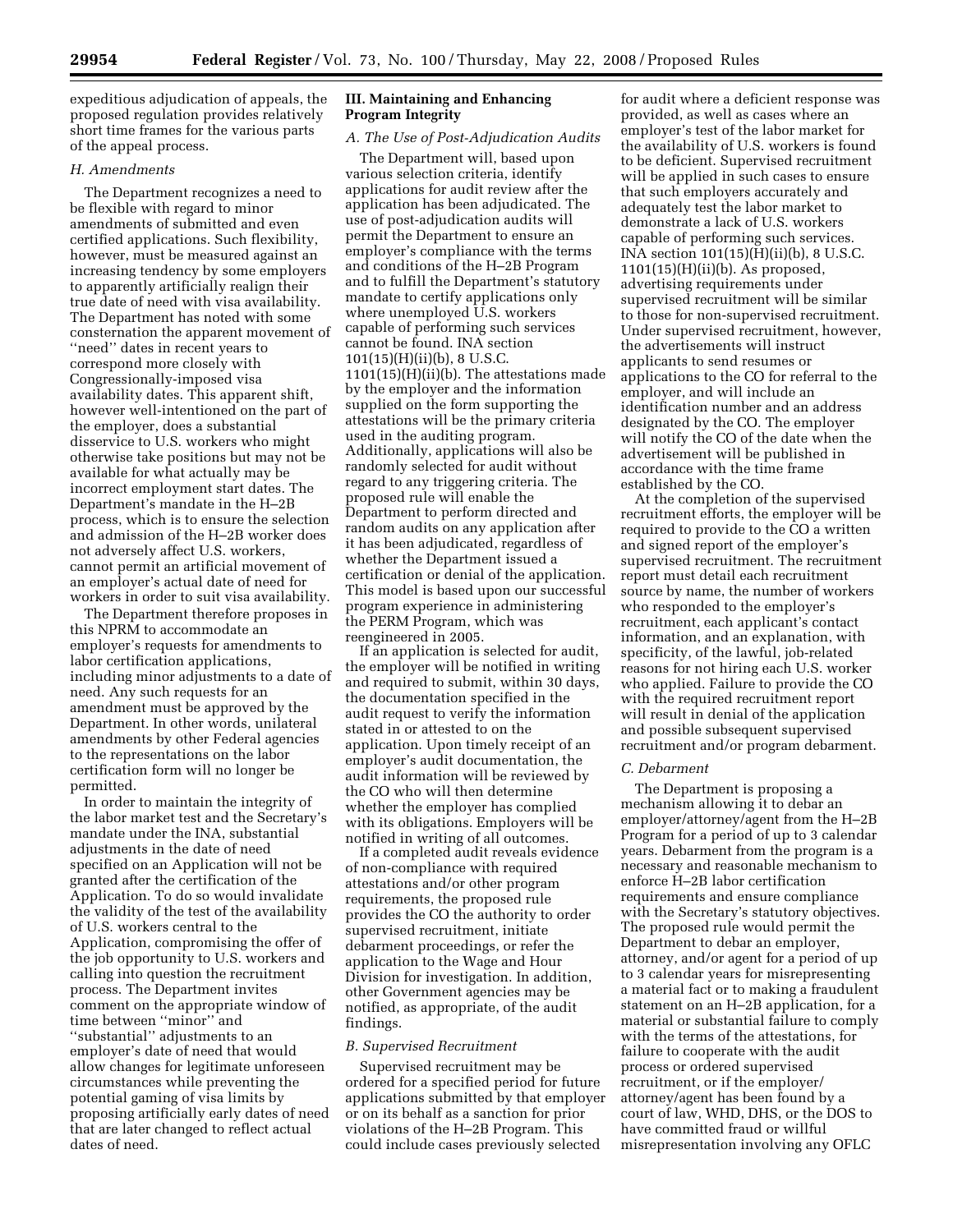employment-based immigration program. The OFLC Administrator will notify the debarred employer/attorney/ agent in writing and will state the reason for the debarment findings. The notification will also state the start and termination date of the debarment, and offer the employer/attorney/agent an opportunity to request review before BALCA.

The employer will be accorded 30 calendar days from the date of notice of debarment to file a request for review before BALCA. Upon request for review, the OFLC will assemble an indexed Appeal File and send a copy to BALCA. The BALCA will affirm, reverse, or modify the OFLC's debarment determination. The BALCA decision will be the final decision of the Department. After the appeal process is completed, if a debarment determination is affirmed, the Department will inform DHS of its findings, and add the debarred entity to a list available upon request for public review that contains the names and addresses of the debarred entities. A notification of debarment is not the same as a denial of an application.

The Department acknowledges that the proposed sanctions of supervised recruitment or debarment may not be proportionate to some violations, and accordingly, has authority to impose lesser sanctions (such as requirements to submit documentation) as appropriate. The Department encourages comments on this issue to be considered in the potential implementation of such additional sanctions in a final rule.

## **IV. Investigating Compliance With H– 2B Attestations**

#### *A. Delegation of Enforcement Authority*

The INA and its implementing regulations provide DOL no direct authority to enforce any conditions concerning the employment of H–2B workers, including the prevailing wage attestation. Pursuant to authority vested in the Secretary of Homeland Security under sections 103(a)(6) and 214(c)(14)(B) of the INA, 8 U.S.C.1103(a)(6), 1184(c)(14)(B), the Department and DHS are discussing whether to delegate authority to the Department to establish an enforcement process to investigate employers' compliance with H–2B requirements and to seek remedies for violations discovered by any resulting investigations.

Assuming such a delegation of enforcement could successfully be worked out between the agencies, the Department proposes here and seeks

public comment on the enforcement regime that tracks the limited statutory enforcement authority Congress provided DHS. The Department notes, however, that DHS's statutory authority to enforce the terms and conditions of the H–2B Program is significantly narrower than the Department's authority to enforce the terms and conditions of other temporary worker programs such as H–2A and H–1B. Congressional action to change the limited statutory grant of authority currently provided to DHS, or to provide statutory authority to the Department, would be required in order for the Department to have investigative and remedial authority comparable to what the Department possesses with regard to the other temporary worker programs, such as H–1B.

## *B. Compliance With Application Attestations*

DOL proposes a WHD enforcement program addressing an H–2B employer's compliance with employer attestations made as a condition of securing authorization to employ H–2B workers. Additionally, the proposed enforcement program will also cover statements made to DHS as part of the petition for an H–2B worker on the DHS Form I– 129, Petition for a Nonimmigrant Worker. Compliance with attestations and the DHS petition are designed to protect U.S. workers and will be reviewed in WHD enforcement actions.

## *C. Remedies for Violations of H–2B Attestations*

*Assessment of civil money penalties.*  Under this proposed rule, the WHD may assess civil money penalties in an amount not to exceed \$10,000 per violation for a willful failure to meet conditions of the H–2B labor condition application or of the DHS Form I–129, Petition for a Nonimmigrant Worker for an H–2B worker or for a willful misrepresentation of a material fact on the application or DHS petition, or a failure to cooperate with a Department of Labor audit or investigation.

*Reinstatement of illegally displaced U.S. workers.* The WHD will seek reinstatement of similarly employed, permanent U.S. workers who were illegally laid off by the employer in the area of intended employment. Such unlawful terminations are prohibited if they occur less than 120 days before the date of requested need for the H–2B workers or during the entire period of employment of the H–2B workers.

*Other appropriate remedies.* WHD may seek remedies under other laws that may be applicable to the work situation including, but not limited to, remedies available under the FLSA (29 U.S.C. 201 *et seq.*), the Migrant and Seasonal Agricultural Worker Protection Act (29 U.S.C. 1801, *et seq.*), and the McNamara-O'Hara Service Contract Act (41 U.S.C. 351 *et seq.*). WHD also may seek other appropriate remedies for violations as it determines to be necessary. As noted above, the Department requests public comments on what other remedies might be appropriate under the H–2B provisions including, for instance, back wages for failures to pay the prevailing wage rate.

#### *E. Debarment*

Under proposed § 655.80, the Wage and Hour Administrator will notify DHS and ETA of any final determination where the appropriate remedy is for the Department to recommend to DHS that it not approve petitions filed by an employer. The Wage and Hour Administrator's notification will address the type of violation committed by the employer and the appropriate statutory period for disqualification of the employer from approval of petitions. The Wage and Hour Administrator will notify DHS and ETA upon the earliest of the following events: (1) Where the Administrator determines that there is a basis for a finding of a violation by an employer, and no timely request for a hearing is made; (2) where, after a hearing, the administrative law judge issues a decision and order finding a violation by an employer, and no timely petition for review is filed with the Department's Administrative Review Board (Board); (3) where a timely petition for review is filed from an administrative law judge's decision finding a violation and the Board either declines within 30 days to entertain the appeal, or the Board reviews and affirms the administrative law judge's determination; or (4) where the administrative law judge finds that there was no violation by an employer, and the Board, upon review, issues a decision, holding that a violation was committed by an employer.

DHS, upon receipt of notification from the Administrator pursuant to this section, shall determine whether to deny petitions filed with respect to that employer under sections 204 or 214(c) of the INA (8 U.S.C. 1154 and 1184(c)) and, if so, the time period of such denials. Additionally, DHS may pursue additional investigations to determine if additional penalties within DHS jurisdiction are appropriate.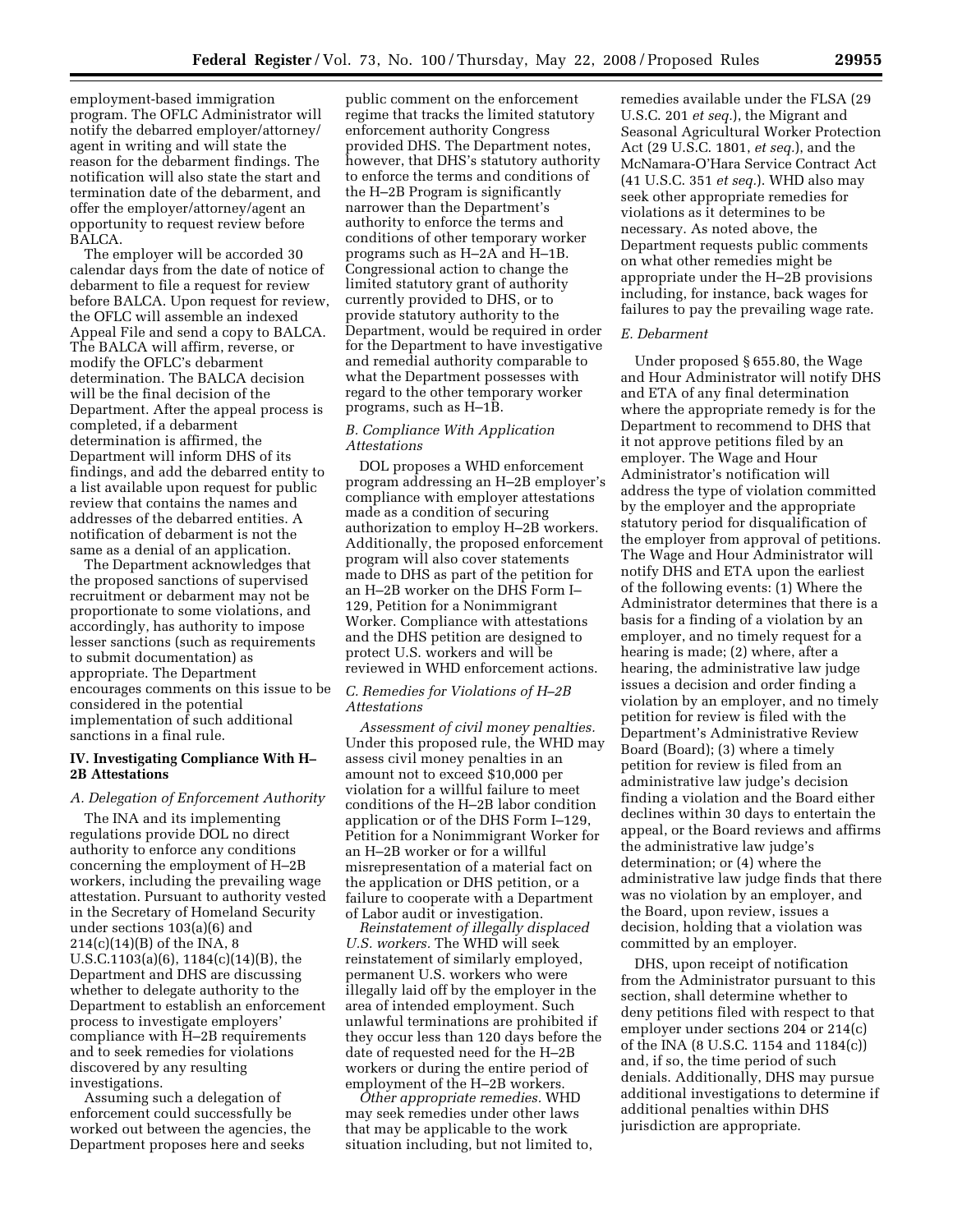## **V. Other Regulatory Changes**

## *A. Special Procedures*

The proposed revisions to 20 CFR Part 655, Subpart A—the redesigned H–2B Program—do not apply to temporary employment in the Territory of Guam, because the Department does not certify to DHS the temporary employment of nonimmigrant foreign workers under H–2B visas in the Territory of Guam. Pursuant to regulations issued by DHS, that function is performed by the Governor of Guam, or the Governor's designated representative within the Territorial Government of Guam. Hence, the Department does not intend for these regulations to reach the H–2B Program as it exists in Guam. 8 CFR  $214.2(h)(6)(iii)$ .

There are other special longstanding situations where the Department recognizes that special procedures for H–2B labor certification are appropriate, specific to the industry and/or occupation. These include, for example, occupations in sports, logging7, reforestation and entertainment, as well as certain international freight rail activities in northern New England, and employment in small U.S. exclaves. Accordingly, the Department reserves the right to, in its discretion, develop and implement special procedures for H–2B applications relating to specific occupations. Such special procedures will supplement the procedures herein described for all H–2B applications.

#### *B. Definitions*

We have added definitions of the terms used in Part 655, Subpart A, in an effort to ensure consistent use of terms in the H–2B Program. Many definitions in that section are similar to the definition of terms used throughout the labor certification process, specifically the H–1B, H–2A and PERM Programs.

The definition of ''agent'' has been historically used in the H–2B Program for those representatives of H–2B employers. It includes any person, other than the employer, representing and authorized by the employer to act on behalf of the employer during the H–2B processing of a labor certification application. The term ''agent'' specifically excludes associations or other organizations of employers.

The terms ''employed by an employer'' and ''employee'' are as defined under common law standards have the same meaning given them in section 203 of the FLSA. ''Employer''

has the same meaning provided in regulations pertaining to other OFLC programs, specifically those found at 20 CFR 656.3 regarding the PERM Program. The Department recognizes the distinct need for the employer filing the application to have an actual employment relationship with the H–2B employee, again to maximize protection to the U.S. workers who must first be recruited and considered by the employer for the job opportunity. In the past, job contractors' demonstration of this relationship to potential employees has been of concern to the Department. While many job contractors or consulting firms maintain a legitimate employment relationship with their H– 2B employees, with other job contractors the employment relationship may all but disappear once the worker arrives at the worksite. A labor certification cannot be granted when filed on behalf of an independent contractor, rather than an employee, as that term is defined in the Internal Revenue Code.

The definition of ''job contractor'' proposed by the NPRM is the same that has been historically used throughout the H–2B Program. Job contractors, which typically supply labor to one or more clients under contract, may file applications as employers. However, the Department recognizes that job contracting entities may seek large numbers of H–2B workers without providing a defined temporary need for such workers. A job contractor will by definition have an ongoing need on behalf of all of its clients. Therefore, the Department's position continues to be that the temporary or permanent nature of the work of a job contractor will be determined by examining the job contractor's need for such workers, rather than the needs of its employer customers. A job contractor that has an ongoing need for workers in the occupation, spanning one or more contracts, most likely will be determined to have a permanent need, resulting in a denial of the H–2B labor certification application. A job contractor applying for certification for H–2B workers must demonstrate that the employment is not speculative, that is, it must demonstrate it has the need before it has the workers, by demonstrating its own need to supply such workers (by signed work contracts and other verification). The practice known in the industry as ''benching'' of workers will not be permitted. In other words, jobs must be real and available in a specified area of intended employment in order that a legitimate

test of the labor market may be conducted.

''Job opportunity'' has been a term historically used throughout the H–2B Program. A job opportunity is considered temporary under the H–2B classification only if the employer's need for the duties to be performed is temporary, whether or not the underlying job is permanent or temporary. It is the nature of the employer's need, not the nature of the duties, which is controlling.

The definition of ''layoff'' has been a term historically used throughout the H–2B Program. A layoff shall be considered any involuntary separation of one or more employees without cause or prejudice. It has been the Department's traditional position that COs have the authority to consider the availability of laid-off workers under the employer's mandate to test the labor market for qualified U.S. workers. The proposed rule requires employers, if there has been a layoff by the employer in the occupation in area of intended employment within 120 days prior to the date of need for an H–2B worker, to attest to and document notification and consideration of potentially qualified U.S. workers involved in the layoff and the results of such notification.

The Department has defined in this rulemaking the term ''professional athlete'' to track the meaning given the term in the INA. The Department intends to issue guidance detailing the procedures to be followed in filing applications on behalf of foreign workers to be employed in professional team sports. Those positions that do not meet the definitional criteria of professional athletes will not be able to avail themselves of these special procedures.

#### *C. Other Changes*

The Department in this NPRM has also removed the requirement that DHS submit back to the Department copies of the submitted approved application or Schedule A occupations. These applications are handled by DHS rather than by the Department. We have been sent a copy of each application by DHS, pursuant to regulation. The Department no longer sees any justification for this duplication of effort and seeks to streamline the filing process for employers with this change.

#### **V. Administrative Information**

## *A. Executive Order 12866—Regulatory Planning and Review*

The Department has determined that this rule is not an ''economically significant regulatory action'' within the

<sup>7</sup>A recent Notice of Proposed Rulemaking issued by the Department contemplates the effective transfer of logging activities from H–2B to H–2A by expanding the definition of agricultural activities. 73 FR 8538 (Feb. 13, 2008).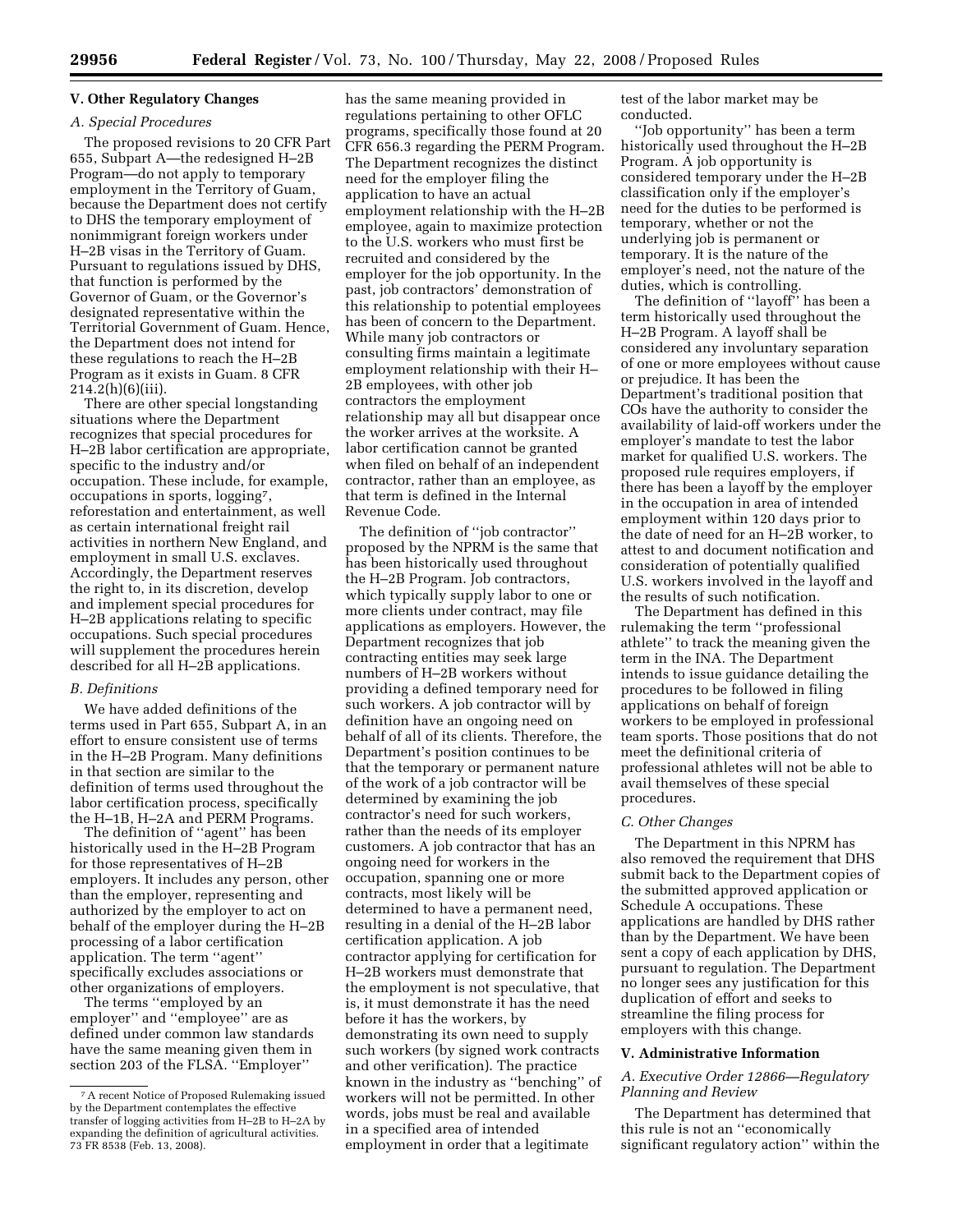meaning of Executive Order 12866. The procedures for filing an *Application for Temporary Employment Certification*  under the H–2B visa category on behalf of nonimmigrant temporary workers, as proposed under this regulation, will not have an economic impact of \$100 million or more.

The direct incremental costs employers will incur because of this proposed rule, above and beyond the current costs required by the program as it is currently implemented, are not economically significant. The only additional costs on employers resulting from this proposed rule are those involved in the placement of a Sunday advertisement rather than one daily advertisement. The cost range for advertising and recruitment is taken from a recent (August 2007) sample of newspapers in various urban and rural U.S. cities, and reflects approximate costs for placing one 10-line advertisement in those newspapers. The increased cost of advertising in a Sunday paper instead of during the week is approximately \$130. The additional total cost for the 12,000 employers utilizing the H–2B Program of one Sunday ad would average approximately \$1,500,000 assuming that such ads would not have been placed by the business as part of its normal practices to recruit U.S. workers. Any additional record retention costs are minimal, as records will require a burden of approximately 10 minutes per year per application to retain an application and required supporting documentation in the 4 years following the 1 year mandated for companies already subject to such burdens. This will result in a total cumulative burden of 2,000 hours, at a total cost of \$114,940.

The Department anticipates that the increase in recruitment and recordkeeping costs associated with the proposed rule will be offset by cost savings from eliminating the time employers currently spend working directly with SWAs to meet regulatory requirements. For example, the additional half hour spent by a human resources professional or office manager working with the SWA will be a quantifiable cost saving; based on the median hourly wage rate for a Human Resources Manager (\$40.47), as published by the Department's Occupational Information Network, O\*Net OnLine, and increased by a factor of 1.42 to account for employee benefits and other compensation, employers could expect to save approximately \$344,880. Further, the expected reduction in average processing time for applications will lead to a reduction in

the resources employers currently spend for expedited processing of applications with USCIS, and may eliminate, for most employers, the need to file petitions with USCIS with an additional expedite fee, for a savings of \$9,120,000.8

Employers will also experience significant time savings as a result of the streamlining of the process. The Department estimates the average time savings to employers will be at least 28 days from the current process, based on the current average H–2B application processing time of 73 days in the last fiscal year. While the Department cannot estimate the cost savings as a result of this time saved, it acknowledges employers will experience a variety of economic benefits, including benefits from predictability of workforce size of given dates and workforce availability regardless of geographic area, as a result of this streamlining of the application process. These benefits could be partially offset, however, by the effect on employment due to the cap on H–2B visas being reached early in the season, which leaves employers requiring workers in the latter part of the season without needed access to H–2B foreign workers, except those who are present in the U.S. and who could be transferred pursuant to a new petition until the maximum stay is reached. The Department welcomes comments on the costs and benefits of this reengineered approach.

#### *B. Regulatory Flexibility Analysis*

When an agency issues a rulemaking proposal, the Regulatory Flexibility Act (RFA) requires the agency to prepare a regulatory flexibility analysis and make it available for public comment. The RFA must describe the impact of the proposed rule on small entities. (5 U.S.C. 603(a)). Section 605 of the RFA allows an agency to certify a rule, in lieu of preparing an analysis, if the proposed rulemaking is not expected to have significant economic impact on a substantial number of small entities. ETA has notified the Chief Counsel for Advocacy, Small Business Administration (SBA), and certifies under the RFA at 5 U.S.C. 605(b), that this proposed rule will not have a significant economic impact on a substantial number of small entities.

The factual basis for such a certification is that, even though this proposed rule can and does affect a

substantial number of small entities, there will not be a significant economic impact on them. The Department receives more than 10,000 applications a year under this program. In FY 2006 (October 1, 2005–September 30, 2006), ETA received from SWAs 11,267 applications from employers seeking temporary labor certification under the H–2B Program. According to the SBA, there were approximately 25.7 million small businesses in the U.S. in 2005. The Department does not maintain statistics on the size of the businesses requesting H–2B workers, therefore, for the purposes of this analysis the Department is willing to assume that all applicants are small businesses.<sup>9</sup>

The Department believes, however, that the costs incurred by employers under the proposed rule will not be substantially different from those incurred under the current application filing process. Employers seeking to hire foreign workers on a temporary basis under the H–2B Program must continue to establish to the Secretary's satisfaction that their recruitment attempts have not yielded enough qualified and available U.S. workers. Similar to the current process, employers under this proposed H–2B process will file a standardized application but will retain recruitment documentation, a recruitment report, and any supporting evidence or documentation justifying the temporary need for the services or labor to be performed. To estimate the cost of this reformed H–2B process on employers, the Department calculated each employer will likely pay in the range of \$500 to \$1,850 to meet the advertising and recruitment requirements for a job opportunity, and spend 2 hours and 40 minutes of staff time preparing the standardized application, narrative statement of temporary need, final

<sup>8</sup>USCIS has informed the Department, for example, approximately 76 percent of all employers filed H–2B petitions in FY 2007 using the USCIS premium processing option, at the additional cost of \$1000 per petition.

<sup>9</sup>Even though the Department is assuming it is not required to perform the analysis, the Department is unable to classify the employers by industry or by the two methods used by the SBA to determine whether or not a business is a small entity as defined in 13 CFR 121.201. The RFA requires the Department to perform its RFA analysis based on the size standards defined in 13 CFR 121.201. The SBA utilizes annual revenue in some industries, while utilizing number of employees in others to determine whether or not a business is considered a small business. However, the Department has historically not collected information about an employer's industry classification, annual revenues, or number of employees currently on payroll in the H–2B Program, and therefore cannot accurately and comprehensively categorize each applicantemployer for the purpose of conducting the RFA analysis by industry and size standard. In lieu of the industry and size standard analysis, the Department based the estimated costs of the reformed H–2B process assuming all employersapplicants were small entities.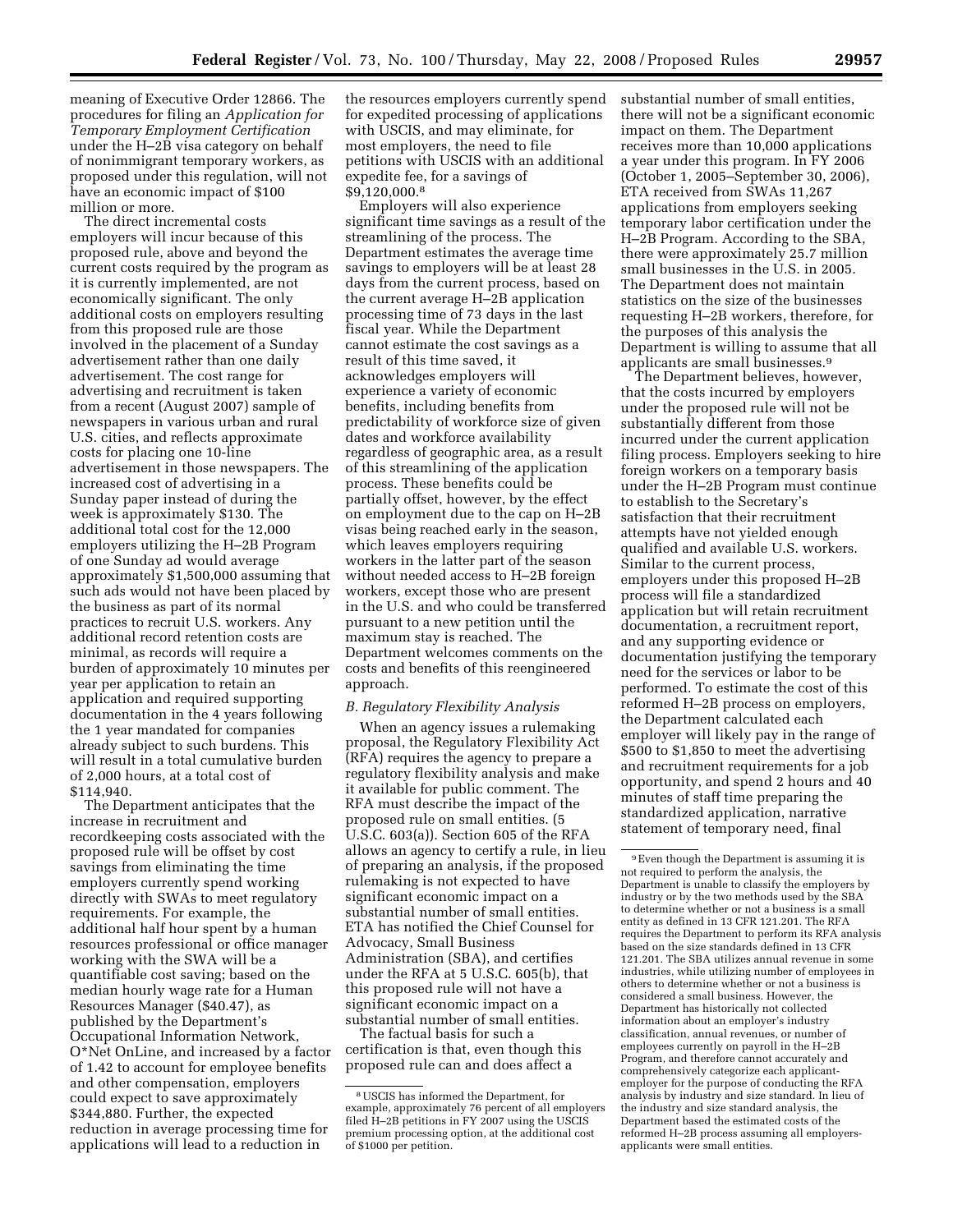recruitment report, and retaining all other required documentation (e.g., newspaper ads, business necessity) for audit purposes. In estimating employer staff time costs, the Department used the median hourly wage rate for a Human Resources Manager (\$40.47), as published by the Department's Occupational Information Network, O\*Net OnLine, and increased by a factor of 1.42 to account for employee benefits and other compensation.

The overall costs of the H–2B program, which the Department estimates to average \$1,200 for advertising and personnel, will rarely eliminate more than 10 percent of the businesses' profits; exceed one percent of the gross revenue of the entities in a particular sector; or exceed five percent of the labor costs of the entities in the sector. The Regulatory Flexibility Act and the Small Business Regulatory Enforcement Fairness Act (SBREFA), which amended the RFA, require that an agency promulgating regulations segment and analyze industrial sectors into several appropriate size categories for the industry being regulated. However, the foreign labor certification programs are open to all industries. In this particular instance it is the H–2B Program that is being regulated, not a particular industry. Therefore, in analyzing the number of small businesses that might be affected, the Department looked at all small entities that had gross receipts of \$120,000 or less and profits of \$12,000 or less and determined that they do not make up a substantial number of small entities.

The Department acknowledges that there might be some extremely small businesses, such as bed & breakfast establishments, which may incur additional costs in order to file their application online as envisioned in the future by this rule. However, employers physically unable to file electronically (again in the envisioned future), who might face a greater cost to arrange electronic filing, will be able to request permission to engage in manual filings.

In summary, the total costs for any small entities affected by this program will be reduced or stay the same as the costs for participating in the current program. Even assuming that all entities who file H–2B labor certification applications qualify as small businesses, there will be no net negative economic effect.

The Department invites comments from members of the public who believe there will be a significant impact on a substantial number of small entities or who disagree with the size standard used by the Department in certifying that this rule will not have significant

impact on a substantial number of small entities.

## *C. Unfunded Mandates Reform Act of 1995*

Title II of the Unfunded Mandates Reform Act of 1995 (2 U.S.C. 1531) directs agencies to assess the effects of Federal regulatory actions on State, local, and tribal governments, and the private sector. This proposed rule has no ''Federal mandate,'' which is defined in 2 U.S.C. 658(6) to include either a ''Federal intergovernmental mandate'' or a ''Federal private sector mandate.'' A Federal mandate is any provision in a regulation that imposes an enforceable duty upon State, local, or tribal governments, or imposes a duty upon the private sector which is not voluntary. A decision by a private entity to obtain an H–2B worker is purely voluntary and is, therefore, excluded from any reporting requirement under the Act.

The SWAs will experience a direct impact on their foreign labor certification activities in the elimination of certain H–2B activities, which are proposed to be eliminated under the NPRM. These activities are currently funded by the Department pursuant to grants provided under the Wagner-Peyser Act. 29 U.S.C. 49 *et seq.* The net effect of this NPRM will likely be to reduce the amounts of such grants available to each State in an amount corresponding to its relative workload under the H–2B Program in the receipt, processing and monitoring of each application, to be reduced on a transitional basis upon implementation of a final rule. Such reduction will be offset by a reduction in the actual workload involved.

## *D. Small Business Regulatory Enforcement Fairness Act of 1996*

The Department was not required to produce a Regulatory Flexibility analysis; therefore, it is also not required to produce any Compliance Guides for Small Entities as mandated by SBREFA (5 U.S.C. 801). The Department has similarly concluded that this rule is not a ''major rule'' requiring review by the Congress under SBREFA because it will not likely result in: (1) An annual effect on the economy of \$100 million or more; (2) a major increase in costs or prices for consumers, individual industries, Federal, State or local government agencies, or geographic regions; or (3) significant adverse effects on competition, employment, investment, productivity, innovation, or on the ability of U.S.-based enterprises to

compete with foreign-based enterprises in domestic or export markets.

## *E. Executive Order 13132—Federalism*

This proposed rule will not have a substantial direct effect on the States, on the relationship between the Federal Government and the States, or on the distribution of power and responsibilities among the various levels of Government as described by Executive Order 13132. Therefore, the Department has determined that this proposed rule will not have a sufficient federalism implication to warrant the preparation of a summary impact statement.

## *F. Assessment of Federal Regulations and Policies on Families*

This proposed rule does not affect family well-being.

#### *G. Executive Order 12630*

The Department certifies that this proposed rule does not have property taking implications, i.e., eminent domain.

#### *H. Executive Order 12988*

This regulation has been drafted and reviewed in accordance with Executive Order 12988, Civil Justice Reform, and will not unduly burden the Federal court system. The regulation has been written so as to minimize litigation and provide clear legal standards for affected conduct, and has been reviewed carefully to eliminate drafting errors and ambiguities.

#### *I. Plain Language*

The Department drafted this NPRM in plain language.

## *J. Paperwork Reduction Act*

This NPRM proposes to significantly change the method of collecting information for the H–2B Program for which the current collection instruments do not suffice. Employers are currently required to file a Form ETA 750A (Office of Management and Budget (OMB) Control Number 1205– 0015) when requesting a labor certification for temporary nonagricultural workers. Additionally, each SWA has its own form for its offered wage rate determinations. This proposed rule revises the current process for applying by requiring petitioners to file a revised form by U.S. Mail and envisions a future electronic filing requirement where employers will attest to certain terms, conditions, and obligations. These attestations are made to the U.S. Government in accordance with these proposed regulations streamlining the processing. To further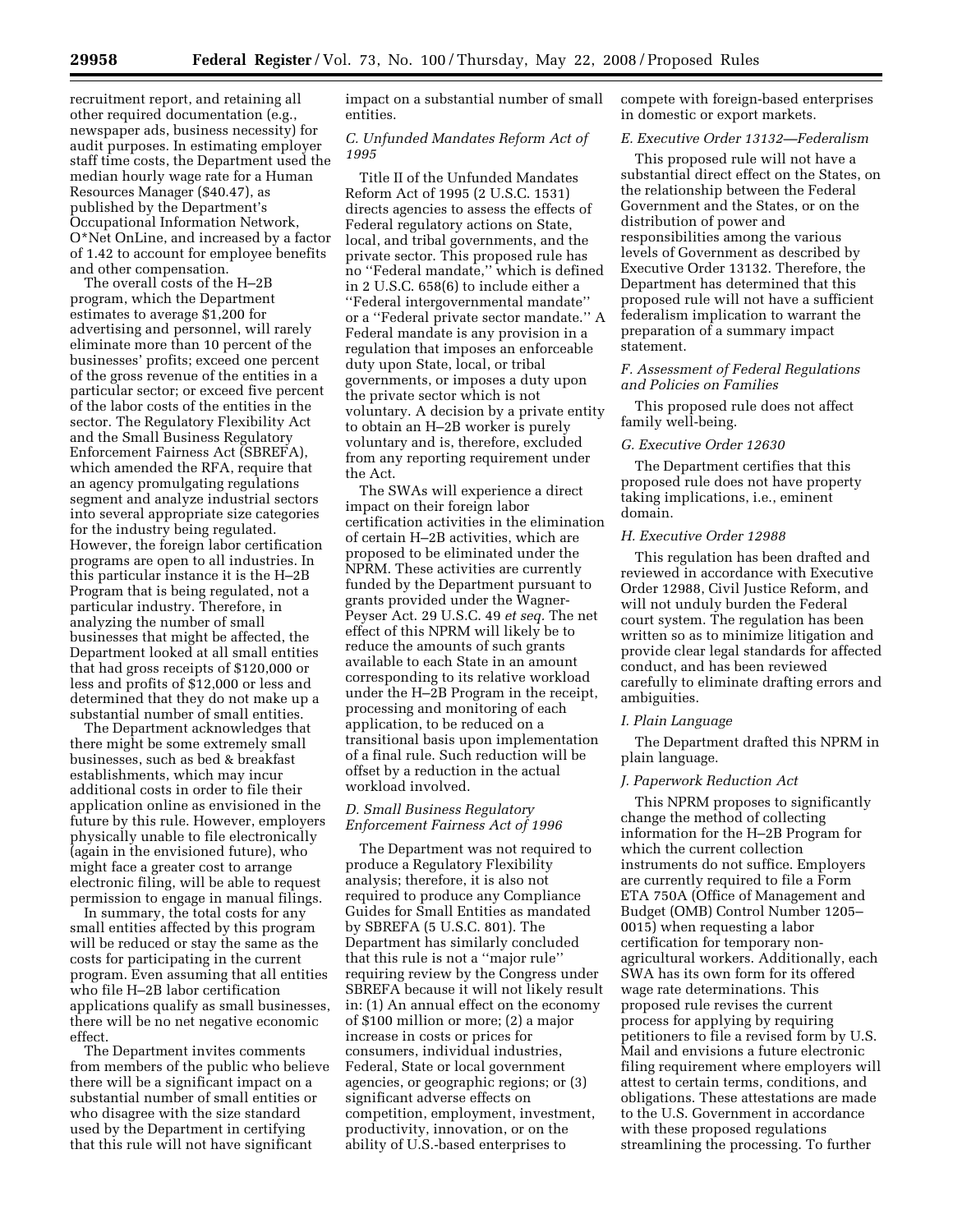re-engineer the process, the proposed rule mandates the offered wage rate determination requests be filed with the Department instead of the individual SWAs. Under the Paperwork Reduction Act (PRA) of 1995, the Office of Management and Budget (OMB) considers the attestations and the wage rate determination requests an information collection requirement subject to review. Accordingly, this information collection in this proposed rule has been submitted to OMB for review under section 3507(d) of the PRA. Copies of the proposed information collection request (ICR) can be obtained by contacting the office listed below in the addressee section of this notice or at this Web site: *http:// www.doleta.gov/OMBCN/ OMBControlNumber.cfm* or *http:// www.reginfo.gov/public/dol/pramain*. Written comments are encouraged and will be accepted until July 21, 2008.

When submitting comments on the two information collections, your comments should address one or more of the following four points.

*Review Focus:* The Department of Labor is particularly interested in comments which:

• Evaluate whether the proposed collection of information is necessary for the proper performance of the functions of the agency, including whether the information will have practical utility;

• Evaluate the accuracy of the agency's estimate of the burden of the proposed collection of information, including the validity of the methodology and assumptions used;

• Enhance the quality, utility, and clarity of the information to be collected; and

• Minimize the burden of the collection of information on those who are to respond, including through the use of appropriate automated, electronic, mechanical, or other technological collection techniques or other forms of information technology, e.g., permitting electronic submissions of responses.

## **I. Overview of Information Collection Form Number 1**

*Type of Review:* New.

*Agency:* Employment and Training Administration.

*Title: Application for Temporary Employment Certification.* 

*OMB Number:* 1205–NEW1.

*Agency Number(s):* (Proposed) Form ETA 9142.

*Recordkeeping:* On occasion. *Affected Public:* Individuals, households, businesses, farms, Federal, State, local and tribal governments.

*Total Respondents:* 12,000. *Estimated Total Burden Hours:*  33,200.

*Total Burden Cost (capital/startup):* 0. *Total Burden Cost (operating/ maintaining):* 0.

## **II. Overview of Information Collection Form Number 2**

*Type of Review:* New.

*Agency:* Employment and Training Administration.

*Title: Job Offer and Required Wage Request Form.* 

*OMB Number:* 1205–NEW2. *Agency Number(s):* (Proposed) Form ETA 9141.

*Recordkeeping:* On occasion. *Affected Public:* Individuals, households, businesses, farms, Federal, State, local and tribal governments.

*Total Respondents:* 12,000. *Estimated Total Burden Hours:* 9,675. *Total Burden Cost (capital/startup):* 0. *Total Burden Cost (operating/ maintaining):* 0.

Comments submitted in response to this comment request will be summarized and/or included in the request for OMB approval of the ICR; they will also become a matter of public record.

All comments and suggestions or questions regarding additional information should be directed to the Federal e-Rulemaking Portal at: *http:// www.regulations.gov* and a copy sent to the Office of Information and Regulatory Affairs of the Office of Management and Budget, Washington, DC 20503, Attention: Desk Officer for Employment and Training Administration, and to Darrin King, Departmental Clearance Officer, Department of Labor, 200 Constitution Ave., NW., Washington, DC 20210 or e-mail:

*King.Darrin@dol.gov*. The information collection aspects of the proposed rulemaking will not take effect until published in a final rule and approved by OMB. Persons are not required to respond to a collection of information unless it displays a currently valid OMB control number as required in 5 CFR 1320.11(k)(1).

*K. Catalog of Federal Domestic Assistance Number* 

This program is listed in the *Catalog of Federal Domestic Assistance* at Number 17–273, ''Temporary Labor Certification for Foreign Workers.''

#### **List of Subjects**

#### *20 CFR Part 655*

Administrative practice and procedure, Foreign workers, Employment, Employment and training,

enforcement, Forest and forest products, Fraud, Health professions, Immigration, Labor, Longshore and harbor work, Migrant labor, Passports and visas, Penalties, Reporting and recordkeeping requirements, Unemployment, Wages, Working conditions.

#### *20 CFR Part 656*

Administrative practice and procedure, Agriculture, Aliens, Employment, Employment and training, Enforcement, Forest and forest products, Fraud, Guam, Health professions, Immigration, Labor, Passports and visas, Penalties, Reporting and recordkeeping requirements, Students, Unemployment, Wages, Working conditions.

For reasons stated in the preamble, the Department of Labor proposes that 20 CFR Parts 655 and 656 be amended as follows:

## **PART 655—[AMENDED]**

1. The authority citation for part 655 is revised to read as follows:

**Authority:** Section 655.0 issued under 8 U.S.C. 1101(a)(15)(H)(i) and (ii), 1182(n) and (t), 1184(c), (g), and (j), 1188, and 1288(c) and (d); § 3(c)(1), Public Law 101–238, 103 Stat. 2099, 2102 (8 U.S.C. 1182 note); § 221(a), Public Law 101–649, 104 Stat. 4978, 5027 (8 U.S.C. 1184 note); § 303(a)(8), Public Law 102–232, 105 Stat. 1733, 1748 (8 U.S.C. 1101 note); § 323(c), Public Law 103–206, 107 Stat. 2428; § 412(e), Public Law 105–277, 112 Stat. 2681; and 8 CFR 214.2(h)(4)(i).

Section 655.00 issued under 8 U.S.C. 1101(a)(15)(H)(ii), 1184(c), and 1188; and 8 CFR 214.2(h).

Subpart A issued under 8 U.S.C.  $1101(a)(15)(H)(ii)(b)$ ,  $1103(a)$ , and  $1184(a)$ and (c); and 8 CFR 214.2(h).

Subpart B issued under 8 U.S.C.

1101(a)(15)(H)(ii)(a), 1184(c), and 1188; and 8 CFR 214.2(h).

Subpart C issued under 8 CFR 214.2(h). Subparts D and E authority repealed. Subparts F and G issued under 8 U.S.C. 1288(c) and (d); and § 323(c), Public Law 103–206, 107 Stat. 2428.

Subparts H and I issued under 8 U.S.C.  $1101(a)(15)(H)(i)(b)$  and  $(b)(1)$ ,  $1182(n)$  and (t), and 1184(g) and (j); § 303(a)(8), Public Law 102–232, 105 Stat. 1733, 1748 (8 U.S.C. 1101 note); § 412(e), Public Law 105–277, 112 Stat. 2681; and 8 CFR 214.2(h).

Subparts J and K issued under § 221(a), Public Law 101–649, 104 Stat. 4978, 5027 (8 U.S.C. 1184 note).

Subparts L and M issued under 8 U.S.C. 1101(a)(15)(H)(i)(c) and 1182(m); § 2(d), Public Law 106–95, 113 Stat. 1312, 1316 (8 U.S.C. 1182 note); Public Law 109–423, 120 Stat. 2900; and 8 CFR 214.2(h).

2. Revise the heading of Part 655 to read as follows:

## **PART 655—TEMPORARY EMPLOYMENT OF FOREIGN WORKERS IN THE UNITED STATES**

3. Revise subpart A to read as follows: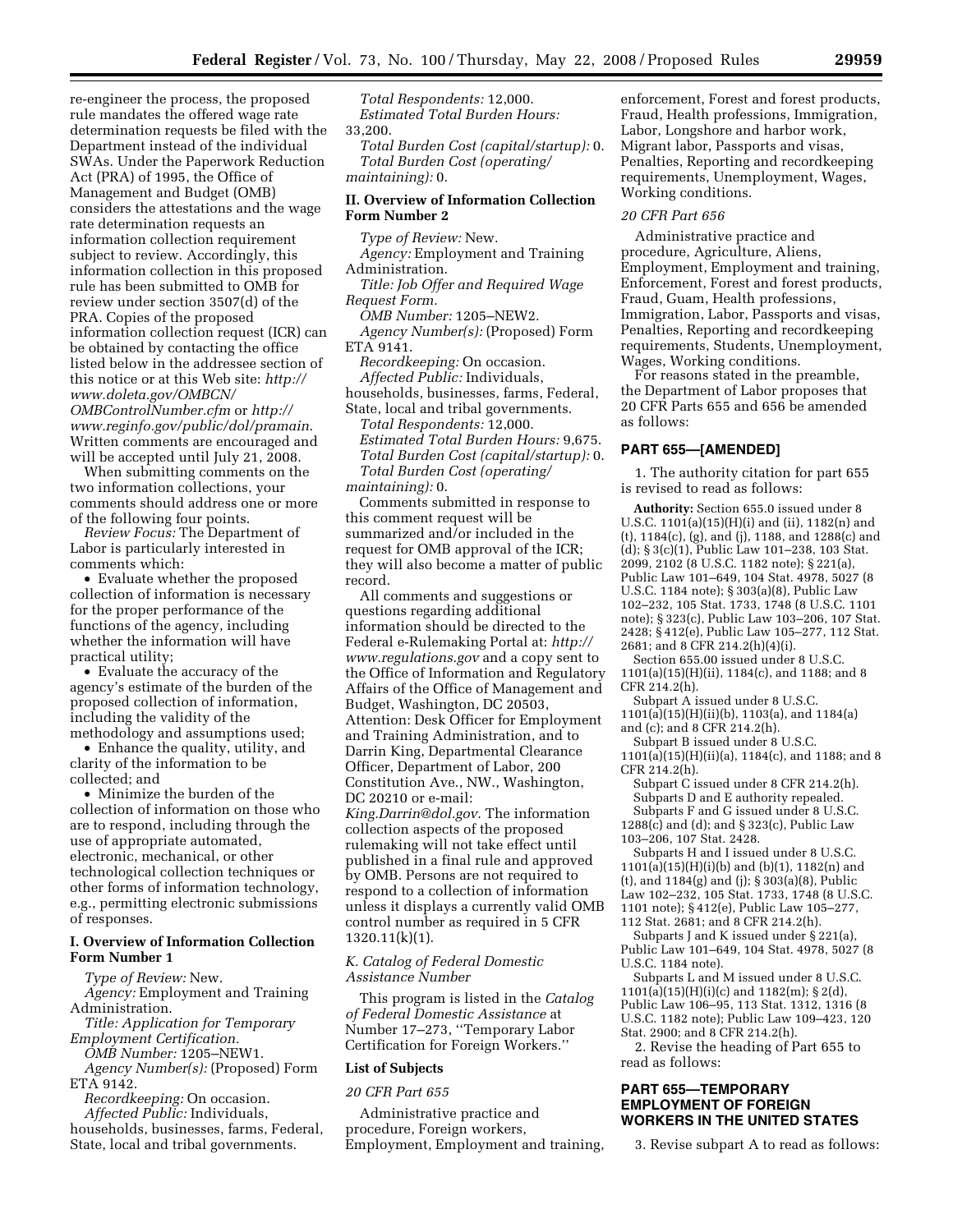#### **Subpart A—Labor Certification Process and Enforcement of Attestations for Temporary Employment in Occupations Other Than Agriculture or Registered Nursing in the United States (H–2B Workers)**

#### Sec.

- 655.1 Purpose and scope of subpart A.
- 655.2 Territory of Guam.
- Special procedures.
- 655.4 Definitions of terms used in this subpart.
- 655.5 [Reserved]
- 655.6 Temporary need.
- 655.7–655.9 [Reserved]
- 655.10 Determination of prevailing wage for temporary labor certification purposes.
- 655.11 Certifying officer review of prevailing wage determinations.
- 655.12–655.14 [Reserved]
- 655.15 Required pre-filing recruitment.
- 655.17 Advertising requirements.
- 655.18–655.19 [Reserved]
- 655.20 Applications for temporary employment certification.
- 655.21 Supporting evidence for temporary need.
- 655.22 Obligations of H-2B employers.<br>655.23 Receipt and processing of
- Receipt and processing of
- applications.
- 655.24 Audits.
- 655.25–655.29 [Reserved]
- 655.30 Supervised recruitment.<br>655.31 Debarment.
- 655.31 Debarment.<br>655.32 Labor certii
- 655.32 Labor certification determinations.
- 
- 655.33 Administrative. Validity of temporary labor
- certifications.<br>655.35 Required 655.35 Required departure.<br>655.50 Enforcement proces
- 655.50 Enforcement process.<br>655.55 [Reserved]
- 
- 655.55 [Reserved]<br>655.60 Violations. Violations.
- 
- 655.65 Remedies for violations.<br>655.70 Administrator's determin Administrator's determination.
- 655.71 Request for hearing.
- 655.72 Hearing rules of practice.<br>655.73 Service of pleadings.
- 655.73 Service of pleadings.
- 
- 655.74 Conduct of proceedings<br>655.75 Decision and order of ac Decision and order of administrative law judge.
- 655.76 Appeal of administrative law judge decision.
- 655.80 Notice to ETA and DHS.

## **Subpart A—Labor Certification Process and Enforcement of Attestations for Temporary Employment in Occupations Other Than Agriculture or Registered Nursing in the United States (H–2B Workers)**

#### **§ 655.1 Purpose and scope of subpart A.**

(a) Before granting the petition of an employer to import nonimmigrant workers on H–2B visas for temporary nonagricultural employment in the United States (U.S.), the Secretary of Homeland Security is required to consult with appropriate agencies regarding the availability of U.S. workers. Immigration and Nationality Act of 1952 (INA), as amended, sections 101(a)(15)(H)(ii)(b) and 214(c)(1), 8

U.S.C. 1101(a)(15)(H)(ii)(b) and 1184(c)(1).

(b) Regulations of the Department of Homeland Security (DHS) for the U.S. Citizenship and Immigration Services (USCIS) at 8 CFR 214.2 $(h)(6)$  require that the petitioning H–2B employer attach to its visa petition a determination from the Secretary of Labor (Secretary) that:

(1) There are not sufficient U.S. workers available who are capable of performing the temporary services or labor at the time of application for a visa and admission into the U.S. and at the place where the foreign worker is to perform the work; and

(2) The employment of the foreign worker will not adversely affect the wages and working conditions of U.S. workers similarly employed.

(c)(1) The regulations under this subpart set forth the procedures through which employers may apply for H–2B labor certifications, how such applications are considered and how they are granted or denied. This subpart sets forth the procedures governing the labor certification process for the temporary employment of nonimmigrant foreign workers in the U.S. in occupations other than agriculture and registered nursing.

(2) Certain investigatory, inspection, and law enforcement functions to assure compliance with the terms and conditions of employment under the H– 2B program have been delegated by the Secretary of DHS to the Secretary of Labor and re-delegated to the Employment Standards Administration (ESA) Wage and Hour Division (WHD). This subpart sets forth the Wage and Hour Division's investigation and enforcement actions.

#### **§ 655.2 Territory of Guam.**

Subpart A of this part does not apply to temporary employment in the Territory of Guam, and the Department of Labor (Department or DOL) does not certify to the USCIS of DHS the temporary employment of nonimmigrant foreign workers under H– 2B visas in the Territory of Guam. Pursuant to DHS regulations, that function is performed by the Governor of Guam, or the Governor's designated representative.

#### **§ 655.3 Special procedures.**

(a) *Systematic process.* This subpart provides systematic and accessible procedures for the processing of applications from employers for the certification of non-agricultural employment of nonimmigrant workers on a temporary basis, usually in relation to certain classes of occupations within an industry.

(b) *Establishment of special procedures.* To provide for a limited degree of flexibility in carrying out the Secretary's responsibilities under the INA, while not deviating from statutory requirements to determine U.S. worker availability and make a determination as to adverse effect, the Administrator of the Office of Foreign Labor Certification (OFLC) has the authority to establish or to revise special procedures in the form of variances for processing certain H–2B applications when employers can demonstrate upon written application to and consultation with the OFLC Administrator that special procedures are necessary. Special procedures have been used to augment the filing of applications for H–2B foreign workers, for example, in certain tree planting and related reforestation activities, in professional athletics, for boilermakers coming to the U.S. on an emergency basis, and professional entertainers. Prior to making determinations under this section, the OFLC Administrator may consult with employer representatives and worker representatives.

(c) *Construction.* This section shall be construed to permit the OFLC Administrator, where the OFLC Administrator deems appropriate, to devise, continue, revise, or revoke special procedures where circumstances warrant. These include procedures previously in effect for the handling of applications for tree planting and related reforestation activities, sports and professional entertainment, crossborder freight rail transportation in northern New England, in small U.S. exclaves, and other programs.

#### **§ 655.4 Definitions of terms used in this subpart.**

For the purposes of this subpart: *Act* means the Immigration and Nationality Act or INA, as amended, 8 U.S.C. 1101 et. seq.

*Administrator, Office of Foreign Labor Certification (OFLC)* means the primary official of the Office of Foreign Labor Certification, or the Administrator's designee.

*Agent* means a legal entity or person which is authorized to act on behalf of the employer for temporary agricultural labor certification purposes, and is not itself an employer as defined in this subpart. The term ''agent'' specifically excludes associations or other organizations of employers.

*Applicant* means a U.S. worker who is applying for a job opportunity for which an employer has filed an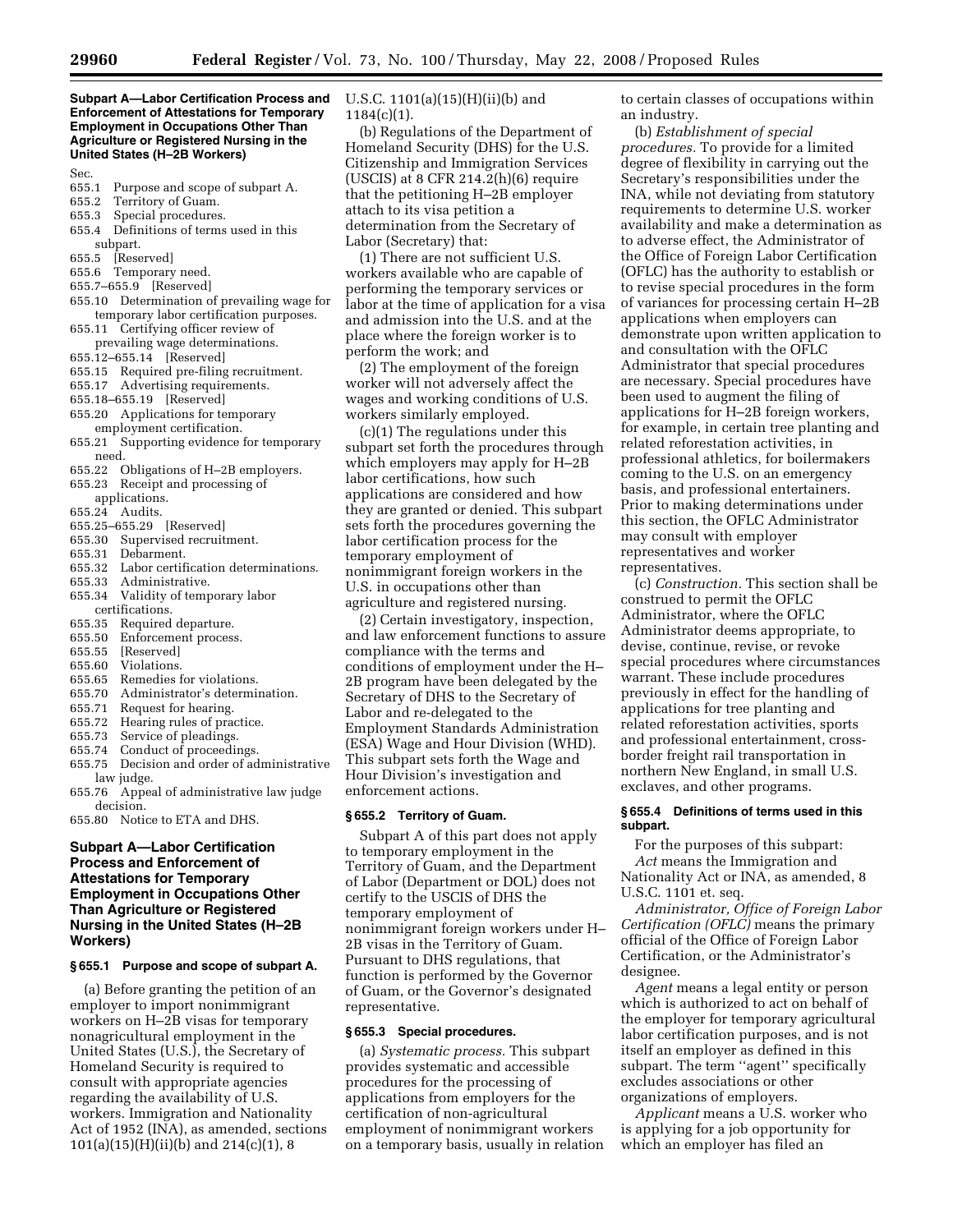## *Application for Temporary Employment Certification* (Form ETA 9142).

*Application for Temporary Employment Certification* means the form submitted by an employer to secure a temporary non-agricultural labor certification determination from DOL.

*Area of intended employment* means the geographic area within normal commuting distance of the place (worksite address) of intended employment of the job opportunity for which the certification is sought. There is no rigid measure of distance which constitutes a normal commuting distance or normal commuting area, because there may be widely varying factual circumstances among different areas (e.g., average commuting times, barriers to reaching the worksite, quality of regional transportation network, etc.). If the place of intended employment is within a Metropolitan Statistical Area (MSA), including a multistate MSA, any place within the MSA is deemed to be within normal commuting distance of the place of intended employment. The borders of MSAs are not controlling in the identification of the normal commuting area; a location outside of an MSA may be within normal commuting distance of a location that is inside (*e.g.*, near the border of) the MSA.

*Attorney* means any person who is a member in good standing of the bar of the highest court of any State, possession, territory, or commonwealth of the U.S., or the District of Columbia, and who is not under suspension or disbarment from practice before any court or before DHS or the U.S. Department of Justice's Executive Office for Immigration Review. Such a person is permitted to act as an attorney or representative for an employer under this part; however, an attorney who acts as a representative must do so only in accordance with the definition of ''representative'' in this section.

*Board of Alien Labor Certification Appeals (BALCA or Board)* means the permanent Board established by Part 656 of this chapter, chaired by the Chief Administrative Law Judge, and consisting of Administrative Law Judges assigned to the Department and designated by the Chief Administrative Law Judge to be members of BALCA. The Board is located in Washington, DC, and reviews and decides appeals in Washington, DC.

*Center Director* means a DOL official to whom the Administrator has delegated his authority for purposes of National Processing Center (NPC) operations and functions.

*Certifying Officer (CO)* means the person designated by the Administrator, OFLC with making programmatic determinations on employer-filed applications under the H–2B Program.

*Date of need* means the first date the employer requires services of the H–2B workers.

*Employ* means to suffer or permit to work.

*Employee* means employee as defined under the general common law. Some of the factors relevant to the determination of employee status include: the hiring party's right to control the manner and means by which the work is accomplished; the skill required; the source of the instrumentalities and tools for accomplishing the work; the location of the work; the hiring party's discretion over when and how long to work; and whether the work is part of the regular business of the hiring party. Other applicable factors should be considered and no one factor is dispositive.

*Employer* means

(1) A person, firm, corporation or other association or organization:

(i) Which has a physical location within the U.S. to which U.S. workers may be referred for employment;

(ii) Which has an employer relationship with respect to employees employed pursuant to the part as indicated by the fact that it may hire, pay, fire, supervise or otherwise control the work of any such employee; and

(iii) Which possesses a valid Federal Employer Identification Number (FEIN).

(2) Where two or more employers each have the definitional indicia of employment with respect to an employee, those employers shall be considered to jointly employ that employee.

(3) Persons who are temporarily in the U.S., including but not limited to, foreign diplomats, intra-company transferees, students, and exchange visitors, visitors for business or pleasure, and representatives of foreign information media can not be employers for the purpose of obtaining a labor certification.

*Employment and Training Administration or ETA* means the agency within the Department which includes the OFLC and has been delegated authority by the Secretary to fulfill the Secretary's mandate under the Act.

*ETA National Processing Center (NPC)* means a National Processing Center established under the OFLC for the processing of applications submitted in connection with the Department's mandate pursuant to the INA.

*Full time*, for purposes of temporary labor certification employment, means 35 or more hours per week, except where a State or an established practice in an industry has developed a definition of full-time employment for any occupation that is less than 35 hours per week, that definition shall have precedence.

*Job Contractor* means a person, association, firm, or a corporation that meets the definition of an employer and who contracts services or labor on a temporary basis to one or more employers unaffiliated with the job contractor as part of signed work contracts or labor services agreements. A job contractor may be responsible for hiring, paying, and firing the foreign worker but then places that worker with one or more unaffiliated employers.

*Job opportunity* means one or more job openings with the petitioning employer for temporary employment at a place in the U.S. to which U.S. workers can be referred. Job opportunities consisting solely of job duties that will be performed totally outside the U.S., its territories, possessions, or commonwealths cannot be the subject of an *Application for Temporary Employment Certification*.

*Layoff* means any involuntary separation of one or more U.S. employees without cause or prejudice.

*Metropolitan Statistical Area (MSA)*  means those geographic entities defined by the U.S. Office of Management and Budget (OMB) for use by Federal statistical agencies in collecting, tabulating, and publishing Federal statistics. A metro area contains a core urban area of 50,000 or more population, and a micro area contains an urban core of at least 10,000 (but less than 50,000) population. Each metro or micro area consists of one or more counties and includes the counties containing the core urban area, as well as any adjacent counties that have a high degree of social and economic integration (as measured by commuting to work) with the urban core.

*Offered wage means the highest of the*  prevailing wage, Federal minimum wage, the State minimum wage, and local minimum wage.

*Office of Foreign Labor Certification (OFLC)* means the organizational component within ETA that provides national leadership and policy guidance and develops regulations and procedures by which it carries out the responsibilities of the Secretary under the INA, as amended, concerning foreign workers seeking admission to the U.S. in order to work under section  $101(a)(15)(H)(ii)(b)$  of the INA, as amended.

*Occupational Employment Statistics Survey (OES)* means that program under the jurisdiction of the Bureau of Labor Statistics (BLS) that provides annual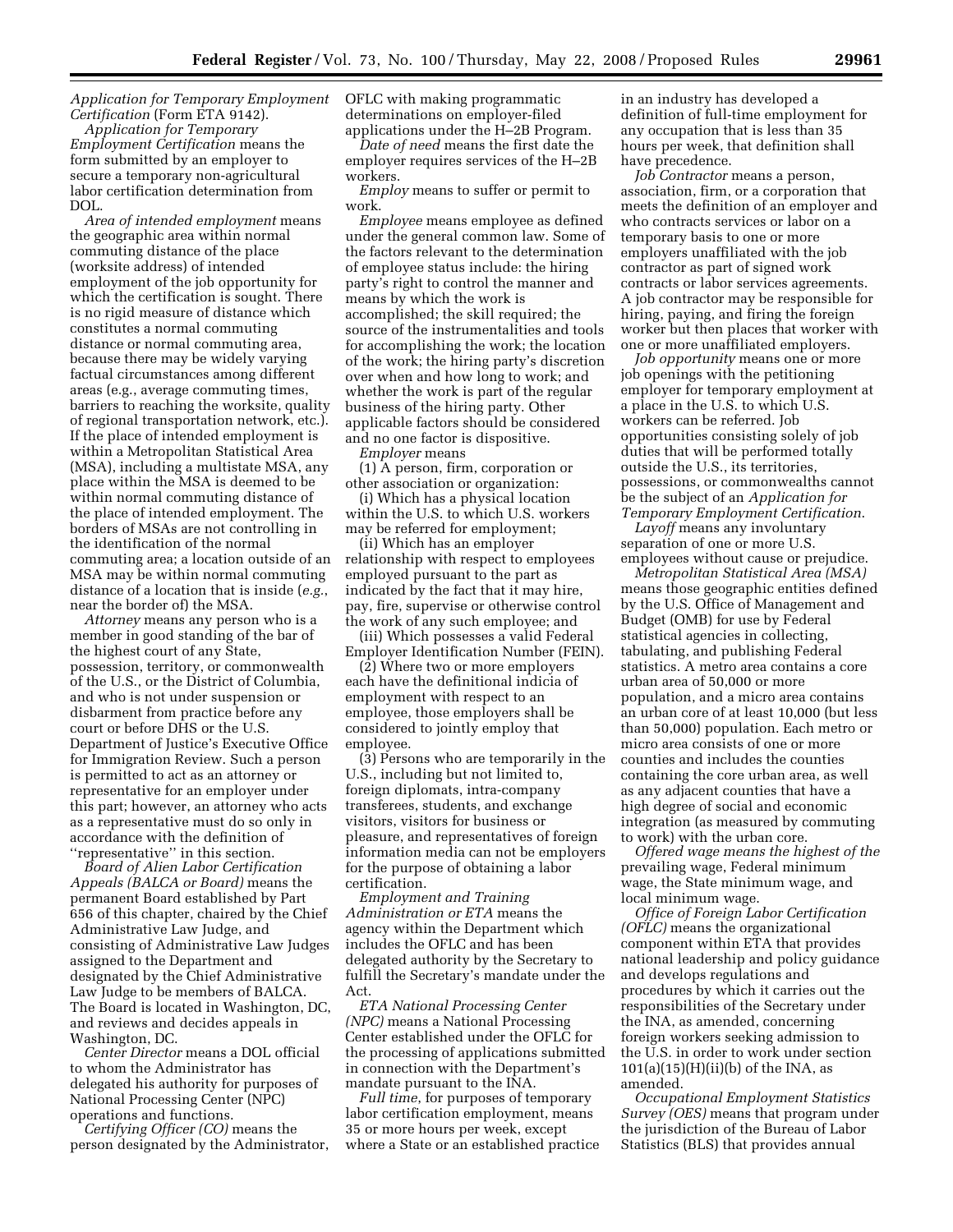wage estimates for occupations at the state and MSA levels.

*Prevailing Wage Determination (PWD)*  means the prevailing wage for the position that is the subject of the *Application for Temporary Employment Certification.* 

*Professional Athlete* shall have the meaning ascribed to it in INA section  $212(a)(5)(A)(iii)(II)$ , which defines ''professional athlete'' as an individual who is employed as an athlete by—

(1) A team that is a member of an association of six or more professional sports teams whose total combined revenues exceed \$10,000,000 per year, if the association governs the conduct of its members and regulates the contests and exhibitions in which its member teams regularly engage; or

(2) Any minor league team that is affiliated with such an association.

*Representative* means the official employed by or authorized to act on behalf of the employer with respect to the recruitment activities entered into for and attestations made with respect to the *Application for Temporary Employment Certification*. In the case of an attorney who acts as the employer's representative and who interviews and/ or considers U.S. workers for the job offered to the foreign worker, such individual must be the person who normally interviews or considers, on behalf of the employer, applicants for job opportunities such as that offered in the application, but which do not involve labor certifications.

*Secretary* means the Secretary of Labor, the chief official of the U.S. Department of Labor (Department or DOL), or the Secretary's designee.

*Secretary of Homeland Security*  means the chief official of the Department of Homeland Security or the Secretary of Homeland Security's designee.

*Secretary of State* means the chief official of the U.S. Department of State (DOS) or the Secretary of State's designee.

*State Workforce Agency (SWA)*, formerly known as State Employment Security Agency, means the State government agency that receives funds pursuant to the Wagner-Peyser Act to administer the public labor exchange delivered through the State's one-stop delivery system in accordance with the Wagner-Peyser Act. 29 U.S.C. 49 *et. seq.* 

*United States, when used in a geographic sense,* means the continental United States, Alaska, Hawaii, Puerto Rico, Guam, and the Virgin Islands of the United States.

*United States worker* means any worker who is:

(1) A U.S. citizen;

(2) A U.S. national;

(3) Lawfully admitted for permanent residence;

(4) Granted the status of an foreign worker lawfully admitted for temporary residence under 8 U.S.C. 1160(a) or 1255a(a)(1);

(5) Admitted as a refugee under 8 U.S.C. 1157; or

(6) Granted asylum under 8 U.S.C. 1158.

## **§ 655.5 [Reserved]**

#### **§ 655.6 Temporary need.**

(a) To utilize the H–2B Program, the employer's need for non-agricultural services or labor described in an *Application for Temporary Employment Certification* must be temporary. Temporary employment is full-time employment that is not permanent in nature. A job opportunity is considered temporary under this subpart if the employer's need for the duties to be performed is temporary, regardless of whether the underlying job is permanent or temporary.

(b) The temporary need must be justified to the Secretary under one of the following standards:

(1) *One-Time Occurrence.* The employer must establish that either it has not employed workers to perform the services or labor in the past and that it will not need workers to perform the services or labor in the future, or it has an employment situation that is otherwise permanent, but a temporary event of less than 3 years in duration has created the need for a temporary worker(s);

(2) *Seasonal Need.* The employer must establish that the services or labor is traditionally tied to a season of the year by an event or pattern and is of a recurring nature. The employment is not seasonal if the period during which the services or labor is not needed is unpredictable or subject to change or is considered a vacation period for the petitioner's permanent employees;

(3) *Peakload Need.* The employer must establish that it regularly employs permanent workers to perform the services or labor at the place of employment and that it needs to supplement its permanent staff at the place of employment on a temporary basis due to a seasonal or short-term demand, and the temporary additions to staff will not become a part of the petitioner's regular operation; or

(4) *Intermittent Need.* The employer must establish that it has not employed permanent or full-time workers to perform the services or labor, but occasionally or intermittently needs temporary workers to perform services or labor for short periods.

(c) Except in the case of a One-Time Occurrence, an employer's need cannot exceed 10 months.

(d) The temporary nature of the work or services to be performed in applications filed by job contractors will be determined by examining the job contractor's own need for the services or labor to be performed, rather than the needs of each individual employer with whom the job contractor has agreed to provide workers as part of a signed work contract or labor services agreement.

(e) The employer filing the application must maintain documentation evidencing the temporary need and be prepared to submit this documentation in response to a Request for Further Information (RFI) from the CO prior to rendering a Final Determination or in the event of an audit examination. The documentation required in this section to be retained by the employer must be retained for a period of no less than 5 years from the date of the certification or, if such application was denied or the Department could not make a determination, no less than 5 years from the date of notification from the Department of such denial or no finding.

#### **§§ 655.7–655.9 [Reserved]**

#### **§ 655.10 Determination of prevailing wage for temporary labor certification purposes.**

(a) *Application process.* (1) The employer must request a prevailing wage determination from the Chicago NPC before commencing any recruitment under this part.

(2) The employer must obtain a prevailing wage determination that is valid either on the date recruitment begins or the date of filing the *Application for Temporary Employment Certification* with the Department.

(3) The employer must offer and advertise the position to all potential workers at a wage at least equal to the prevailing wage obtained from the NPC.

(b) *Determinations.* The Chicago NPC shall determine the prevailing wage as follows:

(1) Except as provided in paragraph (e) of this section, if the job opportunity is covered by a collective bargaining agreement (CBA) that was negotiated at arms' length between the union and the employer, the wage rate set forth in the CBA is considered as not adversely affecting the wages of U.S. workers, that is, it is considered the ''prevailing wage'' for labor certification purposes.

(2) If the job opportunity is not covered by a CBA, the prevailing wage for labor certification purposes shall be the arithmetic mean, except as provided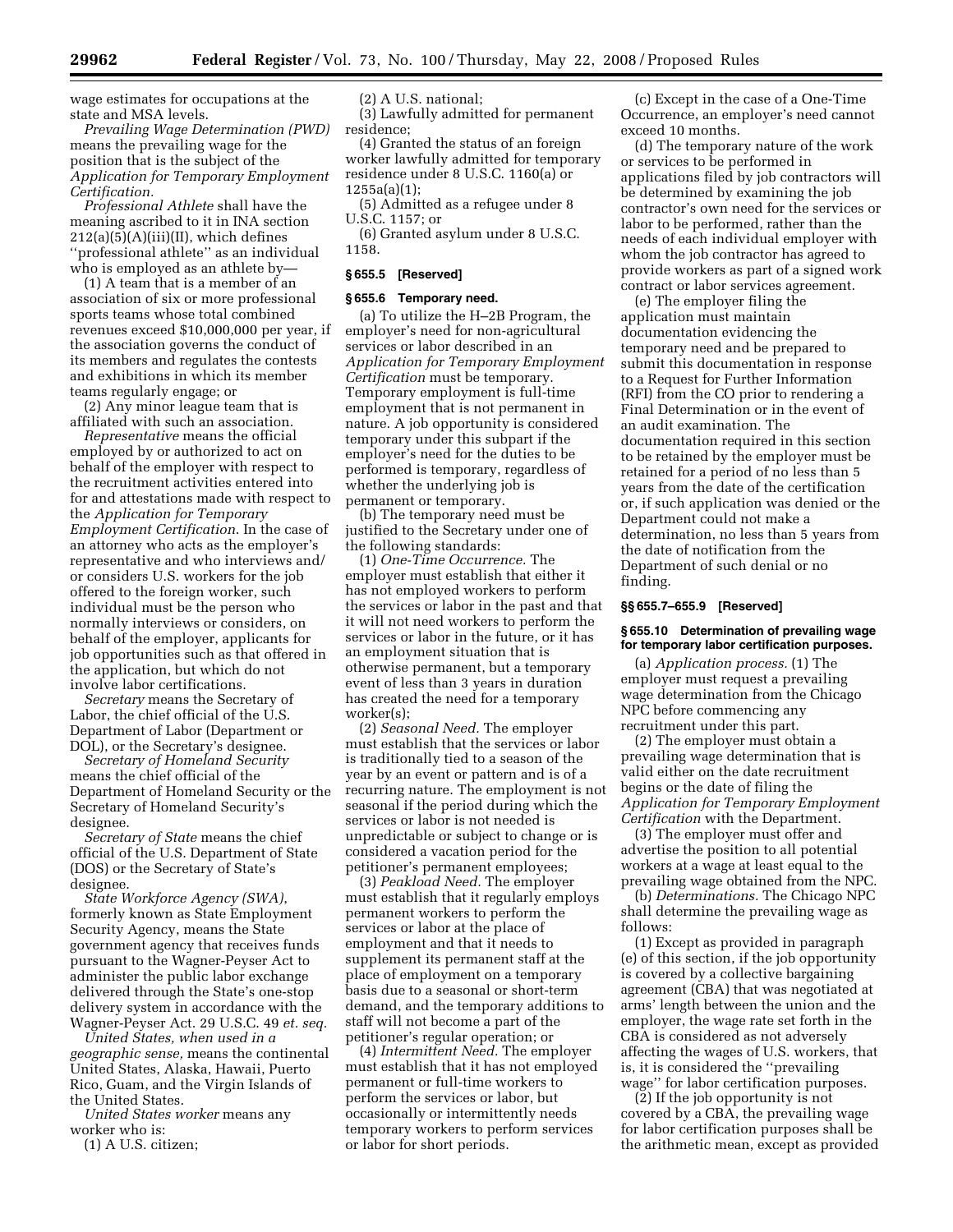in paragraph (b)(4) of this section, of the wages of workers similarly employed at the skill level in the area of intended employment. The wage component of the DOL Occupational Employment Statistics Survey (OES) shall be used to determine the arithmetic mean, unless the employer provides an acceptable survey under paragraph (f) of this section. The wage shall be determined in accordance with section 212(t) of the INA.

(3) If the job opportunity involves multiple worksites within an area of intended employment and different prevailing wage rates exist, i.e. multiple MSAs, the Chicago NPC will determine the prevailing wage based on the highest wage among all applicable MSAs.

(4) If the employer provides a survey acceptable under paragraph (f) of this section that provides a median but does not provide an arithmetic mean, the prevailing wage applicable to the employer's job opportunity shall be the median of the wages of U.S. workers similarly employed in the area of intended employment.

(5) The employer may utilize a current wage determination in the area determined under the Davis-Bacon Act, 40 U.S.C. 276a *et seq.*, 29 CFR part 1, or the McNamara-O'Hara Service Contract Act, 41 U.S.C. 351 *et seq.* 

(6) The Chicago NPC must enter its wage determination on the form it uses for these purposes, indicate the source, and return the form with its endorsement to the employer. The employer must offer this wage (or higher) to both its U.S. and H–2B workers.

(c) *Similarly employed.* For purposes of this section, similarly employed means having substantially comparable jobs in the occupational category in the area of intended employment, except that, if a representative sample of workers in the occupational category cannot be obtained in the area of intended employment, similarly employed means:

(1) Having jobs requiring a substantially similar level of skills within the area of intended employment; or

(2) If there are no substantially comparable jobs in the area of intended employment, having substantially comparable jobs with employers outside of the area of intended employment.

(d) *Validity period.* The Chicago NPC must specify the validity period of the prevailing wage, which in no event may be more than 1 year and no less than 3 months from the determination date.

(e) *Professional athletes.* In computing the prevailing wage for a professional athlete (defined in section

 $212(a)(5)(A)(iii)(II)$  of the INA) when the job opportunity is covered by professional sports league rules or regulations, the wage set forth in those rules or regulations is considered the prevailing wage (see section 212(p)(2) of the INA).

(f) *Employer-provided wage information.* (1) If the job opportunity is not covered by a CBA, or by a professional sports league's rules or regulations, the Chicago NPC will consider wage information provided by the employer in making a PWD. An employer survey can be submitted either initially or after NPC issuance of a PWD derived from the OES survey.

(2) In each case where the employer submits a survey or other wage data for which it seeks acceptance, the employer must provide the Chicago NPC with enough information about the survey methodology, including such items as sample size and source, sample selection procedures, and survey job descriptions, to allow the Chicago NPC to make a determination about the adequacy of the data provided and validity of the statistical methodology used in conducting the survey in accordance with guidance issued by the ETA OFLC national office.

(3) The survey submitted to the Chicago NPC must be based upon recently collected data:

(i) The published survey must have been published within 24 months of the date of submission to the Chicago NPC, must be the most current edition of the survey, and the data upon which the survey is based must have been collected within 24 months of the publication date of the survey.

(ii) A survey conducted by the employer must be based on data collected within 24 months of the date it is submitted to the Chicago NPC.

(4) If the employer-provided survey is found not to be acceptable, the Chicago NPC must inform the employer in writing of the reasons the survey was not accepted.

(5) The employer, after receiving notification that the survey it provided for the Chicago NPC's consideration is not acceptable, may file supplemental information as provided in paragraph (g) of this section, file a new request for a PWD, appeal under § 655.11, or, if the initial PWD was requested prior to submission of the employer survey, acquiesce to the initial PWD.

(g) *Submission of supplemental information by employer.* (1) If the employer disagrees with the skill level assigned to its job opportunity, or if the Chicago NPC informs the employer its survey is not acceptable, or if there are other legitimate bases for such a review, the employer may submit supplemental information to the Chicago NPC.

(2) The Chicago NPC must consider one supplemental submission about the employer's survey or the skill level assigned to the job opportunity or any other legitimate basis for the employer to request such a review. If the Chicago NPC does not accept the employer's survey after considering the supplemental information, or affirms its determination concerning the skill level, it must inform the employer of the reasons for its decision.

(3) The employer may then apply for a new wage determination, appeal under § 655.11, or acquiesce to the initial PWD provided if one was requested prior to submission of the employer survey.

(h) *Wage cannot be lower than required by any other law.* No PWD for labor certification purposes made under this section permits an employer to pay a wage lower than the highest wage required by any applicable Federal, State, or local law.

(i) *Retention of Documentation.* The PWD shall be retained by the employer for 5 years and submitted to a CO in the event it is requested in the course of an RFI or an audit or a Wage and Hour representative in the event of a Wage and Hour investigation.

#### **§ 655.11 Certifying officer review of prevailing wage determinations.**

(a) *Review of NPC prevailing wage determinations.* Any employer desiring review of a Chicago NPC PWD must make a request for such review within 10 days of the date from when the PWD was issued. The request for review must be sent (postmarked) to the Chicago NPC no later than 10 days after determination, which begins with the date of issuance listed on the PWD; clearly identify the PWD for which review is sought; set forth the particular grounds for the request; and include all the materials pertaining to the PWD submitted to the Chicago NPC up to the date that the PWD was issued.

(b) *Transmission of request to processing center.* Upon the receipt of a request for review, the Chicago NPC prevailing wage unit must review the employer's request and accompanying documentation, and add any supplementary material submitted by the employer, including any material sent to the employer up to the date the PWD was issued

(c) *Designations.* The Director of the Chicago NPC will determine which CO will review the employer's request for review.

(d) *Review on the record.* The CO shall review the PWD solely on the basis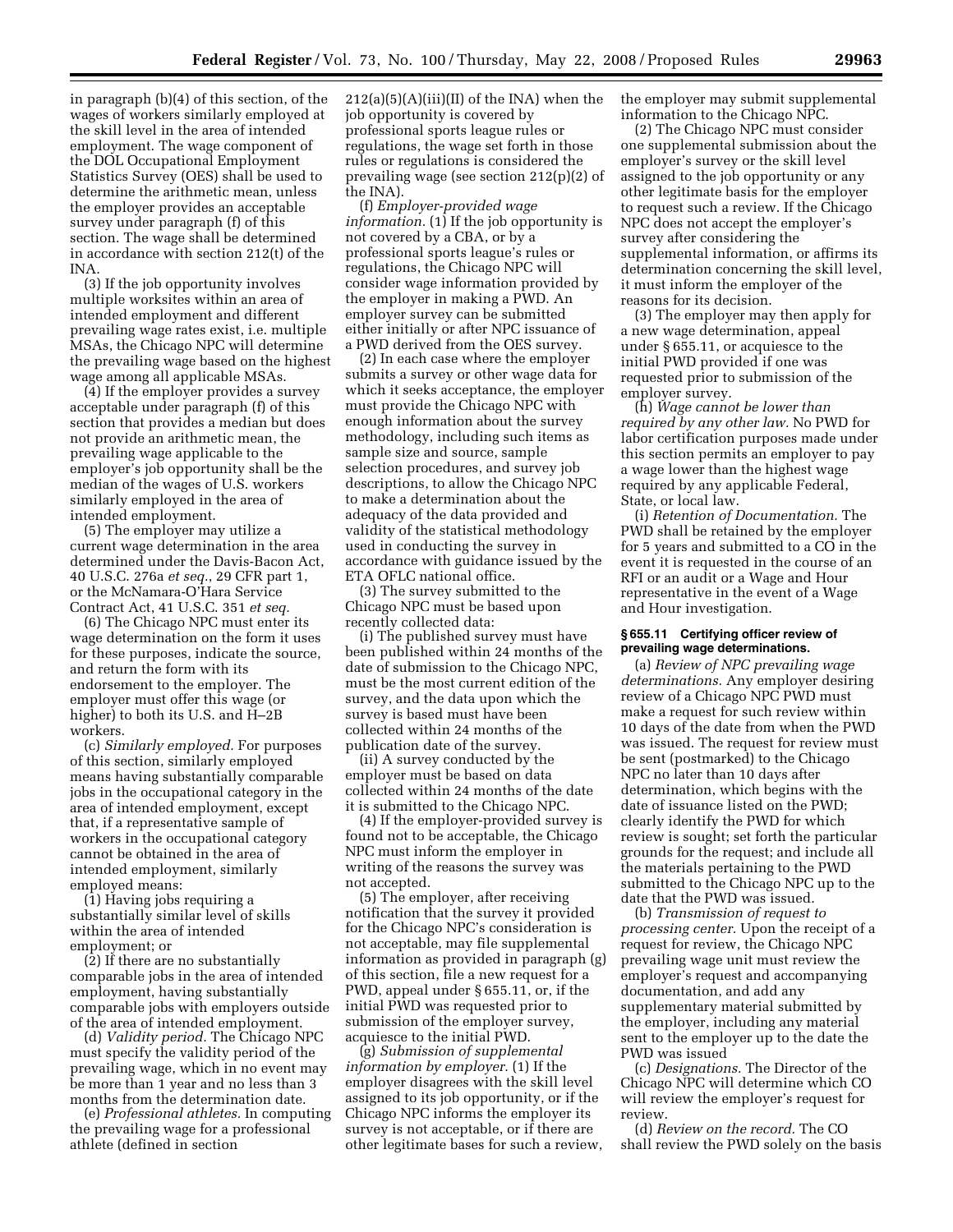upon which the PWD was made and after review may:

(1) Affirm the PWD issued by the Chicago NPC; or

(2) Modify the PWD.

(e) *Request for review by BALCA.* Any employer desiring review of a Certifying Officer PWD must make a request for review of the determination by BALCA within 30 days of the date of the decision of the CO. The CO must receive the request for BALCA review no later than the 30th day after its final determination including the date of the final determination.

(1) The request for review, statements, briefs, and other submissions of the parties and amicus curiae must contain only legal arguments and only such evidence that was within the record upon which the affirmation of the PWD by the Chicago NPC was based.

(2) The request for review must be in writing and addressed to the CO who made the determination. Upon receipt of a request for a review, the CO must immediately assemble an indexed appeal file in reverse chronological order, with the index on top followed by the most recent document.

(3) The CO must send the Appeal File to the Office of Administrative Law Judges, Board of Alien Labor Certification Appeals, 800 K Street, NW., Suite 400–N, Washington, DC 20001–8002.

(4) The BALCA shall handle appeals in accordance with § 655.31 of this part.

## **§§ 655.12–655.14 [Reserved]**

#### **§ 655.15 Required Pre-filing Recruitment.**

(a) *Time of Filing of Application.* An employer may not file an *Application for Temporary Employment Certification* before all of the pre-filing recruitment steps set forth in this section have been fully satisfied. The employer must conduct all required recruitment no more than 120 days before the date of its need for foreign workers.

(b) *General Attestation Obligation.* An employer must document recruitment efforts, must provide evidence of these efforts on the application form, and must attest to performing all necessary steps of the recruitment process as specified in this section and having rejected any eligible U.S. workers who have applied only for lawful reasons.

(c) *Retention of documentation.* The employer filing the *Application for Temporary Employment Certification*  must maintain documentation of its advertising and recruitment efforts as required in this subpart and be prepared to submit this documentation in response to a RFI from the CO prior to

rendering a Final Determination or in the event of an audit examination. The documentation required in this section to be retained by the employer must be retained for a period of no less than 5 years from the date of the certification or, if such application was denied no less than 5 years from the date of notification from the Department of such denial.

(d) *Recruitment Steps.* (1) An employer filing an application must:

(i) Post a job order with the SWA; and (ii) Run three print advertisements on three separate days, except as indicated in paragraph (f)(4) (one of which must be on a Sunday, except as outlined in paragraph (f)(4)).

(iii) The start date of advertising for the steps outlined in (1) and (2) must be no more than 120 days before the date of need.

(2) The use of union organizations as a recruitment source is also required, in addition to the mandatory recruitment steps, if it is appropriate for the occupation and customary to the industry and area of intended employment.

(e) *SWA Posting.* (1) The employer shall place an active job order with the SWA serving the area of intended employment for a period of no less than 10 days. The job order cannot be placed more than 120 days before the date of need. Documentation of this step shall be satisfied by maintaining a copy of the SWA job order downloaded from the SWA Internet job listing site, a copy of the job order provided by the SWA, or other proof of publication from the SWA containing the text of the job order and the start and end dates of posting. If the job opportunity contains multiple work locations within the same area of intended employment and the area of intended employment is found in more than one State, the employer shall place a job order with the SWA having jurisdiction over the place where the work is contemplated to begin. Upon placing a job order, the SWA receiving the job offer under this paragraph shall promptly transmit, on behalf of the employer, a copy of its active job order to all States listed in the application as anticipated worksites.

(2) The job order contents submitted by the employer to the SWA must satisfy all the requirements for newspaper advertisements contained in § 655.17(a). In the job order, the SWA shall disclose that only eligible workers shall be referred and list the name of the employer and location(s) of work with as much geographic specificity as possible to apprise U.S. workers of where the work will be performed and any travel requirements.

(3) SWAs shall refer for employment only those individuals whom they have verified are employment-eligible U.S. workers.

(f) *Newspaper Advertisements.* 

(1) Within the same period of time the job order is actively posted by the SWA serving the area of intended employment, the employer shall place an advertisement on three separate days, which may be consecutive, one of which is to be a Sunday advertisement (except as provided in paragraph (g)(2) of this section), in a newspaper of general circulation serving the area of intended employment, which may be a daily local newspaper, that the employer believes in good faith is most appropriate to the occupation and the workers likely to apply for the job opportunity and most likely to bring responses from able, available, and qualified U.S. workers. The first newspaper advertisement must be printed no more than 120 days before the date of need.

(2) If the job opportunity is located in a rural area that does not have a newspaper with a Sunday edition, the employer shall use, in place of a Sunday edition advertisement, the regularly published edition with the widest circulation in the area of intended employment.

(3) The newspaper advertisements must satisfy the requirements under § 655.17(a) of this part. Documentation of this step shall be satisfied by maintaining copies of newspaper pages (with date of publication and full copy of ad), tear sheets of the pages of the publication in which the advertisements appeared, or other proof of publication containing the text of the printed advertisements furnished by the newspaper for each day in which the advertisement appeared.

(4) If the employer believes in good faith that the use of a professional, trade or ethnic publication is more appropriate to the occupation and the workers likely to apply for the job opportunity than the use of a general circulation newspaper and is the most likely source to bring responses from able, willing, qualified, and available U.S. workers, the employer may use a professional, trade or ethnic publication in place of two of the newspaper advertisements, but shall not replace the Sunday advertisement, or the substitute outlined in (f)(1), as appropriate.

(g) *Labor Organizations.* Within the same period of time the job order is actively posted by the SWA serving the area of intended employment and where the position typically or traditionally is represented by organized labor (union) in the area of intended employment, the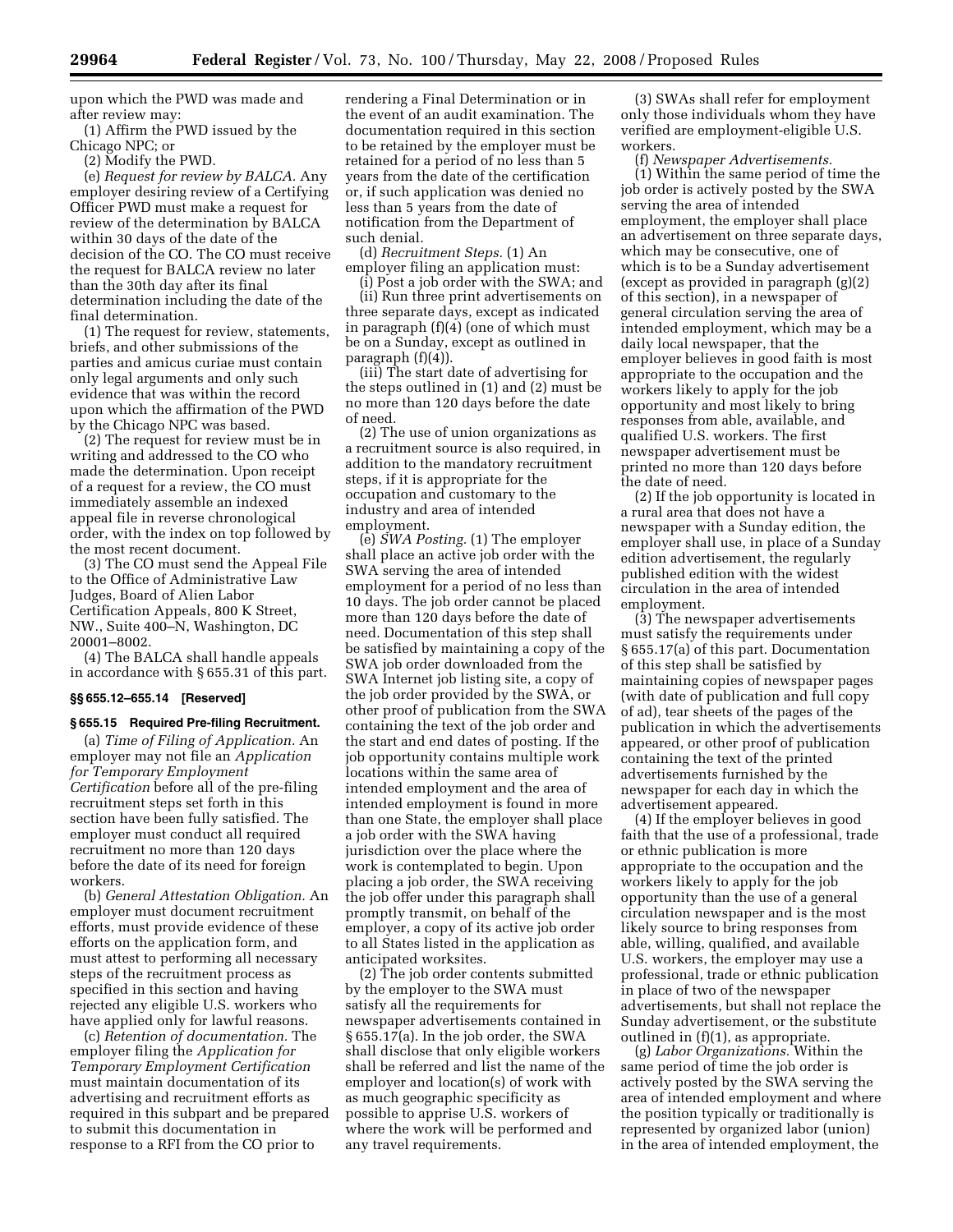required union contact can be documented by providing copies of pages from newsletters or trade journals in which the job opportunity appeared or copies of official correspondence signed and dated by the employer demonstrating such organizations were contacted and either unable to refer a qualified U.S. worker or non-responsive to the employer's request.

(h) *Layoff.* If there has been a layoff of U.S. workers by the importing employer in the occupation in the area of intended employment within 120 days of the first date on which a foreign worker is needed as indicated on the submitted *Application for Temporary Employment Certification* and throughout the entire employment of the H–2B worker(s), the employer must document it has notified and considered, or will notify and consider, each laid-off worker of the job opportunity involved in the application and the result of the notification and consideration.

(i) *Recruitment Report.* No earlier than 2 calendar days after the last date on which the job order was posted and no earlier than 5 calendar days after the date on which the last newspaper or journal advertisement appeared, the employer must prepare, sign, and date a written recruitment report. The employer may not submit the application until the recruitment report is completed. The recruitment report must be submitted to the Department with the application. The employer must retain a copy of the recruitment report for a period of no les than 5 years and must provide that copy to the Department upon request. The CO may share the recruitment report with the Office of Special Counsel for Immigration-related Unfair Employment Practices of the Department of Justice Civil Rights Division, if there is any reason to believe that the employer has deterred eligible U.S. workers to apply for the position filled by an H–2B worker, or discriminated against the eligible U.S. worker in the hiring process. The recruitment report must:

(1) Identify each recruitment source (place where advertisement appeared) by name;

(2) State the name and contact information of each U.S. worker who applied or was referred to the job opportunity up to the date of the preparation of the recruitment report for consideration by the employer, and the disposition of each U.S. worker who applied or was referred to the job opportunity;

(3) If applicable, explain the lawful job-related reason(s) for not hiring each U.S. worker.

(4) The employer shall retain resumes of and evidence of contact with each U.S. worker who applied or was referred to the job opportunity. Such documentation may be required in response to an RFI from the CO prior to rendering a Final Determination or in the event of an audit or a Wage and Hour investigation.

#### **§ 655.17 Advertising requirements.**

All advertising conducted to satisfy the required recruitment steps under § 655.15 before filing the *Application for Temporary Employment Certification*  must:

(a) Identify the employer's name and appropriate contact information for applicants to report or send resumes directly to the employer;

(b) Indicate the geographic area of employment with enough specificity to apprise applicants of any travel requirements or whether transportation to work will be provided in order to perform the services or labor;

(c) Describe the job opportunity (including the job duties and responsibilities) with particularity to apprise U.S. workers of services or labor to be performed for which certification is sought and which do not exceed the duties listed on the *Application for Temporary Employment Certification;* 

(d) State the employer's minimum education and experience requirements and whether or not on-the-job training will be available;

(e) State the work hours and days, and the start and end dates of employment as listed on the *Application for Temporary Employment Certification*  and indicate whether or not overtime and/or benefits will be available;

(f) Offer a rate of pay that is no less than the prevailing wage, the Federal minimum wage, State minimum wage, or local minimum wage applicable throughout the duration of the certified employment;

(g) Indicate that the position is temporary and the total number of job openings the employer intends to fill as listed on the *Application for Temporary Employment Certification;* 

(h) Contain benefits, terms and conditions of employment which are not less favorable than those offered to the foreign worker(s); and

(i) Contain no unduly restrictive job requirements.

#### **§§ 655.18–655.19 [Reserved]**

#### **§ 655.20 Applications for temporary employment certification.**

(a) An employer who desires to apply for certification of temporary employment of one or more nonimmigrant foreign workers may file

a completed *Application for Temporary Employment Certification* form and send it by U.S. Mail or private mail courier to the Chicago NPC. The Department shall publish a Notice in the **Federal Register** identifying the address, and any future address changes, to which paper applications must be mailed, and shall also post these addresses on the DOL Internet Web site at *http://* 

*www.foreignlaborcert.doleta.gov/.* The form must bear the original signature of the employer (and that of the employer's authorized agent or representative) at the time it is submitted.

(b) Except where otherwise permitted under § 655.3, an association or other organization of employers is not permitted to file master applications on behalf of its membership under the H– 2B Program.

(c) More than one foreign worker may be requested on the application as long as all foreign workers will perform the same services or labor on the same terms and conditions, in the same occupation, in the same area of intended employment, and during the same period of employment. In circumstances where the job opportunity requires the services or labor to be performed at multiple work locations, the employer must include the names, physical addresses and appropriate periods of employment of each work location on the *Application for Temporary Employment Certification.* 

(d) Except where otherwise permitted under § 655.3, only one Application may be filed for worksite(s) within one area of intended employment for each job opportunity.

#### **§ 655.21 Supporting evidence for temporary need.**

(a) Each *Application for Temporary Employment Certification* must include attestations regarding temporary need in the appropriate section of the *Application for Temporary Employment Certification.* The employer must include a detailed statement of temporary need, which must contain the following:

(1) A description of the employer's business history and activities (i.e., primary products or services) and schedule of operations throughout the year;

(2) An explanation regarding why the nature of the employer's job opportunity and number of foreign workers being requested for certification reflect a temporary need; and

(3) An explanation regarding how the request for temporary labor certification meets one of the standards of a one-time occurrence, seasonal, peakload, or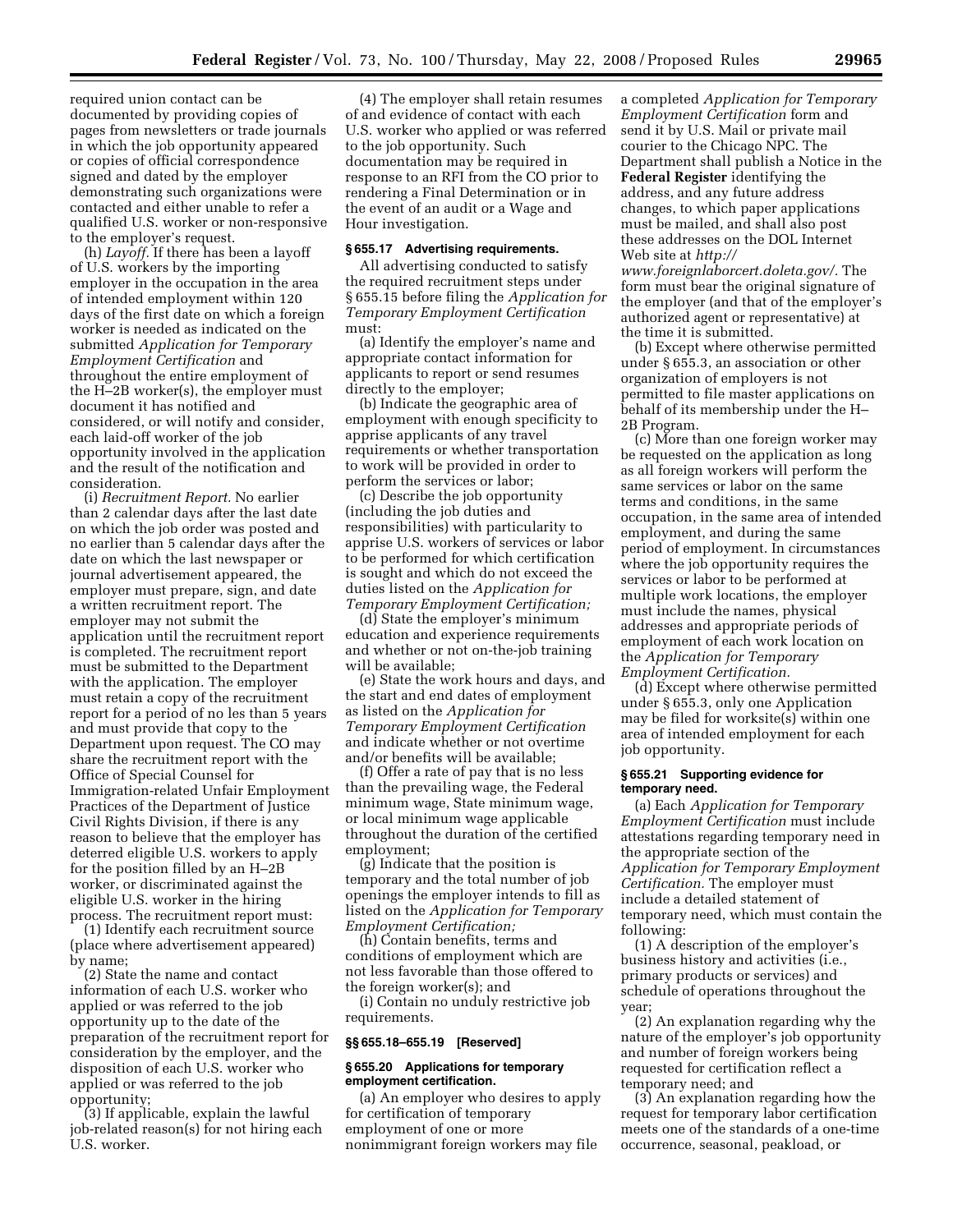intermittent need defined under § 655.6(b).

(b) *Supplemental information request.*  In circumstances where the CO requests supplemental information through an RFI under § 655.23(c) to support a Final Determination, or notifies the employer that its application is to be audited under § 655.24, the employer must furnish the requested supplemental information or required supporting documentation. Such documentation becomes part of the record of the application.

(c) *Retention of documentation.* The documentation required in this section and any other supporting evidence justifying the temporary need required to be retained by the employer filing the *Application for Temporary Employment Certification* must be retained for a period of no less than 5 years from the date of the certification or, if such application was denied, the date of notification from the Department of such denial.

#### **§ 655.22 Obligations of H–2B employers.**

An employer seeking to employ H–2B foreign workers shall attest to the following:

(a) There are no U.S. workers available in the areas of intended employment capable of performing the temporary services or labor in the job opportunity.

(b) It is offering terms and working conditions normal to workers similarly employed in the area of intended employment and which are not less favorable than those offered to the foreign worker(s), and that it is offering a job that contains no unduly restrictive job requirements.

(c) There is not, at the time the labor certification application is filed, a strike, lockout, or work stoppage in the course of a labor dispute in the occupational classification at the place of employment.

(d) The job opportunity is clearly open to any U.S. worker and that it conducted the required recruitment prior to filing the labor certification application and was unsuccessful in locating qualified U.S. applicants for the job opportunity for which certification is sought and has rejected any U.S. worker applicants only for lawful, jobrelated reasons.

(e) During the entire period of employment that is the subject of the labor certification application, it will comply with all Federal, State or local laws applicable to the employment opportunity.

(f) Upon the separation from employment of any H–2B worker(s) employed under the labor certification

application, if such separation occurs prior to the end date of the employment specified in the application, the employer will notify the Department and DHS in writing of the separation from employment not later than 48 hours after such separation is effective.

(g) The offered wage equals or exceeds the highest of the prevailing wage, the applicable Federal minimum wage, the State minimum wage, and local minimum wage and the employer will pay the offered wage to the foreign worker(s) during the entire time the foreign worker is employed under the labor certification application. Failure to pay the offered wage will be considered a willful failure to comply with the requirements of the labor certification application and a deviation from the terms and conditions of the certification.

(h) The offered wage is not based on commissions, bonuses or other incentives, unless the employer guarantees a wage paid on a weekly, biweekly, or monthly basis that equals or exceeds the prevailing wage. For purposes of this provision, the offered wage shall be held to exclude any deductions for reimbursement of the employer or any third party by the employee for expenses in connection with obtaining or maintaining the H–2B employment including but not limited to international recruitment, legal fees not otherwise prohibited by this section, visa fees, items such as tools of the trade, and other items not expressly permitted by law.

(i) The job opportunity is open to all qualified individuals regardless of race, creed, color, national origin, age, sex, religion, handicap, or citizenship.

(j) The job opportunity is a bona fide, full-time temporary position.

(k) The employer has not laid off and will not lay off any similarly employed U.S. worker(s) in the occupation that is the subject of the application in the area of intended employment within the period beginning 120 days before the date of requested need of the first H–2B worker(s) and throughout the entire employment of the H–2B worker(s), except that such layoff shall be permitted where the employer also attests that it offered the opportunity to the laid-off U.S. worker(s) and said U.S. worker(s) either refused the job opportunity or were rejected for the job opportunity for lawful, job-related reasons.

(l) The employer has not sought or received payment of any kind for any activity related to obtaining the labor certification, including payment of the employer's attorneys' fees, whether as an incentive or inducement to filing, or

as a reimbursement for costs incurred in recruiting the foreign worker or in preparing or filing the application, from the employee or any other party. For purposes of this paragraph (l), payment includes, but is not limited to, monetary payments, wage concessions (including deductions from wages, salary, or benefits), kickbacks, bribes, tributes, in kind payments, and free labor.

(m) If the employer is a job contractor, it will not place any H–2B workers employed pursuant to the labor certification application with any other employer or at another employer's worksite unless:

(1) The employer applicant first makes a bona fide inquiry as to whether the other employer has displaced or intends to displace a similarly employed U.S. worker within the area of intended employment within the period beginning 120 days before and throughout the entire placement of the H–2B worker, the other employer provides written confirmation that it has not so displaced and does not intend to displace such U.S. workers, and

(2) the worksite is listed on the certified *Application for Temporary Employment Certification.* 

(n) It will not place any H–2B workers employed pursuant to this application outside the area of intended employment listed on the *Application for Temporary Employment Certification* unless the employer has obtained a new temporary labor certification from the Department.

(o) It will inform foreign workers of the requirement that they leave the U.S. at the end of the period certified by the Department or separation from the employer, whichever is earlier, as required in § 655.35 and that if dismissed by the employer prior to the end of the period, the employer is liable for return transportation.

(p) The dates of temporary need, reason for temporary need, and number of workers needed have been truly and accurately stated on the application.

#### **§ 655.23 Receipt and processing of applications.**

(a) *Filing Date.* Applications received by U.S. Mail shall be considered filed when determined by the Chicago NPC to be complete. Incomplete applications shall not be accepted for processing or assigned a receipt date, but shall be returned to the employer or the employer's representative as incomplete.

(b) *Processing.* (1) The CO will review applications for completeness and for compliance with the requirements of the program.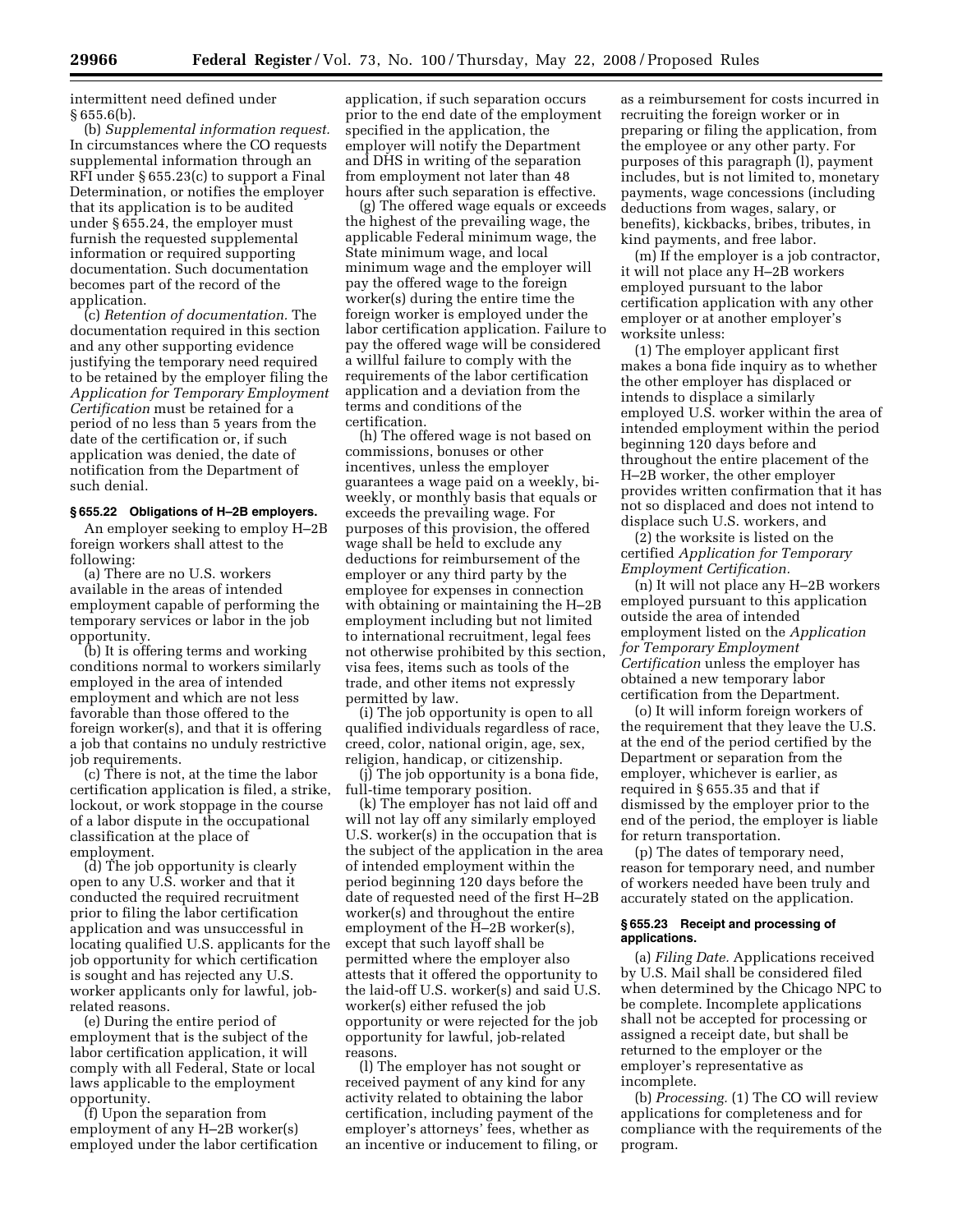(2) Each *Application for Temporary Employment Certification* shall be screened and will be certified or denied.

(c) *Request for Further Information.*  (1) Upon review of the application, if the CO determines that the application appears ineligible for temporary labor certification because the employer's description of need for the services or labor to be performed is insufficient or because the employer did not comply with a specific DOL policy or procedure, the CO must issue an RFI to the employer. The CO will issue the RFI within 14 days of the receipt of the application.

(2) The RFI must:

(i) Specify the reason(s) why the application is not sufficient to grant temporary labor certification;

(ii) Indicate the specific DOL policy(ies) with which the employer does not appear to have complied;

(iii) Specify a date, no later than 14 calendar days from the date of the written RFI, by which the supplemental information and documentation must be received by the CO to be considered. Employers must provide all evidence on which they intend to rely in their response to the RFI, as their response will be their only opportunity to submit additional evidence; and

(iv) Advise that, upon receipt of a response to the written RFI, or expiration of the stated deadline for receipt of the response, the CO will review the existing application as well as any supplemental materials submitted by the employer and issue a Final Determination. If circumstances warrant, the CO may issue one or more additional RFIs prior to issuing a Final Determination.

(3) The CO should issue the Final Determination or the additional RFI within 14 days of receipt of the employer's response.

(4) Compliance with an RFI does not guarantee that the employer's application will be certified after submitting the information. The employer's documentation must justify its chosen standard of temporary need or otherwise overcome the stated deficiency in the application.

(d) Failure to comply with an RFI, including not providing documentation within the specified time period, will result in a denial of the application. Such failure to comply with an RFI may also result in a finding by the CO requiring supervised recruitment under § 655.30 in future filings of temporary labor certification applications.

## **§ 655.24 Audits.**

(a) The Department may, in its discretion, conduct audits of temporary labor certification applications, regardless of whether the Department has issued a certification, denial or nondetermination on the application.

(b) In circumstances where an application is selected for audit, the CO shall issue an audit letter. The audit letter will:

(1) State the documentation that must be submitted by the employer;

(2) Specify a date, no more than 30 days from the date of the audit letter, by which the required documentation must be received by the CO; and

(3) Advise that failure to comply with the audit process, including providing documentation within the specified time period, may result in a finding by the CO to (i) requiring the employer to conduct supervised recruitment under § 655.30 in future filings of H–2B temporary labor certification applications for a period of up to 2 years, or (ii) debarring the employer from future filings of H–2B temporary labor certification applications for a period of up to 3 years.

(c) During the course of the audit examination, the CO may request supplemental information and/or documentation from the employer to complete the audit.

(d) If, as a result of the audit or otherwise, the CO determines the employer failed to produce required documentation, or determines a material misrepresentation was made with respect to the application, or if the CO determines the employer failed to adequately conduct recruitment activities or failed to comply with any obligation required by this part, the employer may be required to conduct supervised recruitment under section § 655.30 in future filings of temporary labor certification applications for up to 2 years; may be subject to debarment pursuant to § 655.31 or other sanctions; or may be required to comply with other recruitment or documentation standards in filing future applications, including but not limited to additional advertising. The CO will provide the audit report and underlying documentation to DHS or another appropriate enforcement agency.

## **§§ 655.25–655.29 [Reserved]**

#### **§ 655.30 Supervised recruitment.**

(a) *Supervised recruitment.* Where an employer is found to have been in violation of the program requirements in the previous year or years, or the employer failed to adequately conduct recruitment activities or failed in any obligation of this part, the CO may require pre-filing supervised recruitment.

(b) *Requirements.* Supervised recruitment shall consist of advertising for the job opportunity in accordance with the required recruitment steps outlined under § 655.15, except as otherwise provided below.

(1) The CO will direct where the advertisements are to be placed.

(2) The employer must supply a draft advertisement and job order to the CO for review and approval no less than 150 days before the date on which the foreign worker(s) will commence work unless notified by the CO of the need for Supervised Recruitment less than 150 days before the date of need, in which case the employer must supply the drafts within 30 days of receipt of such notification.

(3) Each advertisement must comport with the requirements of §655.17(a).

(c) *Timing of advertisement.* 

(1) The advertisement shall be placed in accordance with guidance provided by the CO.

(2) The employer will notify the CO when the advertisements are placed.

(d) *Additional recruitment.* The CO may require the employer to contact a union organization as an additional recruitment source if the CO determines it is appropriate for the occupation and customary in the industry in the geographical area. The employer will provide proof of correspondence and mailing by certified mail to the CO in the course of the supervised recruitment.

(e) *Recruitment report.* No earlier than 2 days after the last day of the posting of the job order and no earlier than 5 calendar days after the date on which the last newspaper or journal advertisement appeared, the employer must prepare a detailed written report of the employer's supervised recruitment, signed by the employer as outlined in § 655.15(i) of this part. The employer must submit the recruitment report to the CO as outlined in paragraph (f) below and must retain a copy for a period of no less than 5 years. The recruitment report must contain a copy of the advertisements placed and a copy of the job order, including the dates so placed.

(f) The employer shall supply the CO with the required documentation or information within 30 days of the date of the first advertisement. If the employer does not do so, the CO may deny any applications filed by this employer for the remainder of the Federal Government fiscal year for which the recruitment was being conducted. The CO shall share the recruitment report with the Office of Special Counsel for Immigration-related Unfair Employment Practices of the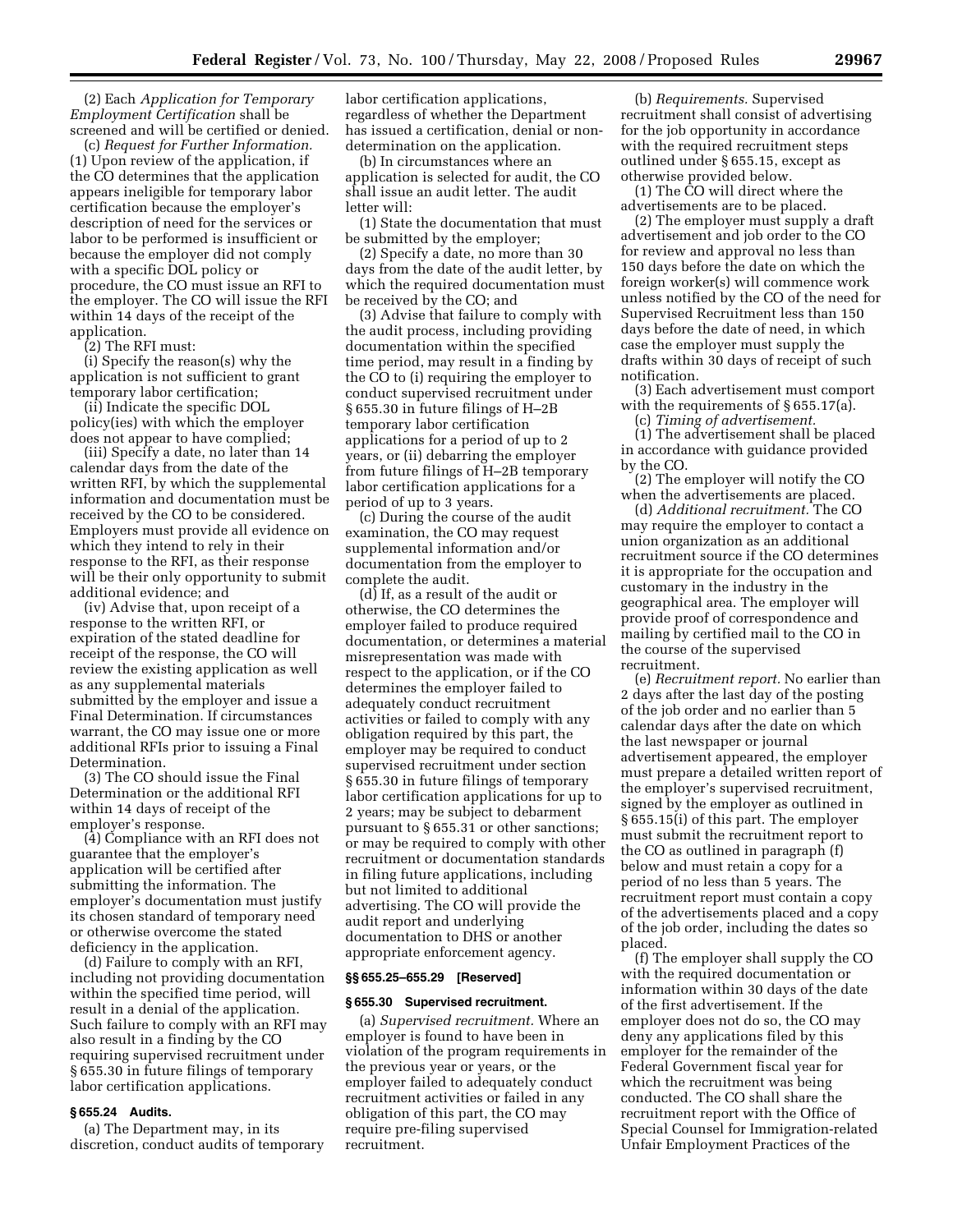Department of Justice Civil Rights Division, if there is any reason to believe that the employer has deterred eligible U.S. workers to apply for the position filled by an H–2B worker, or discriminated against the eligible U.S. worker in the hiring process.

## **§ 655.31 Debarment.**

(a) *Findings.* (1) The Administrator, OFLC will notify the employer promptly after the discovery of a violation, but in no event later than 5 years from the date of the occurrence of the violation, that the Department has found it necessary to debar the employer, attorney or agent for a period of up to 3 years from filing H–2B temporary labor certification applications if the employer, attorney or agent is found to have engaged in any of the following:

(i) The willful provision or willful assistance in the provision of false or inaccurate information in applying for temporary labor certification;

(ii) A pattern or practice of a failure to comply with the terms of the *Application for Temporary Employment Certification;* 

(iii) A pattern or practice of failure to comply with the audit process pursuant to § 655.24;

(iv) A pattern or practice of failure to comply with the supervised recruitment process pursuant to § 655.30; or

(v) Conduct resulting in a determination by a court, DHS, DOS, or Department of Justice of fraud or willful misrepresentation involving a temporary labor certification application or a violation of 8 U.S.C. 1324b.

(2) The Notice of Debarment shall be in writing; shall state the reason for the debarment finding, including a detailed explanation of how the employer, attorney or agent has participated in or facilitated one or more of the actions listed in paragraphs (a)(1)(i) through (v) of this section; shall state the start date and term of the debarment; and shall offer the employer an opportunity to request review before the BALCA. The notice shall state that to obtain such a review or hearing, the employer, within 30 calendar days of the date of the notice, shall file a written request to the Board of Alien Labor Certification Appeals, 800 K Street, NW., Suite 400– N, Washington, DC 20001–8002, and simultaneously serve a copy to the Administrator, OFLC. If such a review is requested, the hearing shall be conducted pursuant to the procedures set forth in 29 CFR Part 18.

(b) The debarment shall take effect on the start date identified in the Notice of Debarment unless a request for review is filed within the time permitted by this subpart. The timely filing of the request

for review will stay the debarment pending the outcome of the review proceedings before BALCA.

(c) *False Statements.* To knowingly and willfully furnish any false information in the preparation of the *Application for Temporary Employment Certification* and any supporting documentation, or to aid, abet, or counsel another to do so, is a Federal offense, punishable by fine or imprisonment up to 5 years, or both, under 18 U.S.C. 2 and 1001. Other penalties apply as well to fraud or misuse of ETA immigration documents, including but not limited to *Applications for Temporary Labor Certification,* and to perjury with respect to such documents under 18 U.S.C. 1546 and 1621.

(d) *Appeal File.* Whenever an employer has requested an administrative review before the BALCA of a debarment finding, the Administrator, OFLC, shall:

(1) Assemble an indexed Appeal File; and

(2) Send a copy of the Appeal File to the BALCA.

(e) *Final Appeal.* The BALCA shall affirm, reverse, or modify the Administrator, OFLC's determination, and the Board's decision shall be provided to the employer, the Administrator, OFLC, and the DHS. The Board's decision shall be the final decision of the DOL.

(f) *Inter-Agency Reporting.* After completion of the appeal process, the DOL will inform the DHS and other appropriate enforcement agencies of the findings.

#### **§ 655.32 Labor certification determinations.**

(a) The Administrator, OFLC, is the Department's National CO. The Administrator and the CO(s) in the NPC(s) have the authority to certify or deny temporary labor certification applications. If the Administrator has directed that certain types of temporary labor certification applications or specific applications be handled by the National OFLC, or another OFLC NPC, the Director(s) of the ETA NPC(s) shall refer such applications to the Administrator who may then direct another NPC process the Application.

(b) A CO making a determination shall either grant or deny the temporary labor certification application on the basis of whether or not:

(1) The employer has complied with the requirements of this subpart.

(2) The nature of the employer's need is temporary and justified based on a one-time occurrence, seasonal, peakload, or intermittent basis. To

determine this, the CO shall take into account, among other things, the duration of employment as listed on the application, the statement of temporary need contained therein, and any other documentation submitted to substantiate the chosen standard of temporary need, if requested in the course of reviewing the application.

(3) The job opportunity does not contain duties, requirements or other conditions that preclude consideration of U.S. workers or otherwise inhibit their effective recruitment for the temporary job opportunity. To determine this, the CO shall consider the following factors as attested to by the employer:

(i) The job opportunity is not vacant because the former occupant(s) is or are on strike or locked out in the course of a labor dispute involving a work stoppage or the job is at issue in a labor dispute involving a work stoppage;

(ii) The job opportunity's terms, conditions, and/or occupational environment are not contrary to Federal, State, or local law(s);

(iii) The employer has a physical location within the U.S. to which domestic workers can be referred and hired for employment;

(iv) The employer is paying the wage required by § 655.22(g) for the job to be performed for the duration of the approved certification; and

(v) The requirements of the job opportunity are not unduly restrictive or represent a combination of duties not normal to the occupation being requested for certification, unless the highest wage for the jobs being combined is being paid.

(4) There are not one or more U.S. workers who are capable and available for the temporary job opportunity. The total number of job openings that are available to U.S. workers must be no less than the number of openings the employer has listed on the application.

(5) The employment of the foreign worker will not otherwise adversely affect the wages and working conditions of similarly employed U.S. workers.

(c) The CO shall notify the employer in writing of the labor certification determination.

(d) If temporary labor certification is granted, the CO must send the certified application and a Final Determination letter to the employer, or, if appropriate, to the employer's agent or attorney, indicating the employer may file all the documents with the appropriate USCIS office.

(e) If temporary labor certification is denied, the Final Determination letter will: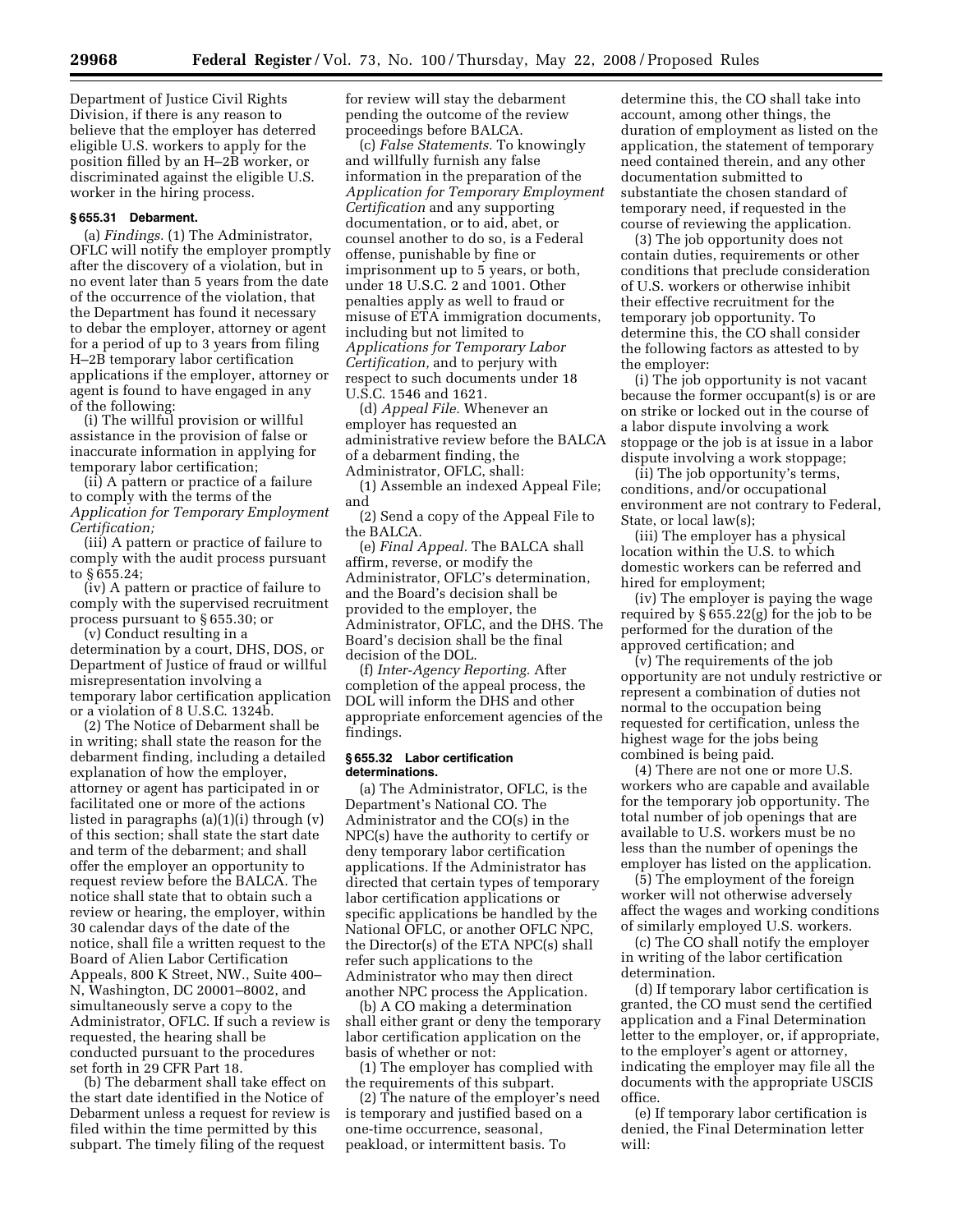(1) Detail the reason(s) why certification cannot be made;

(2) If applicable, address the availability of U.S. workers in the occupation as well as the prevailing wages and working conditions of similarly employed U.S. workers in the occupation;

(3) Indicate the specific DOL policy(ies) with which the employer should have, but does not appear to have, complied; and

(4) Advise the employer of the right to appeal the decision or to file a new application in accordance with specific instructions provided by the CO.

(f) *Partial Certification.* The CO may, in his/her discretion, issue a partial certification, reducing either the period of need or the number of foreign workers being requested for certification, limiting the certification to the actual need demonstrated by the employer, based upon information the CO receives in the course of processing the temporary labor certification application, an audit, or otherwise.

#### **§ 655.33 Administrative review.**

(a) *Request for review.* If a temporary labor certification is denied, in whole or in part, under § 655.32, the employer may request review of the denial by the BALCA. The request for review:

(1) Must be sent to the BALCA, with a copy simultaneously sent to the CO who denied the application, within 10 days of the date of determination;

(2) Must clearly identify the particular temporary labor certification determination for which review is sought;

(3) Must set forth the particular grounds for the request;

(4) Must include a copy of the Final Determination; and

(5) May contain only legal argument and such evidence as was actually submitted to the CO in support of the application.

(b) Upon the receipt of a request for review, the BALCA will issue a docketing statement to the employer, the CO, and the Associate Solicitor for Employment and Training Legal Services, Office of the Solicitor, U.S. Department of Labor, Washington, DC 20210. The docketing statement will set the briefing schedule for the review within the following timeframes:

(1) The CO must assemble and submit the Appeal File within 10 days of receipt of the docketing statement using means to ensure same day or overnight delivery;

(2) The employer's brief must be filed within 10 days after the day the Appeal File is submitted;

(3) The CO's brief must be filed within 10 days after the day the employer's brief is due; and

(4) Reply briefs are not permitted. (c)(1) The Appeal File must be in chronological order, must have the index on top followed by the most recent document, and must have consecutively numbered pages. The Appeal File must contain the request for review, the complete application file, and copies of all the written material upon which the denial was based.

(2) The CO must send the Appeal File to the employer and the BALCA, Office of Administrative Law Judges.

(d) The Chief Administrative Law Judge may designate a single member or a three member panel of the BALCA to consider a particular case.

(e) The BALCA must review a denial of temporary labor certification only on the basis of the Appeal File, the request for review, and any Statements of Position or legal briefs submitted and must:

(1) Affirm the denial of the temporary labor certification; or

(2) Direct the CO to grant the certification; or

(3) Remand to the CO for further action,

(f) The BALCA should notify the employer, the CO, and the Solicitor of Labor of its decision within 20 days of the filing of the CO's brief.

#### **§ 655.34 Validity of temporary labor certifications.**

(a) *Validity Period.* A temporary labor certification shall be valid only for the duration of the job opportunity for which certification is being requested by the employer. The validity period shall be the beginning and ending dates of certified employment, as listed on the application. The beginning date of certified employment cannot be earlier than the date certification was granted by the CO.

(b) *Scope of Validity.* A temporary labor certification is valid only for the number of foreign workers, the area of intended employment, the specific occupation and duties, the beginning and ending dates of employment, and the employer specified on the application.

(c) *Amendments to Applications.* 

(1) Applications may be amended to increase the number of workers requested in the initial application by not more than 20 percent (50 percent for employers of less than 10 workers) without requiring an additional recruitment period for U.S. workers. Requests for increases above the percent prescribed, without additional recruitment, may be approved by the CO

only when the request is submitted in writing, the need for additional workers could not have been foreseen, and the services or products will be in jeopardy prior to the expiration of an additional recruitment period.

(2) Applications may be amended to make minor changes in the period of employment, as stated in the application, including the job offer, only when a written request is submitted to the CO and approved in advance. In considering whether to approve the request, the CO shall review the reason(s) for the request, determine whether each reason is justified, and take into account the effect(s) of a decision to approve on the adequacy of the underlying test of the domestic labor market for the job opportunity.

(3) Other minor technical amendments to the application, including the job offer, may be requested if the CO determines the proposed amendment(s) are justified and will have no significant effect upon the CO's ability to make the labor certification determination required under this paragraph.

(4) An employer may not change the date of need without obtaining written approval of such amendment in accordance with this section.

(5) The CO may change the date of need to reflect an amended date when delay occurs in the adjudication of the Application, through no fault of the employer, and a certification would begin after the initial date of need.

## **§ 655.35 Required departure.**

(a) *Limit to worker's stay.* As defined further in DHS regulations, a temporary labor certification shall limit the authorized period of stay for any H–2B worker whose admission is based upon it. 8 CFR 214.2(h). A foreign worker may not remain beyond the validity period of admission by DHS in H–2B status nor beyond separation from employment, whichever occurs first, absent any extension or change of such worker's status pursuant to DHS regulations.

(b) *Notice to worker.* Upon establishment of a program by DHS for registration of departure, an employer must notify any H–2B worker starting work at a job opportunity for which the employer has obtained labor certification that the H–2B worker, when departing the U.S. by land at the conclusion of employment as outlined in paragraph (a) of this section, must register such departure at the place and in the manner prescribed by DHS.

## **§ 655.50 Enforcement process.**

(a) *Authority of the WHD Administrator.* The Administrator shall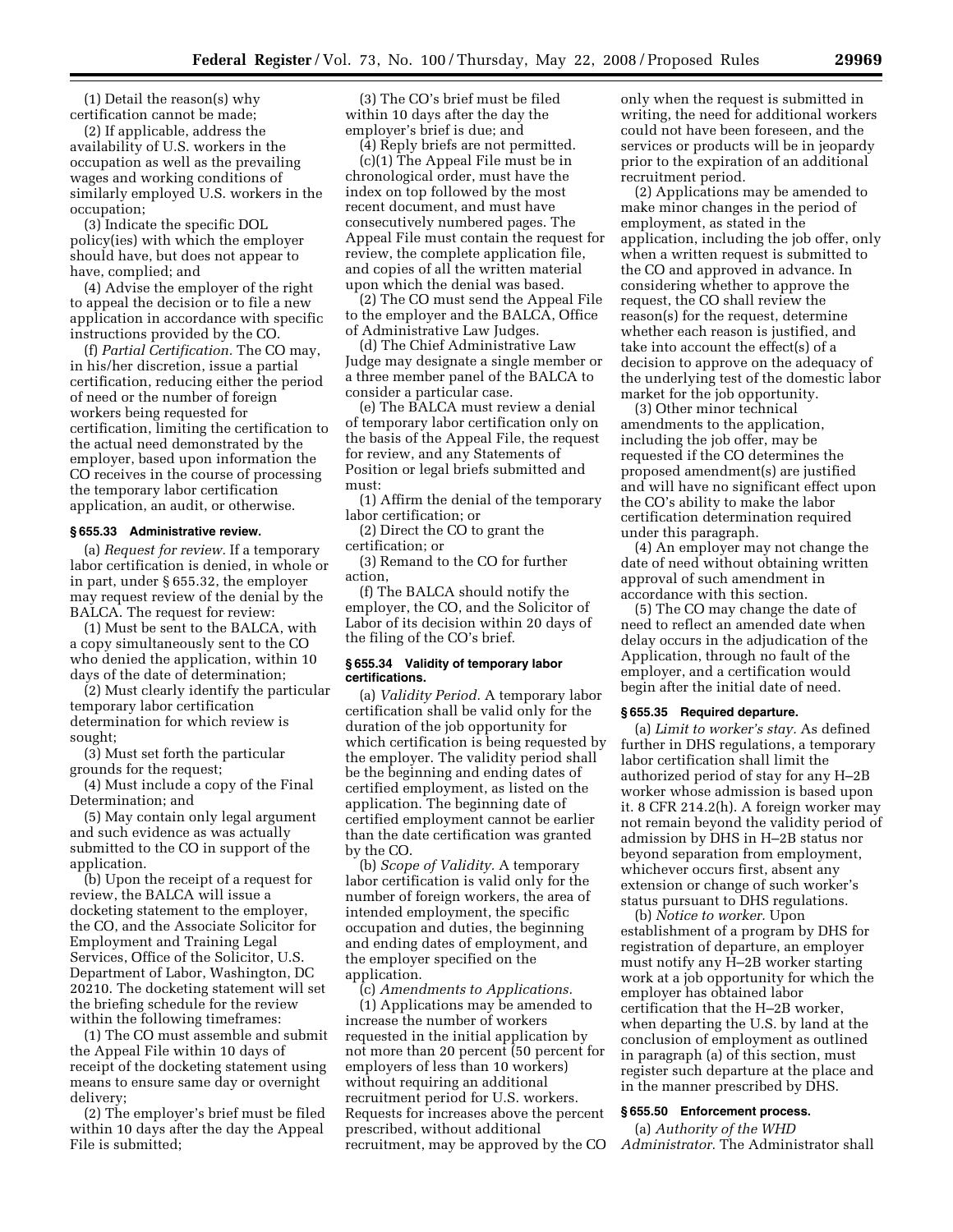perform all the Secretary's investigative and enforcement functions under sections 101(a)(15)(H)(ii)(b), 214(c) and (g) of the INA (8 U.S.C. 1101(a)(15)(H)(ii)(b), 1184(c) and (g)), pursuant to the delegation of authority from the Secretary of DHS to the Secretary of DOL.

(b) *Conduct of investigations.* The Administrator shall conduct such investigations as may, in the judgment of the Administrator, be appropriate and in connection therewith, enter and inspect such places and such records (and make transcriptions or copies thereof), question such persons and gather such information as deemed necessary by the Administrator to determine compliance regarding the matters which are the subject of investigation.

(c) *Employer cooperation/availability of records.* An employer shall at all times cooperate in administrative and enforcement proceedings. An employer being investigated shall make available to the Administrator such records, information, persons, and places as the Administrator deems appropriate to copy, transcribe, question, or inspect. No employer subject to the provisions of sections 101(a)(15)(H)(ii)(b) and 214(c) of the INA and/or of this subpart shall interfere with any official of the Department performing an investigation, inspection, or law enforcement function pursuant to 8 U.S.C.

1101(a)(15)(H)(ii)(b) or 1184(c). Any such interference shall be a violation of the labor certification application and of this part, and the Administrator may take such further actions as the Administrator considers appropriate. (Federal criminal statutes prohibit certain interference with a Federal officer in the performance of official duties. 18 U.S.C. 111 and 18 U.S.C. 1114.)

(d) *Confidentiality.* The Administrator shall, to the extent possible under existing law, protect the confidentiality of any person who provides information to the Department in confidence in the course of an investigation or otherwise under this subpart.

#### **§ 655.55 [Reserved]**

#### **§ 655.60 Violations.**

(a) The WHD Administrator, through investigation, shall determine whether an employer has—

(1) Filed a petition with ETA that willfully misrepresents a material fact.

(2) Substantially failed to meet any of the conditions of the labor certification application attested to, as listed in § 655.22, or any of the conditions of the DHS Form I–129, Petition for a

Nonimmigrant Worker for an H–2B worker, listed in 8 CFR 214.2(h), including to provide working conditions normal to workers similarly employed in the area of intended employment and not less favorable than those offered to the foreign workers and that it is offering a job that contains no unduly restrictive job requirements. Such working conditions shall include, but are not limited to: hours; shifts; vacation periods; seniority-based preferences for training programs; and work schedules.

#### **§ 655.65 Remedies for violations.**

(a) Upon determining that an employer has willfully failed to pay wages, in violation of the attestation required by § 655.22(g) or willfully required employees to pay for fees or expenses prohibited by § 655.22(l), or willfully made impermissible deductions from pay as provided in § 655.22(h), the WHD Administrator shall assess civil money penalties equal to the difference between the amount that should have been paid and the amount that actually was paid to such nonimmigrant(s), not to exceed \$10,000.

(b) Upon determining that an employer has terminated by layoff or otherwise any employee described in § 622.55(k), within the period described in that section, the Administrator shall assess civil money penalties equal to the wages that would have been earned but for the layoff at the H–2B rate for that period, not to exceed \$10,000. No civil money penalty shall be assessed, however, if the employee refused the job opportunity, or was terminated for lawful, job-related reasons.

(c) The Administrator may assess civil money penalties in an amount not to exceed \$10,000 per violation for any substantial failure to meet the conditions provided in the labor condition application or the DHS Form I–129, Petition for a Nonimmigrant Worker for an H–2B worker, or any willful misrepresentation in the application or petition, or a failure to cooperate with a Department audit or investigation.

(d) Substantial failure in (c) above shall mean a willful failure that constitutes a significant deviation from the terms and conditions of the labor condition application or the DHS Form I–129, Petition for a Nonimmigrant Worker for an H–2B worker.

(e) For purposes of this subpart, ''willful failure'' means a knowing failure or a reckless disregard with respect to whether the conduct was contrary to section 214(c) of the INA, or this subpart. See *McLaughlin* v. *Richland Shoe Co.,* 486 U.S. 128 (1988); see also *Trans World Airlines* v. *Thurston*, 469 U.S. 111 (1985).

(f) The provisions of this subpart become applicable upon the date that the employer's labor condition application is certified and/or upon the date employment commences, whichever is earlier. The employer's submission and signature on the labor certification application and DHS Form I–129, Petition for a Nonimmigrant Worker for an H–2B worker constitutes the employer's representation that the statements on the application are accurate and its acknowledgment and acceptance of the obligations of the program. The employer's acceptance of these obligations is re-affirmed by the employer's submission of the petition (Form I–129), supported by the labor certification.

(g) In determining the amount of the civil money penalty to be assessed pursuant to (c) above, the Administrator shall consider the type of violation committed and other relevant factors. In determining the level of penalties to be assessed, the highest penalties shall be reserved for willful failures to meet any of the conditions of the application that involve harm to U.S. workers. Other factors which may be considered include, but are not limited to, the following:

(1) Previous history of violation, or violations, by the employer under the INA and this subpart, and 8 CFR 214.2;

(2) The number of workers affected by the violation or violations;

(3) The gravity of the violation or violations;

(4) Efforts made by the employer in good faith to comply with the INA and regulatory provisions of this subpart and at 8 CFR 214.2(h);

(5) The employer's explanation of the violation or violations;

(6) The employer's commitment to future compliance; and

(7) The extent to which the employer achieved a financial gain due to the violation, or the potential financial loss, potential injury or adverse effect with respect to other parties.

(h) *Disqualification from approval of petitions.* Where the Administrator finds a substantial failure to meet any conditions of the application or in a DHS Form I–129, Petition for a Nonimmigrant Worker for an H–2B worker or a willful misrepresentation of a material fact in an application or in a DHS Form I–129, the Administrator may recommend that DHS disqualify the employer from the approval of any petitions filed by, or on behalf of, the employer pursuant to sections 204 and 214(c) of the INA for a period of no less than 1 year, and no more than 5 years.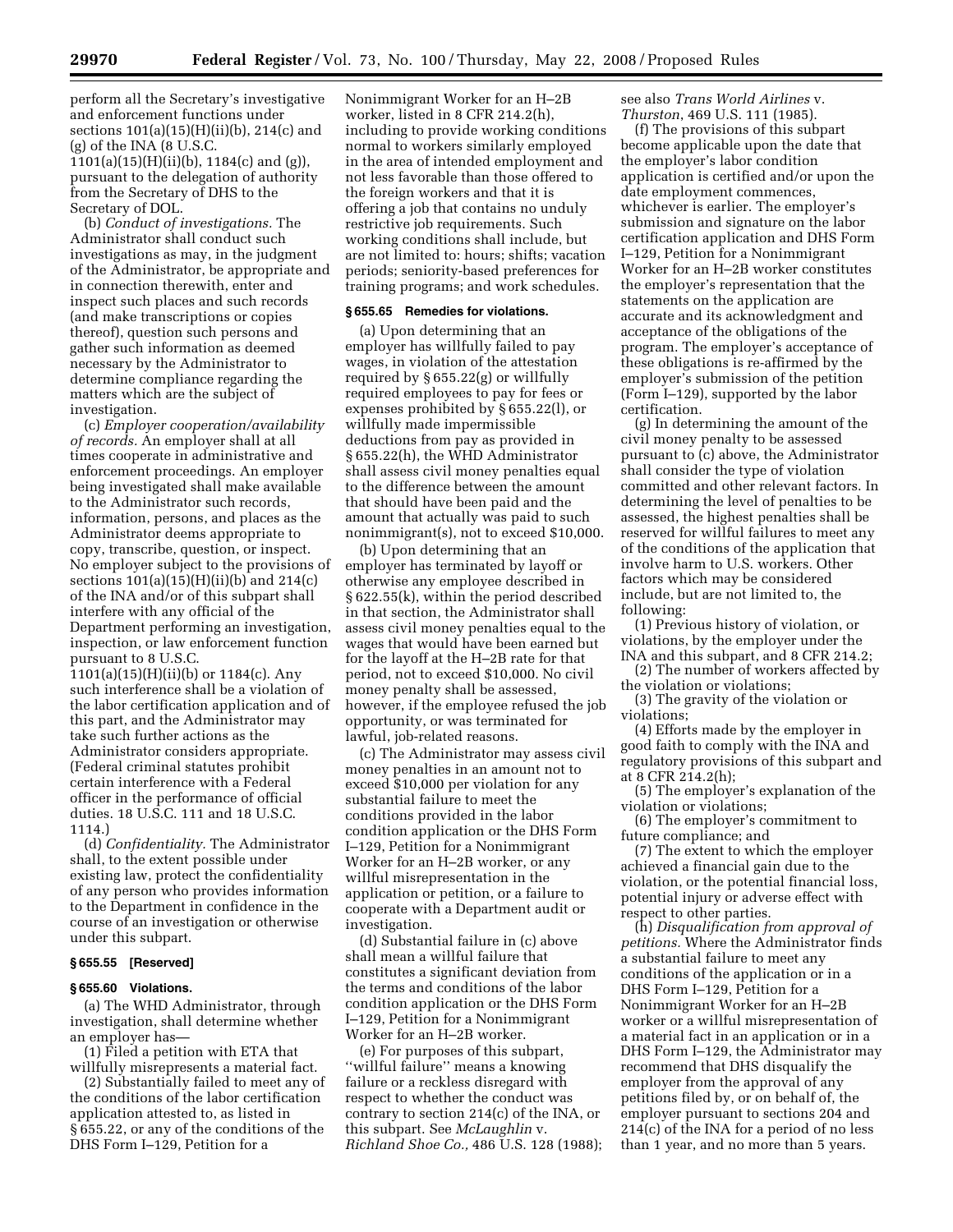(i) If the Administrator finds a violation of the provisions specified in this subpart, the Administrator may impose such other administrative remedies as the Administrator determines to be appropriate, including but not limited to reinstatement of displaced U.S. workers or other appropriate legal or equitable remedies.

(j) The civil money penalties determined by the Administrator to be appropriate are immediately due for payment upon the assessment by the Administrator, or upon the decision by an administrative law judge where a hearing is timely requested, or upon the decision by the Secretary where review is granted. The employer shall remit the amount of the civil money penalty by certified check or money order made payable to the order of "Wage and Hour Division, Labor.'' The remittance shall be delivered or mailed to the Wage and Hour Division office in the manner directed in the Administrator's notice of determination. The payment or performance of any other remedy prescribed by the Administrator shall follow procedures established by the Administrator.

(k) The Federal Civil Penalties Inflation Adjustment Act of 1990, as amended (28 U.S.C. 2461 note), requires that inflationary adjustments to civil money penalties in accordance with a specified cost-of-living formula be made, by regulation, at least every 4 years. The adjustments are to be based on changes in the Consumer Price Index for all Urban Consumers (CPI–U) for the U.S. City Average for All Items. The adjusted amounts will be published in the **Federal Register**. The amount of the penalty in a particular case will be based on the amount of the penalty in effect at the time the violation occurs.

#### **§ 655.70 Administrator's determination.**

(a) The WHD Administrator's determination shall be served on the employer by personal service or by certified mail at the employer's last known address. Where service by certified mail is not accepted by the employer, the Administrator may exercise discretion to serve the determination by regular mail.

(b) The Administrator shall file with the Chief Administrative Law Judge, U.S. Department of Labor, a copy of the Administrator's determination.

(c) The Administrator's written determination shall:

(1) Set forth the determination of the Administrator and the reason or reasons therefore, and in the case of a finding of violation(s) by an employer, prescribe the amount of any civil money penalties assessed and the reason therefore.

(2) Inform the employer that a hearing may be requested pursuant to § 655.71 of this part.

(3) Inform the employer that in the absence of a timely request for a hearing, received by the Chief Administrative Law Judge within 15 calendar days of the date of the determination, the determination of the Administrator shall become final and not appealable.

(4) Set forth the procedure for requesting a hearing, give the addresses of the Chief Administrative Law Judge (with whom the request must be filed) and the representative(s) of the Solicitor of DOL (upon whom copies of the request must be served).

(5) Where appropriate, inform the employer that the Administrator will notify ETA and the DHS of the occurrence of a violation by the employer.

## **§ 655.71 Request for hearing.**

(a) An employer desiring review of a determination issued under § 655.70, including judicial review, shall make a request for such an administrative hearing in writing to the Chief Administrative Law Judge at the address stated in the notice of determination. If such a request for an administrative hearing is timely filed, the WHD Administrator's determination shall be inoperative unless and until the case is dismissed or the Administrative Law Judge issues an order affirming the decision.

(b) An employer may request a hearing where the Administrator determines, after investigation, that the employer has committed violation(s). In such a proceeding, the Administrator shall be the prosecuting party, and the employer shall be the respondent.

(c) No particular form is prescribed for any request for hearing permitted by this section. However, any such request shall:

(1) Be dated;

(2) Be typewritten or legibly written; (3) Specify the issue or issues stated in the notice of determination giving rise to such request;

(4) State the specific reason or reasons why the employer believes such determination is in error;

(5) Be signed by the employer making the request or by an authorized representative of such employer; and

(6) Include the address at which such employer or authorized representative desires to receive further communications relating thereto.

(d) The request for such hearing shall be received by the Chief Administrative Law Judge, at the address stated in the Administrator's notice of determination, no later than 15 calendar days after the date of the determination. An employer which fails to meet this 15-day deadline for requesting a hearing may thereafter participate in the proceedings only by consent of the administrative law judge.

(e) The request may be filed in person, by facsimile transmission, by certified or regular mail, or by courier service. For the requesting employer's protection, if the request is by mail, it should be by certified mail. If the request is by facsimile transmission, the original of the request, signed by the employer or authorized representative, shall be filed within ten days.

(f) Copies of the request for a hearing shall be sent by the employer or authorized representative to the WHD official who issued the Administrator's notice of determination, to the representative(s) of the Solicitor of DOL identified in the notice of determination.

## **§ 655.72 Hearing rules of practice.**

(a) Except as specifically provided in this subpart, and to the extent they do not conflict with the provisions of this subpart, the ''Rules of Practice and Procedure for Administrative Hearings Before the Office of Administrative Law Judges'' established by the Secretary at 29 CFR Part 18 shall apply to administrative proceedings under this subpart.

(b) As provided in the Administrative Procedure Act, 5 U.S.C. 556, any oral or documentary evidence may be received in proceedings under this part. The Federal Rules of Evidence and subpart B of the Rules of Practice and Procedure for Administrative Hearings Before the Office of Administrative Law Judges (29 CFR Part 18, Subpart B) shall not apply, but principles designed to ensure production of relevant and probative evidence shall guide the admission of evidence. The administrative law judge may exclude evidence which is immaterial, irrelevant, or unduly repetitive.

#### **§ 655.73 Service of pleadings.**

(a) Under this subpart, a party may serve any pleading or document by regular mail. Service on a party is complete upon mailing to the last known address. No additional time for filing or response is authorized where service is by mail. In the interest of expeditious proceedings, the administrative law judge may direct the parties to serve pleadings or documents by a method other than regular mail.

(b) Two copies of all pleadings and other documents in any administrative law judge proceeding shall be served on the attorneys for the WHD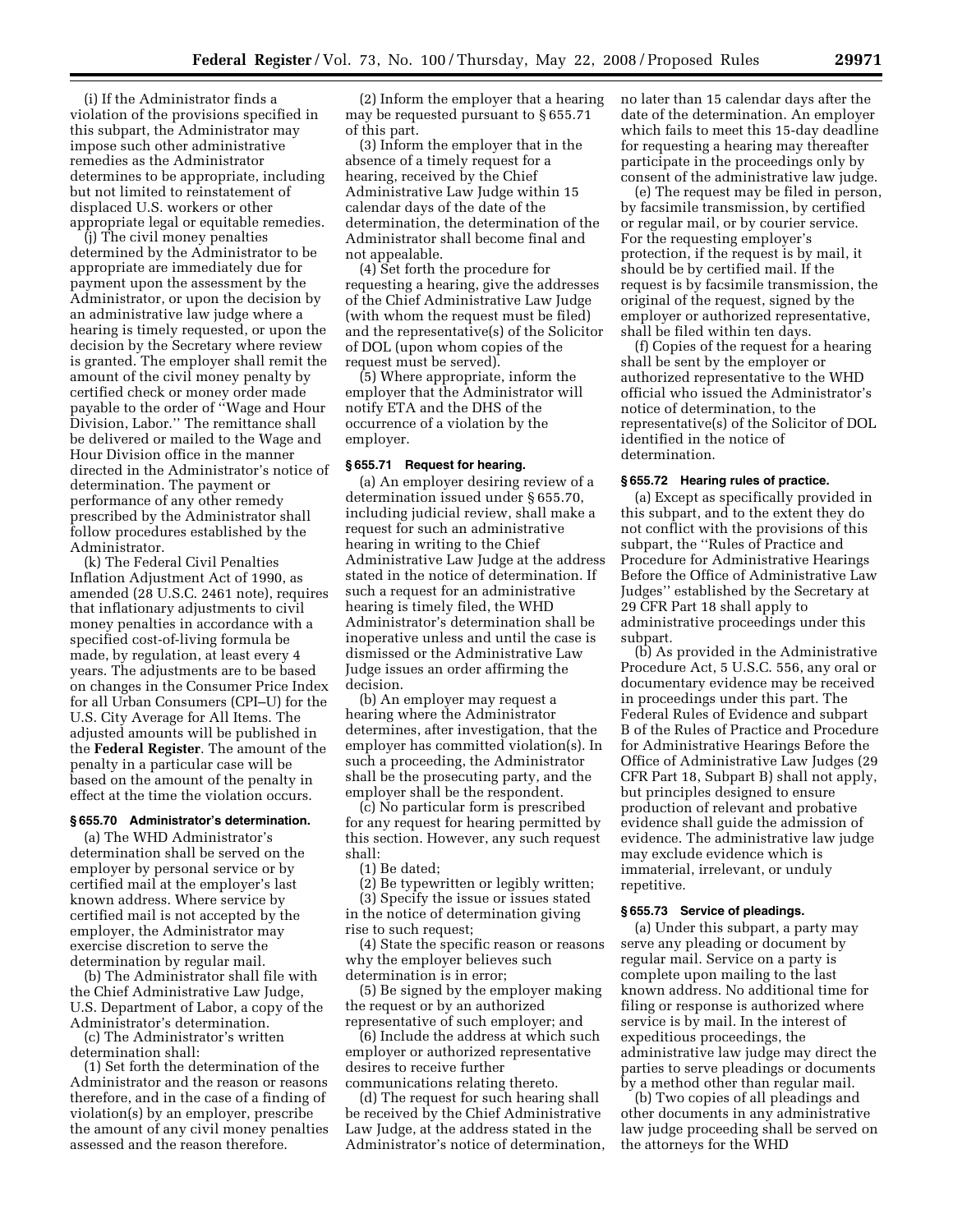Administrator. One copy shall be served on the Associate Solicitor, Division of Fair Labor Standards, Office of the Solicitor, U.S. Department of Labor, 200 Constitution Avenue, NW., Room N– 2716, Washington, DC 20210, and one copy shall be served on the attorney representing the Administrator in the proceeding.

(c) Time will be computed beginning with the day following the action and includes the last day of the period unless it is a Saturday, Sunday, or federally-observed holiday, in which case the time period includes the next business day.

## **§ 655.74 Conduct of proceedings.**

(a) Upon receipt of a timely request for a hearing filed pursuant to and in accordance with § 655.71 of this subpart, the Chief Administrative Law Judge shall promptly appoint an administrative law judge to hear the case.

(b) The administrative law judge shall notify all parties of the date, time and place of the hearing. All parties shall be given at least 14 calendar days notice of such hearing.

(c) The administrative law judge may prescribe a schedule by which the parties are permitted to file a prehearing brief or other written statement of fact or law. Any such brief or statement shall be served upon each other party. Posthearing briefs will not be permitted except at the request of the administrative law judge. When permitted, any such brief shall be limited to the issue or issues specified by the administrative law judge, shall be due within the time prescribed by the administrative law judge, and shall be served on each other party.

## **§ 655.75 Decision and order of administrative law judge.**

(a) The administrative law judge shall issue a decision. If any party desires review of the decision, including judicial review, a petition for Secretary's review thereof shall be filed as provided in § 655.76 of this subpart. If a petition for review is filed, the decision of the administrative law judge shall be inoperative unless and until the Secretary issues an order affirming the decision, or, unless and until 30 calendar days have passed after the Secretary's receipt of the petition for review and the Secretary has not issued notice to the parties that the Secretary will review the administrative law judge's decision.

(b) The decision of the administrative law judge shall include a statement of findings and conclusions, with reasons and basis therefore, upon each material

issue presented on the record. The decision shall also include an appropriate order which may affirm, deny, reverse, or modify, in whole or in part, the determination of the Administrator; the reason or reasons for such order shall be stated in the decision.

(c) In the event that the Administrator assesses civil money penalties for wage violation(s) of §§ 655.22(g), 655.22(l), or 655.22(h) based upon a PWD obtained by the Administrator from ETA during the investigation and the administrative law judge determines that the Administrator's request was not warranted, the administrative law judge shall remand the matter to the Administrator for further proceedings on the Administrator's determination. If there is no such determination and remand by the administrative law judge, the administrative law judge shall accept as final and accurate the wage determination obtained from ETA or, in the event the employer filed a timely complaint through the Employment Service complaint system, the final wage determination resulting from that process. Under no circumstances shall the administrative law judge determine the validity of the wage determination or require submission into evidence or disclosure of source data or the names of establishments contacted in developing the survey which is the basis for the PWD.

(d) The administrative law judge shall not render determinations as to the legality of a regulatory provision or the constitutionality of a statutory provision.

(e) The decision shall be served on all parties in person or by certified or regular mail.

#### **§ 655.76 Appeal of administrative law judge decision.**

(a) The WHD Administrator or an employer desiring review of the decision and order of an administrative law judge, including judicial review, shall petition the Department's Administrative Review Board (Board) to review the decision and order. To be effective, such petition shall be received by the Board within 30 calendar days of the date of the decision and order. Copies of the petition shall be served on all parties and on the administrative law judge.

(b) No particular form is prescribed for any petition for the Board's review permitted by this subpart. However, any such petition shall:

(1) Be dated;

(2) Be typewritten or legibly written;

(3) Specify the issue or issues stated in the administrative law judge decision and order giving rise to such petition;

(4) State the specific reason or reasons why the party petitioning for review believes such decision and order are in error;

(5) Be signed by the party filing the petition or by an authorized representative of such party;

(6) Include the address at which such party or authorized representative desires to receive further communications relating thereto; and

(7) Attach copies of the administrative law judge's decision and order, and any other record documents which would assist the Board in determining whether review is warranted.

(c) Whenever the Board determines to review the decision and order of an administrative law judge, a notice of the Board's determination shall be served upon the administrative law judge, upon the Office of Administrative Law Judges, and upon all parties to the proceeding within 30 calendar days after the Board's receipt of the petition for review. If the Board determines that it will review the decision and order, the order shall be inoperative unless and until the Board issues an order affirming the decision and order.

(d) Upon receipt of the Board's notice, the Office of Administrative Law Judges shall within 15 calendar days forward the complete hearing record to the Board.

(e) The Board's notice shall specify:

(1) The issue or issues to be reviewed;

(2) The form in which submissions

shall be made by the parties (e.g., briefs);

(3) The time within which such submissions shall be made.

(f) All documents submitted to the Board shall be filed with the Administrative Review Board, Room S– 4309, U.S. Department of Labor, Washington, DC 20210. An original and two copies of all documents shall be filed. Documents are not deemed filed with the Board until actually received by the Board. All documents, including documents filed by mail, shall be received by the Board either on or before the due date.

(g) Copies of all documents filed with the Board shall be served upon all other parties involved in the proceeding.

(h) The Board's final decision shall be served upon all parties and the administrative law judge.

## **§ 655.80 Notice to the ETA and DHS.**

(a) The WHD Administrator shall notify the DHS and ETA of the final determination of any violation recommending that DHS not approve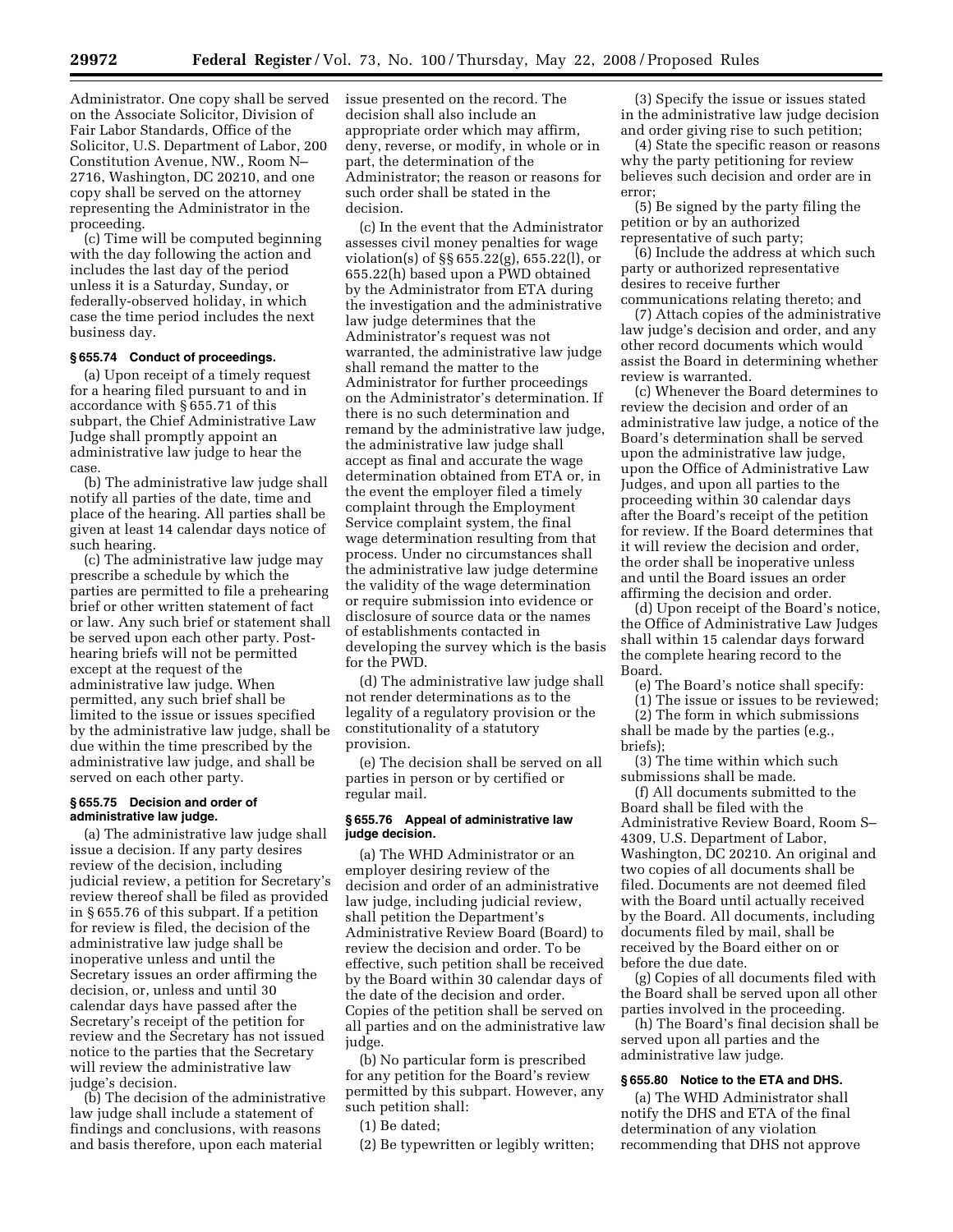petitions filed by an employer. The Administrator's notification will address the type of violation committed by the employer and the appropriate statutory period for disqualification of the employer from approval of petitions.

(b) The Administrator shall notify the DHS and ETA upon the earliest of the following events:

(1) Where the Administrator determines that there is a basis for a finding of violation by an employer, and no timely request for hearing is made; or

(2) Where, after a hearing, the administrative law judge issues a decision and order finding a violation by an employer, and no timely petition for review is filed with the Department's Administrative Review Board (Board); or

(3) Where a timely petition for review is filed from an administrative law judge's decision finding a violation and the Board either declines within 30 days to entertain the appeal, pursuant to or the Board reviews and affirms the administrative law judge's determination; or

(4) Where the administrative law judge finds that there was no violation by an employer, and the Board, upon review, issues a decision, holding that a violation was committed by an employer.

(c) DHS, upon receipt of notification from the Administrator pursuant to paragraph (a) of this section, shall determine whether to deny petitions filed with respect to that employer under sections 204 or 214(c) of the INA (8 U.S.C. 1154 and 1184(c)) and, in the event such petitions are denied, the time period of such denials.

4. Amend 655.715 by adding a definition for the ''Center Director'' to read as follows:

#### **§ 655.715 Definitions.**  \* \* \* \* \*

*Center Director* means a DOL official to whom the Administrator has delegated his authority for purposes of NPC operations and functions.

\* \* \* \* \* 5. Amend § 655.731 to revise paragraphs (a)(2) introductory text and (a)(2)(ii) to read as follows:

#### **§ 655.731 What is the first LCA requirement regarding wages?**

\* \* \* \* \* (a) \* \* \* (2) The prevailing wage for the occupational classification in the area of intended employment must be determined as of the time of filing the application. The employer shall base the

prevailing wage on the best information

available as of the time of filing the application. Except as provided in this section, the employer is not required to use any specific methodology to determine the prevailing wage and may utilize a wage obtained from an ETA NPC, an independent authoritative source, or other legitimate sources of wage data. One of the following sources shall be used to establish the prevailing wage:

\* \* \* \* \*

(ii) If the job opportunity is in an occupation, which is not covered by paragraph (a)(2)(i) of this section, the prevailing wage shall be the arithmetic mean of the wages of workers similarly employed, except that the prevailing wage shall be the median when provided by paragraphs (a)(2)(ii)(A), (b)(3)(iii)(B)(*2*), and (b)(3)(iii)(C)(*2*) of this section. The prevailing wage rate shall be based on the best information available. The Department believes the following prevailing wage sources are, in order of priority, the most accurate and reliable:

(A) *ETA National Processing Center (NPC) determination.* Upon receipt of a written request for a PWD, the NPC will determine whether the occupation is covered by a collective bargaining agreement, which was negotiated at arms length, and, if not, determine the arithmetic mean of wages of workers similarly employed in the area of intended employment. The wage component of the Bureau of Labor Statistics Occupational Employment Statistics survey shall be used to determine the arithmetic mean, unless the employer provides an acceptable survey. The NPC shall determine the wage in accordance with section 212(t) of the INA. If an acceptable employerprovided wage survey provides a median and does not provide an arithmetic mean, the median shall be the prevailing wage applicable to the employer's job opportunity. In making a PWD, the Chicago NPC will follow § 656.40 of this chapter and other administrative guidelines or regulations issued by ETA. The Chicago NPC shall specify the validity period of the PWD, which in no event shall be for less than 90 days or more than 1 year from the date of the determination.

(*1*) An employer who chooses to utilize an NPC PWD shall file the labor condition application within the validity period of the prevailing wage as specified in the PWD. Any employer desiring review of an NPC PWD, including judicial review, shall follow the appeal procedures at § 656.41 of this chapter. Employers which challenge an NPC PWD under § 656.41 must obtain a

ruling prior to filing an LCA. In any challenge, the Department and the NPC shall not divulge any employer wage data, which were collected under the promise of confidentiality. Once an employer obtains a PWD from the Chicago NPC and files an LCA supported by that PWD, the employer is deemed to have accepted the PWD (as to the amount of the wage) and thereafter may not contest the legitimacy of the PWD by filing an appeal with the CO (see § 656.41 of this chapter) or in an investigation or enforcement action.

(*2*) If the employer is unable to wait for the Chicago NPC to produce the requested prevailing wage for the occupation in question, or for the CO and/or the BALCA to issue a decision, the employer may rely on other legitimate sources of available wage information as set forth in paragraphs  $(a)(2)(ii)(B)$  and  $(C)$  of this section. If the employer later discovers, upon receipt of the PWD from the Chicago NPC, that the information relied upon produced a wage below the prevailing wage for the occupation in the area of intended employment and the employer was paying below the NPC-determined wage, no wage violation will be found if the employer retroactively compensates the H–1B nonimmigrant(s) for the difference between wage paid and the prevailing wage, within 30 days of the employer's receipt of the PWD.

(*3*) In all situations where the employer obtains the PWD from the Chicago NPC, the Department will deem that PWD as correct (as to the amount of the wage). Nevertheless, the employer must maintain a copy of the NPC PWD. A complaint alleging inaccuracy of an NPC PWD, in such cases, will not be investigated.

(B) *An independent authoritative source.* The employer may use an independent authoritative wage source in lieu of an NPC PWD. The independent authoritative source survey must meet all the criteria set forth in paragraph (b)(3)(iii)(B) of this section. \* \* \* \* \*

6. Amend paragraph 655.731 to revise paragraph (b)(3)(iii) to read as follows:

#### **§ 655.731 What is the first LCA requirement, regarding wages?**

- \* \* \* \* \* (b) \* \* \*
	- $(3) * * * *$
	- $(iii) * * * *$

(A) A copy of the prevailing wage finding from the NPC for the occupation within the area of intended employment.

\* \* \* \* \*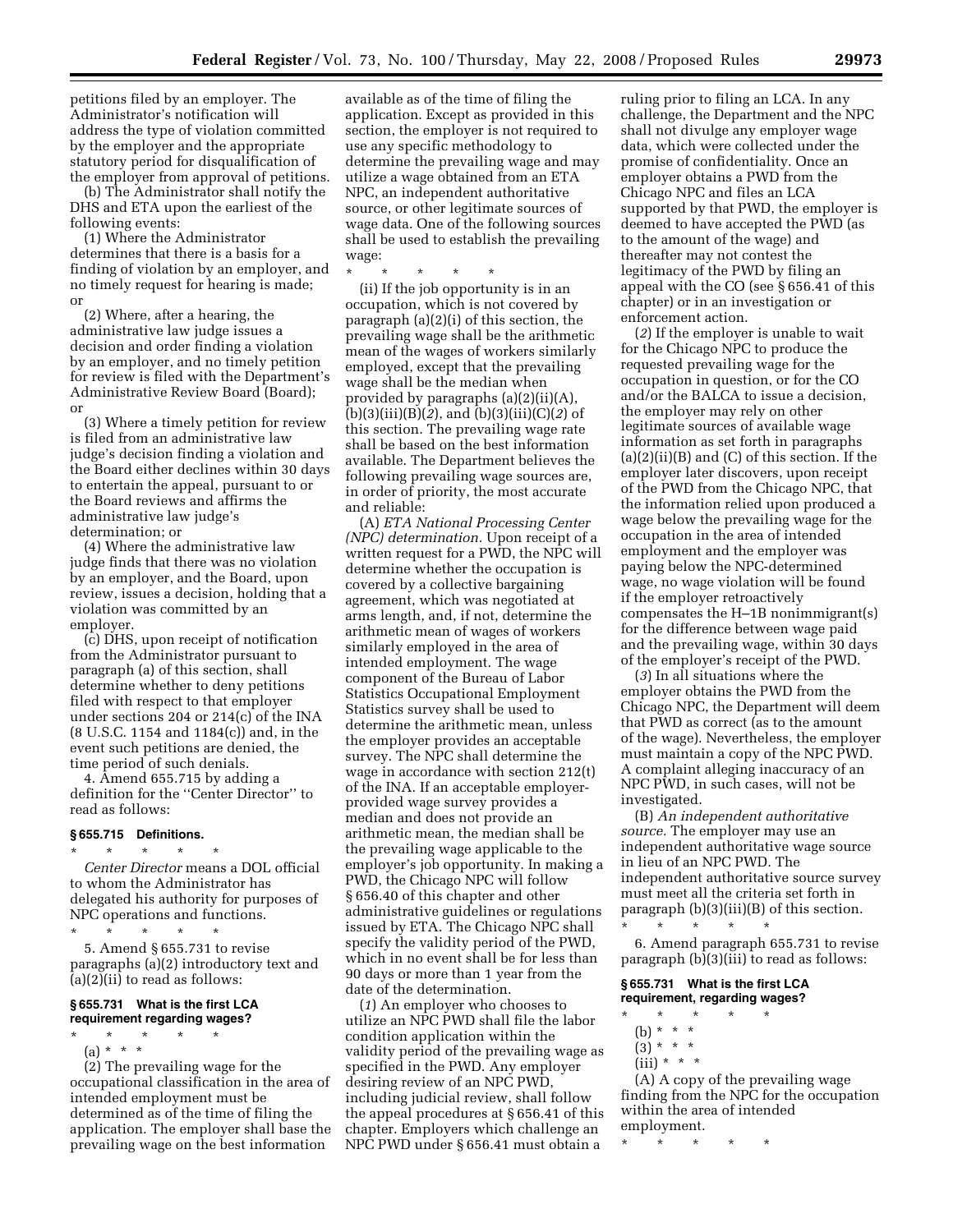7. Amend § 655.731 to revise paragraph  $(d)(2)$  and  $(d)(3)$  to read as follows:

#### **§ 655.731 What is the first LCA requirement, regarding wages?**

- \* \* \* \* \*
- (d) \* \* \*

(2) In the event the Administrator obtains a prevailing wage from ETA pursuant to paragraph (d)(1) of this section, and the employer desires review, including judicial review, the employer shall challenge the ETA prevailing wage only by filing a request for review under § 656.41 of this chapter within 30 days of the employer's receipt of the PWD from the Administrator. If the request is timely filed, the decision of ETA is suspended until the Center Director issues a determination on the employer's appeal. If the employer desires review, including judicial review, of the decision of the NPC Center Director, the employer shall make a request for review of the determination by the Board of Alien Labor Certification Appeals (BALCA) under § 656.41(e) of this chapter within 30 days of the receipt of the decision of the Center Director. If a request for review is timely filed with the BALCA, the determination by the Center Director is suspended until the BALCA issues a determination on the employer's appeal. In any challenge to the wage determination, neither ETA nor the NPC shall divulge any employer wage data which was collected under the promise of confidentiality.

(i) Where an employer timely challenges an ETA PWD obtained by the Administrator, the 30-day investigative period shall be suspended until the employer obtains a final ruling. Upon such a final ruling, the investigation and any subsequent enforcement proceeding shall continue, with ETA's PWD serving as the conclusive determination for all purposes.

(ii) [Reserved]

(3) For purposes of this paragraph (d), ETA may consult with the appropriate NPC to ascertain the prevailing wage applicable under the circumstances of the particular complaint.

## **PART 656—LABOR CERTIFICATION PROCESS FOR PERMANENT EMPLOYMENT OF ALIENS IN THE UNITED STATES**

8. The authority citation continues to read as follows:

**Authority:** 8 U.S.C. 1182(a)(5)(A), 1189(p)(1); section 122, Public Law 101–649, 109 Stat. 4978; and Title IV, Public Law 105– 277, 112 Stat. 2681.

9. Amend § 656.3 by revising the definitions of ''Prevailing wage determination (PWD)'' and ''State Workforce Agency (SWA)'' to read as follows:

#### **§ 656.3 Definitions, for purposes of this part, of terms used in this part.**

\* \* \* \* \* *Prevailing wage determination (PWD)*  means the prevailing wage provided or approved by an ETA National Processing Center (NPC), in accordance with ETA guidance governing foreign labor certification programs. This includes PWD requests processed for purposes of employer petitions filed with DHS under Schedule A or for sheepherders.

\* \* \* \* \*

*State Workforce Agency (SWA)*, formerly known as *State Employment Security Agency (SESA),* means the state agency that receives funds under the Wagner-Peyser Act to provide employment-related services to U.S. workers and employers and/or administers the public labor exchange delivered through the state's one-stop delivery system in accordance with the Wagner-Peyser Act.

\* \* \* \* \*

## **§ 656.15 [Amended]**

10. Amend § 656.15 as follows: A. Amend paragraph (a) by removing the words ''in duplicate''.

B. Remove paragraph (f) and redesignate paragraph (g) as paragraph (f).

11. Amend § 656.40 by revising paragraphs (a), (b) introductory text, (c), (g), (h) and (i) to read as follows:

#### **§ 656.40 Determination of prevailing wage for labor certification purposes.**

(a) *Application process.* The employer must request a PWD from the ETA NPC having jurisdiction over the proposed area of intended employment, on a form or in a manner prescribed by ETA. The NPC will provide the employer with an appropriate prevailing wage rate. The NPC shall determine the wage in accordance with section 212(t) of the INA. Unless the employer chooses to appeal the center's PWD under § 656.41(a), it files the Application for Permanent Employment Certification either electronically or by mail with the processing center of jurisdiction and maintains the PWD in its files. The determination shall be submitted to the CO, if requested.

(b) *Determinations.* The National Processing Center will determine the appropriate prevailing wage as follows: \* \* \*

(c) *Validity Period.* The National Processing Center must specify the validity period of the prevailing wage, which in no event may be less than 90 days or more than 1 year from the determination date. To use a prevailing wage rate provided by the NPC, employers must file their applications or begin the recruitment period required by §§ 656.17(e) or 656.21 within the validity period specified by the NPC. \* \* \* \* \*

(g) *Employer-provided wage information.* 

(1) If the job opportunity is not covered by a CBA, or by a professional sports league's rules or regulations, the NPC will consider wage information provided by the employer in making a PWD. An employer survey can be submitted either initially or after NPC issuance of a PWD derived from the OES survey. In the latter situation, the new employer survey submission will be deemed a new PWD request.

(2) In each case where the employer submits a survey or other wage data for which it seeks acceptance, the employer must provide the NPC with enough information about the survey methodology, including such items as sample size and source, sample selection procedures, and survey job descriptions, to allow the NPC to make a determination about the adequacy of the data provided and validity of the statistical methodology used in conducting the survey in accordance with guidance issued by the ETA national office.

(3) The survey submitted to the NPC must be based upon recently collected data:

(i) A published survey must have been published within 24 months of the date of submission to the NPC, must be the most current edition of the survey, and the data upon which the survey is based must have been collected within 24 months of the publication date of the survey.

(ii) A survey conducted by the employer must be based on data collected within 24 months of the date it is submitted to the NPC.

(4) if the employer-provided survey is found not to be acceptable, the NPC will inform the employer in writing of the reasons the survey was not accepted.

(5) The employer, after receiving notification that the survey it provided for NPC consideration is not acceptable, may file supplemental information as provided by paragraph (h) of this section, file a new request for a PWD, or appeal under § 656.41.

(h) *Submittal of supplemental information by employer.*